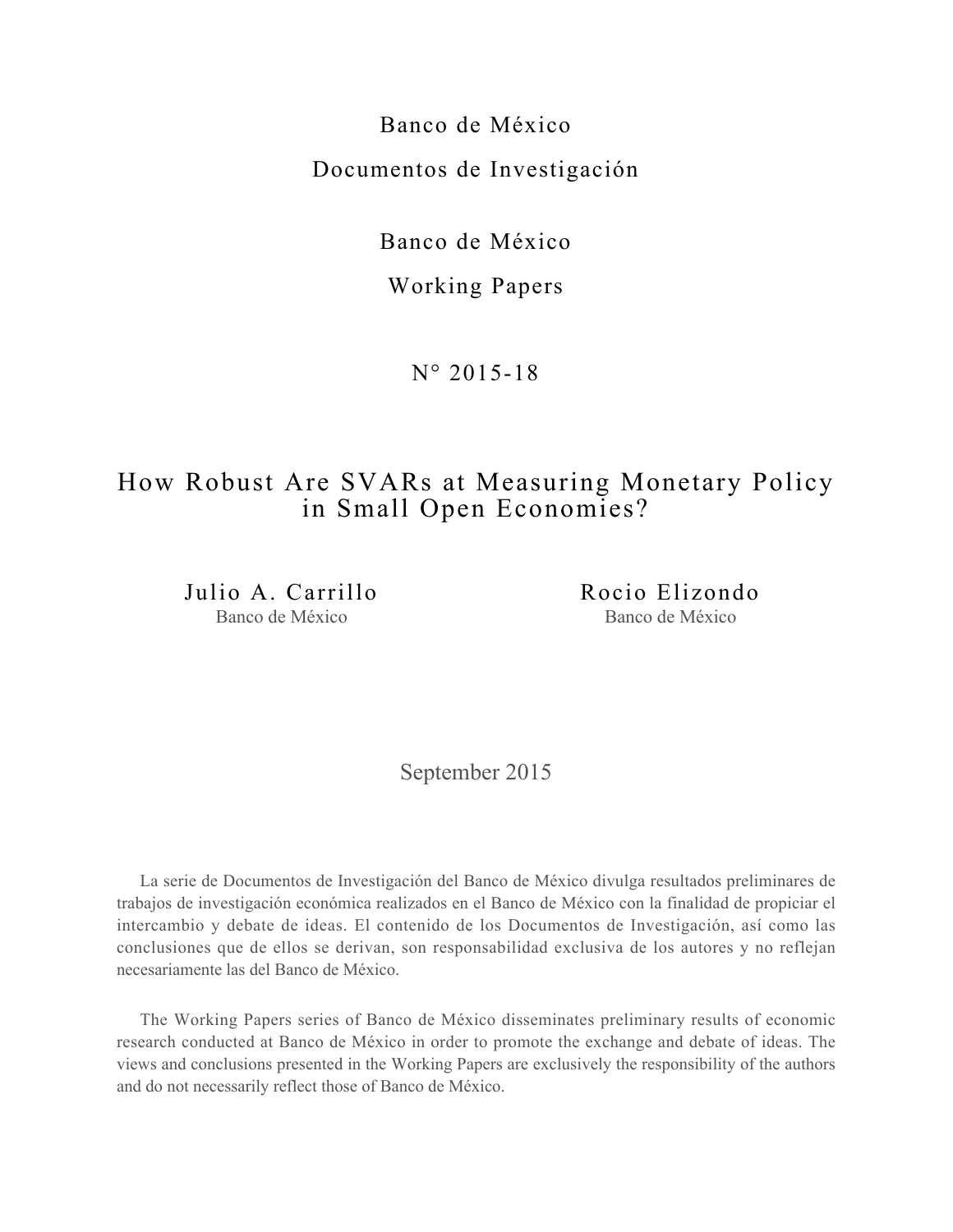Documento de Investigación 2015-18

Working Paper  $2015 - 18$ 

## How Robust Are SVARs at Measuring Monetary Policy in Small Open Economies? \*

Julio A. Carrillo<sup>†</sup> Banco de México

Rocio Elizondo $^{\ddagger}$ Banco de México

Abstract: We study the ability of exclusion and sign restrictions to measure monetary policy shocks in small open economies. Our Monte Carlo experiments show that sign restrictions systematically overshoot inflation responses to the said shock, so we propose to add prior information to limit the number of economically implausible responses. This modified procedure robustly recovers the transmission of the shock, whereas exclusion restrictions show large sensitivity to the assumed monetary transmission mechanism of the model and the set of foreign variables included in the VAR. An application with Mexican data supports our findings.

Keywords: Exclusion Restrictions, Sign Restrictions, Small Open Economy, Monetary Policy Shock. JEL Classification: C32, E52.

Resumen: Estudiamos la capacidad de las restricciones de exclusión y de signo para medir choques de política monetaria en economías pequeñas y abiertas. Nuestros experimentos de Monte Carlo muestran que las restricciones de signo sistemáticamente sobreestiman las respuestas de la inflación a dicho choque, por lo que proponemos incluir información a priori para limitar el número de respuestas económicamente inverosímiles. Este procedimiento modificado recobra robustamente la transmisión del choque, mientras que las restricciones de exclusión muestran gran sensibilidad al mecanismo de transmisión monetario supuesto del modelo y al conjunto de variables extranjeras incluidas en el VAR. Una aplicación con datos de México apoya nuestros resultados.

Palabras Clave: Restricciones de Exclusión, Restricciones de Signo, Economía Pequeña y Abierta, Choque de Política Monetaria.

 <sup>\*</sup>We would like to thank Ana María Aguilar, Stephen Cecchetti, Larry Christiano, Gabriel Cuadra, Ferre de Graeve, Pablo Guerrón-Quintana, Salvador Navarro, Alessandro Rebucci, Jessica Roldán, Esteban Rossi-Hansberg, Joris Wauters, and seminar participants in Banco de México, Universidad Autónoma de Nuevo León, and conference attendees of LACEA-LAMES 2014 in Sao Paulo, CEA 2015 in Toronto, and CEF 2015 in Taipei for useful comments. Special thanks go to Miguel Zerecero and José Martínez for excellent research assistance. All remaining errors are our own. A previous version of this work circulated under the title "Identification of a Monetary Policy Shock in a Small Open Economy".

<sup>&</sup>lt;sup>T</sup> Dirección General de Investigación Económica. Email: jcarrillo@banxico.org.mx.

<sup>&</sup>lt;sup>‡</sup> Dirección General de Investigación Económica. Email: melizondo@banxico.org.mx.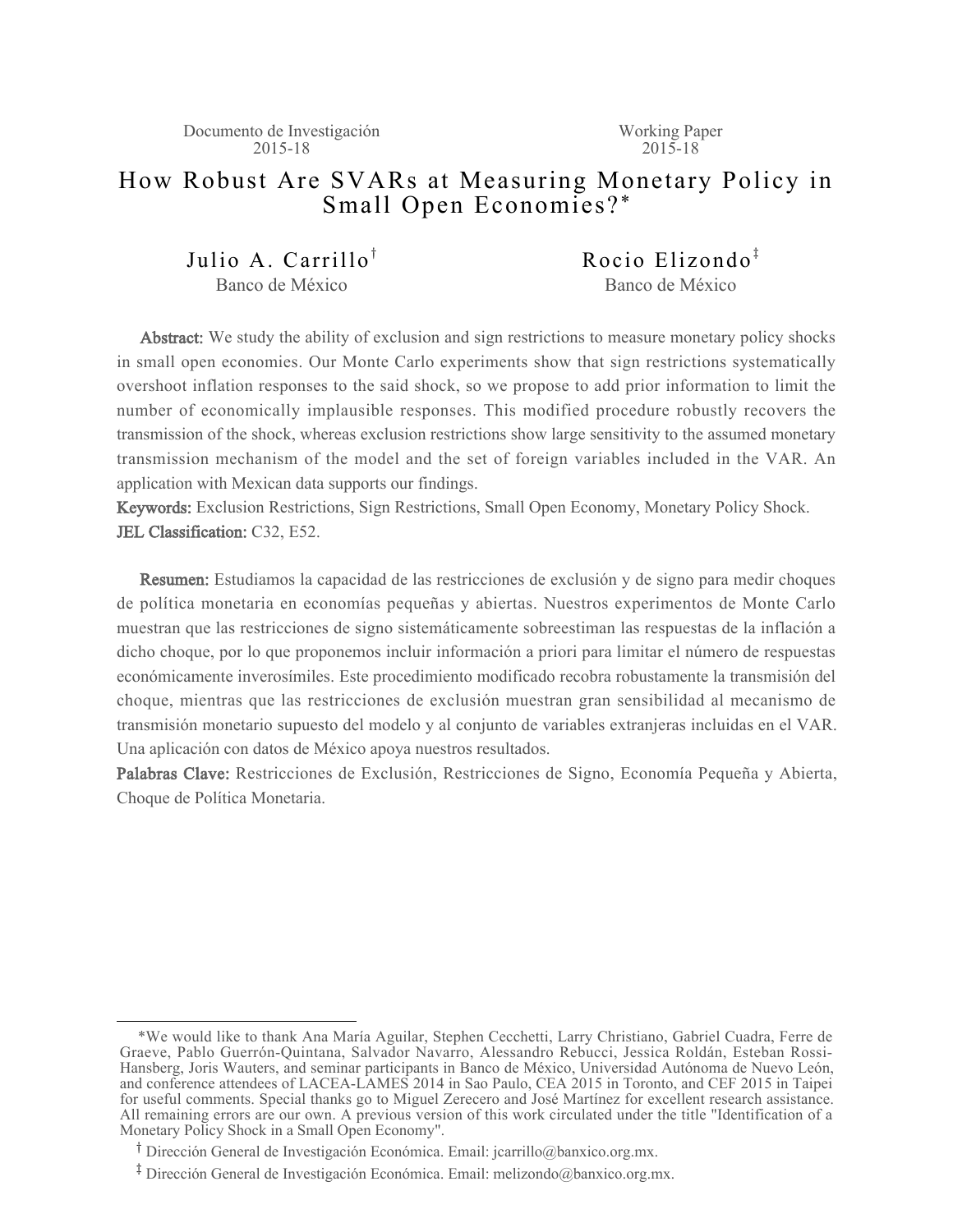## 1 Introduction

The seminal contribution of Sims (1980) popularized the use of vector autoregressive models (VARs, hereafter) on macroeconomic data. Among other applications, we use VARs to measure the effects of different structural shocks on the economy, and we identify these shocks through restrictions that transform the reduced-form model into a *structural VAR* model, or SVAR. In particular, for a monetary policy shock,<sup>1</sup> we can classify the identifying restrictions into two great categories: those that exclude output and inflation to respond to the shock in the impact period, but permit lagged responses in subsequent periods; and those that allow all endogenous variables to respond in the impact period and thereafter. *Exclusion restrictions*, like those proposed by Bernanke and Mihov (1998), Christiano *et al.* (1999), or Sims and Zha (2006), belong to the first category, while *sign restrictions*, as introduced by Faust  $(1998)$ , Canova and De Nicoló  $(2002)$ , or Uhlig  $(2005)$ , correspond to the second category. A vast amount of evidence has been gathered for large economies, while there are fewer studies focusing on small open economies (SOEs, for short). Among them, Cushman and Zha (1997), Gaytán and González (2006), and Berument (2007) use exclusion restrictions to measure monetary policy shocks in Canada, Mexico, and Turkey, respectively; while Ho and Yeh (2010) use sign restrictions to identify the said shocks in Taiwan; and Bjørnland and Halvorsen (2014) use a combination of sign and exclusion restrictions for Australia, Canada, New Zealand, Norway and the U.K.

While these applications are useful benchmarks, they do not study the advantages of using either exclusion or sign restrictions in SOEs. For instance, we do not know which class of identifying restrictions is more robust when home and foreign innovations are correlated, or how accurate the identified SVARs are when we include or omit certain foreign variables in estimation. In the same vein, we have not fully explored the consequences of using identifying assumptions that mismatch the timing of responses of the actual economy. The lack of thorough responses to these questions is surprising, given the number of SOEs that conduct monetary policy to keep home inflation on track.<sup>2</sup> In this context, inflation-targeting SOEs need reliable tools to measure the transmission mechanism of monetary policy on home variables, and the absence of papers on this topic is worrisome. An exception is the study of

<sup>1</sup>Other structural shocks have also deserved a fair amount of attention, like a technology shock, a government-spending shock, an oil price shock, etc.

<sup>2</sup>For instance, in 2012 there were 27 SOEs with an inflation-targeting regime. See http://www.bankofengland.co.uk/education/Documents/ccbs/handbooks/pdf/ccbshb29.pdf.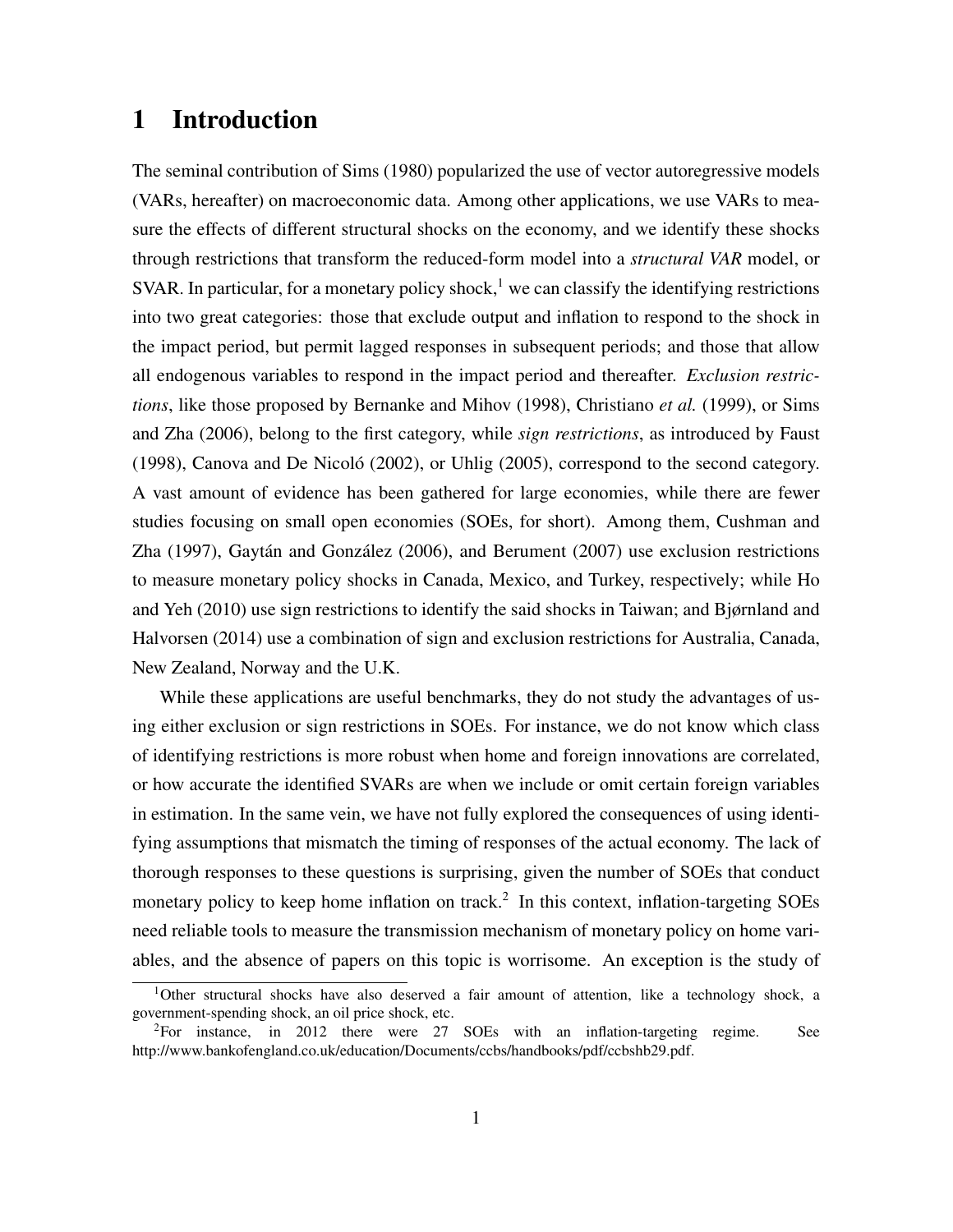Jääskelä and Jennings (2011), who compare exclusion and sign restrictions on simulated data for Australia, and partially answer the questions stated above. In this paper, we seek to provide thorough answers to these questions.

In particular, we determine the conditions under which a SVAR, identified with exclusion or sign restrictions, reliably measures monetary policy shocks in SOEs. For exclusion restrictions, we focus on their *recursive* type, which builds on the Cholesky decomposition of the variance-covariance matrix of the VAR. $3$  For sign restrictions, we evaluate two types: *standard sign restrictions*, which constrain the sign but not the size of the responses of endogenous variables; and *elasticity-bounded sign restrictions*, which impose the standard signs but also limit the size of some responses that otherwise would seem implausibly large. These type of *augmented sign restrictions*, for short, were introduced by Kilian and Murphy (2012) for oil price shocks. Further, Baumeister and Hamilton (2014) recommend to use prior beliefs regarding the elasticity of certain variables to discriminate among candidate sign-identified models. In our analysis, we take a similar approach for the case of a monetary policy shock, and we use prior information for the short-run interest-rate elasticity of inflation.

We split our analysis into two parts, one is a Monte Carlo exercise with simulated data for output, inflation, and the short-term nominal interest rate from a hypothetical small open economy, and the other is an application with Mexican data. In the case of the Monte Carlo exercise, we simulate a thousand of small samples in which we variate the timing of responses of the data generating process, or DGP. In one DGP, output and inflation react to the monetary policy shock in the impact period, while in the other DGP these variables react only with one period lag. Notice that sign restrictions match the timing of the first DGP and exclusion restrictions match the timing of the second one. For each simulated sample, we estimate a reduced-form VAR with foreign variables, as Cushman and Zha (1997), and another one without foreign variables, as Ho and Yeh (2010). Then, we identify SVARs using each set of identifying assumptions. Our intention is to measure the accuracy of a SVAR when its timing matches or mismatches the timing of the DGP, and when it includes or omits foreign variables. In the second part of our analysis, we apply the identifying assumptions to Mexican data, and document the similarities between the results of the first and the second part.<sup>4</sup>

<sup>3</sup>Although recursive restrictions are just one type among many other exclusion restrictions, our results might apply to all types of restrictions that preclude output and inflation to respond to a monetary policy shock in the impact period.

<sup>&</sup>lt;sup>4</sup>Mexico is a fine example of a SOE, with a GDP nine times smaller than that of the U.S. (its major trading partner), a floating exchange rate, a dynamic exporting sector, and with an inflation-targeting regime.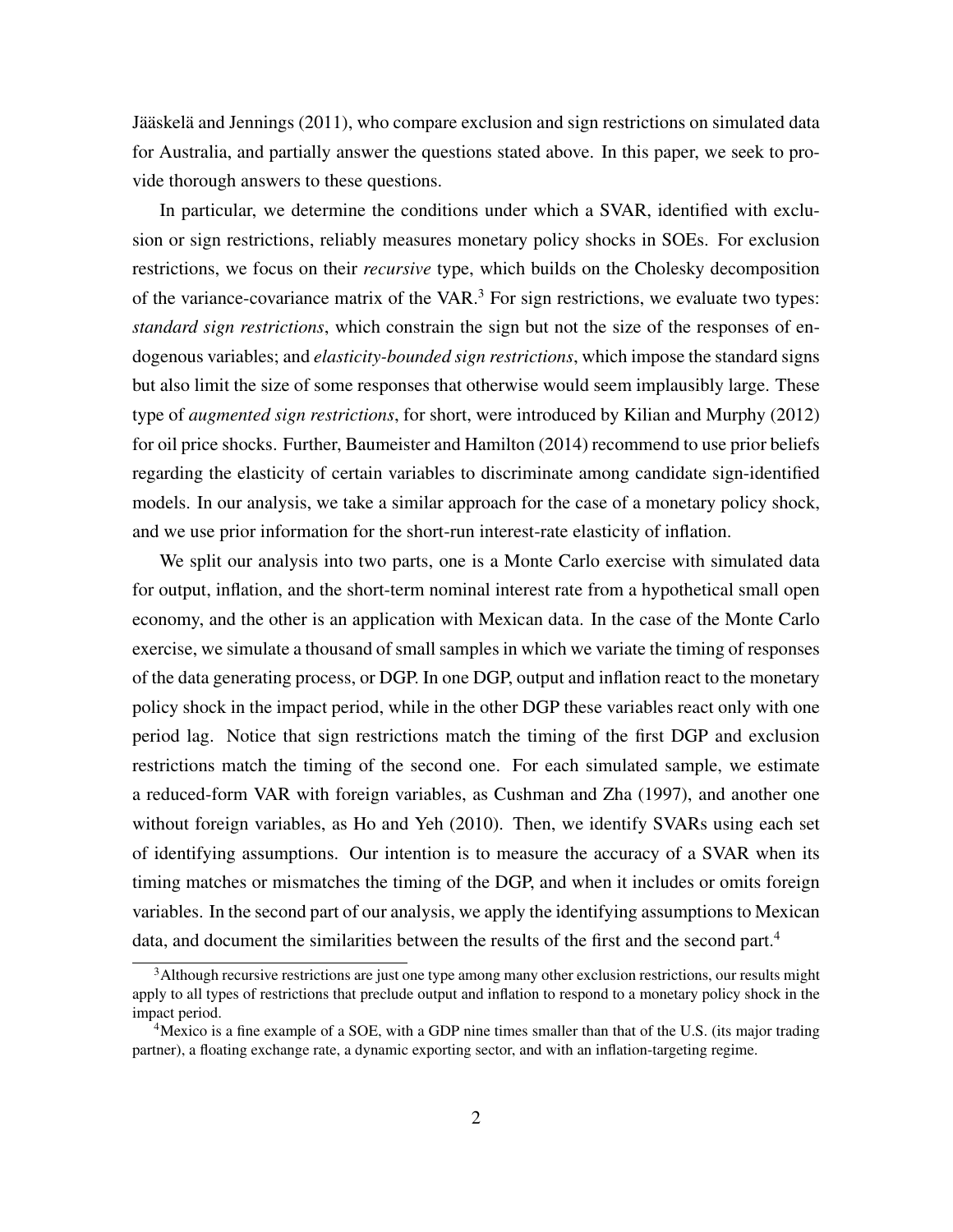Four main results stand out, of which the first three refer to the Monte Carlo experiment and the last one to the empirical application. First, when exclusion restrictions match the timing of the DGP, they accurately measure the actual responses of the economy to a monetary policy shock. However, the identification depends critically on whether foreign variables have been included in the estimation. This is the case because the variance-covariance matrix of the VAR without foreign variables is biased when foreign and home innovations are correlated. Adding relevant foreign variables, like those that highly correlate with home variables, corrects the bias and allows exclusion restrictions to identify the shock.

Second, we find that standard sign restrictions deliver responses of inflation that systematically overshoot those of the DGP, and responses of the nominal interest rate that undershoot those of the DGP. We fix these issues by adding a size restriction, in the spirit of Kilian and Murphy (2012), to the first response of inflation after the monetary policy shock. The size constraint builds on an estimated measure of the interest-rate elasticity of inflation, and helps to rule out sign-identified SVAR models that imply implausibly large responses of inflation with respect to the data. With this device active, augmented sign restrictions accurately measure the responses of inflation and the nominal interest rate of the DGP. Further, and in sharp contrast with exclusion restrictions, augmented sign restrictions seem to identify the monetary policy shock even when we omit foreign variables in estimation. We argue that this surprising result is explained by the fact that the imposed signs, which are supported by economic theory, act as auxiliary instruments that help to correct the bias of the VAR without foreign variables. Including foreign variables in the VAR is nevertheless useful because it shrinks the uncertainty bands of the responses of the sign-identified SVARs.

Third, augmented sign restrictions are more robust to measure the monetary policy shock when the timing of the DGP is unknown. This is the case because, when exclusion restrictions mismatch the timing of the DGP, they deliver responses of output and inflation that are in general smaller, and with delayed peak effects, as compared to those of the actual DGP. In addition, in this environment, exclusion restrictions do not rule out the presence of a *price puzzle*, although the actual DGP presents none. In contrast, when augmented sign restrictions mismatch the timing of the DGP, they predict responses of output and inflation that follow relatively close those of the actual DGP, and they correctly rule out the presence of a price puzzle.

Finally, the estimated SVARs with Mexican data yield similar results to those of the Monte Carlo experiment. For instance, the responses issued by sign restrictions are more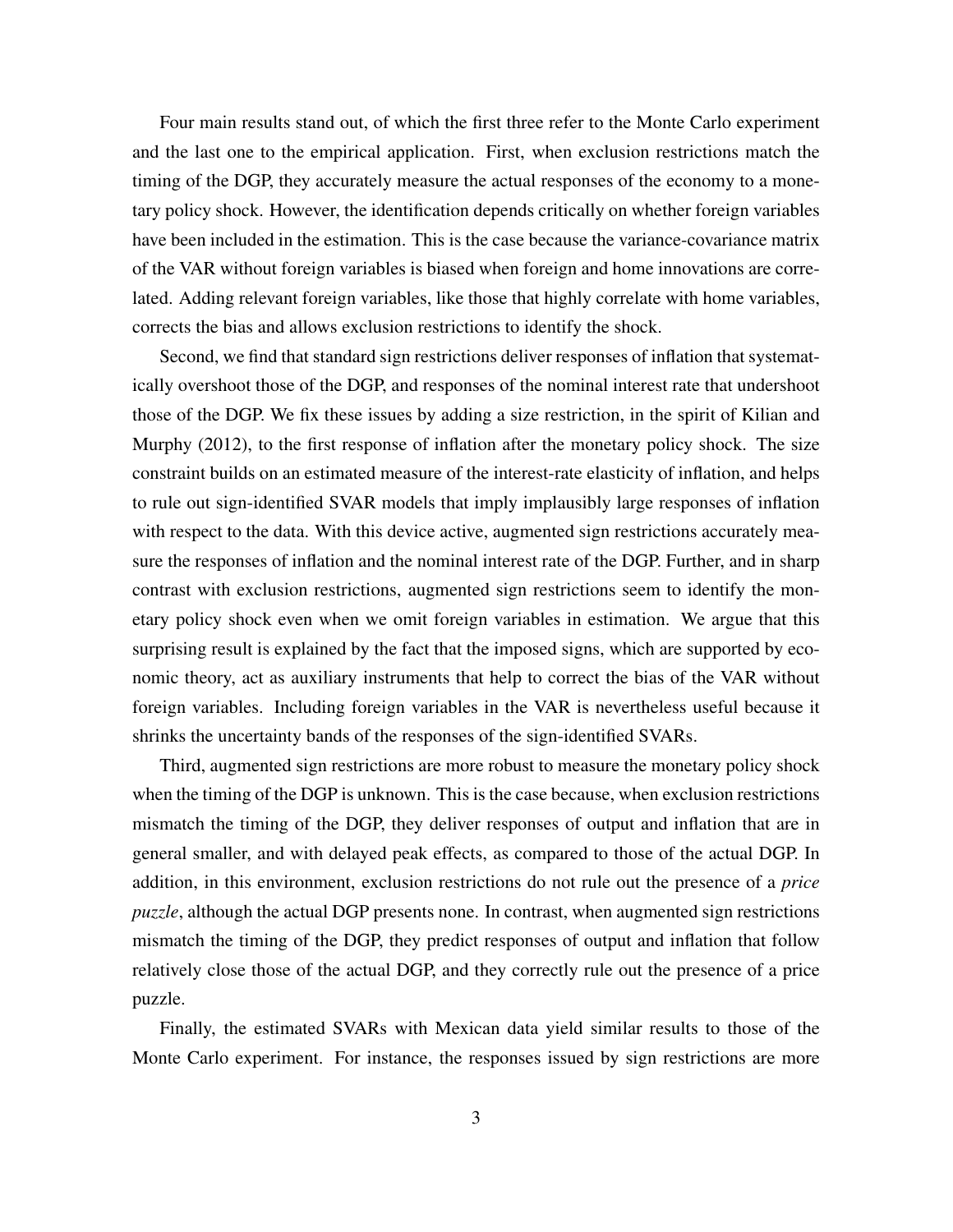stable than those of exclusion restrictions when we omit or include foreign variables, but in the latter case uncertainty bands are thinner. In the same vein, exclusion restrictions do not discard a price puzzle, while augmented sign restrictions reduce this possibility substantially. And last, the responses of inflation and the nominal interest rate from the standard sign and augmented sign restrictions differ in the same way as in the Monte Carlo experiment.

To the best of our knowledge, the closest analysis to ours is Jääskelä and Jennings (2011), who find caveats similar to ours for both exclusion and standard sign restrictions with simulated data in a monetary SVAR. For instance, exclusion restrictions point to a price puzzle when there is none in the model economy, while standard sign restrictions exaggerate the size of the responses of certain variables. Although our findings are complementary, a caveat of Jääskelä and Jennings's approach is that their DGP let all variables to react to the shock in the impact period, which invalidates by construction exclusion restrictions. In our framework, we give both sets of identifying assumptions equal chances of success *ex ante* by letting the timing of the DGP vary. This generalization allows us to test the robustness of each type of identifying restrictions. Also, Jääskelä and Jennings do not study the role of foreign variables on the performance of the SVARs, as we do here.

The remainder of the paper is as follows. Section 2 introduces the VAR model with blockexogeneity, the recursive type of exclusion restrictions, and some of the latest findings on the implementation of sign restrictions. Section 3 introduces the Monte Carlo exercise that we use to compare the accuracy and robustness of the identifying restrictions, and presents our main results. Section 4 discusses our estimated results with Mexican data and compares them with the Monte Carlo exercise. The final section concludes.

# 2 VARs and SVARs

In this section, we describe the reduced-form VAR models and the set of assumptions of the structural VARs that we use in this paper to identify a monetary policy shock, namely, exclusion restrictions and sign restrictions.<sup>5</sup> For the former, some variables are not allowed to respond on impact to the shock, while for the latter all variables may answer on impact to the shock. Since our focus is on small open economies (SOEs), we investigate the ef-

<sup>&</sup>lt;sup>5</sup>The VARs models we use here do not distinguish differences between positive and negative shocks, which is a limitation of our analysis. However, the main objective of this document is not to identify potential asymmetries on the effect of a monetary policy shock, but to compare the ability of these methodologies to identify the said shock in equal circumstances.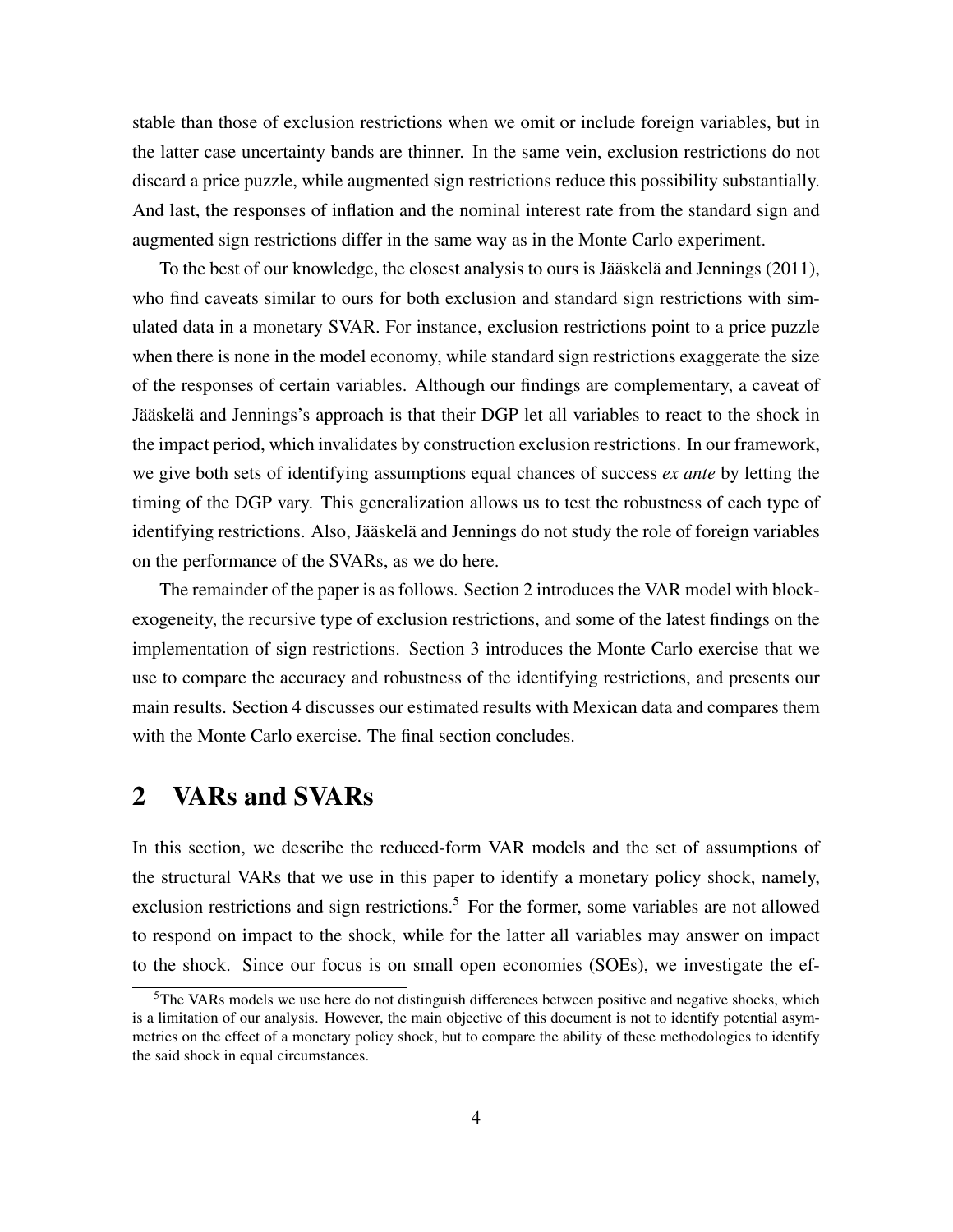fect of adding foreign variables on the performance of each set of identifying assumptions. Therefore, we consider two types of VAR models: a *simple VAR*, which includes only home variables; and a *VAR with exogenous variables*, which includes both home and a set of blockexogenous (foreign) variables. We start our description with the simple VAR.

#### 2.1 Reduced-form VAR models

#### 2.1.1 Simple VAR

Let  $Y_t$  be a vector of n endogenous variables at time t, and assume that the dynamics of  $Y_t$ follow a vector autoregression (VAR) of the form

$$
Y_t = c + \sum_{\ell=1}^p A_\ell Y_{t-\ell} + \varepsilon_t,\tag{1}
$$

where c is a vector of constants,  $A_\ell$  denote  $n \times n$  matrices of coefficients, and  $\varepsilon_t$  is a vector of reduced-form innovations, with mean zero (i.e.,  $E\{\varepsilon_t\} = 0$ ), not autocorrelated  $(E\{\varepsilon_t \varepsilon'_{t-\ell}\} = 0_n$  for  $\ell \neq 0$ , and with a variance-covariance matrix given by  $E\{\varepsilon_t \varepsilon'_t\} = \Omega_{\varepsilon}^s$ , where the super index s stands for *simple VAR*. We estimate this system through maximum likelihood, which in this case implies to run an OLS regression on each equation. We refer to the joint distribution of parameters of the simple VAR as  $\Gamma_s(\Theta_s)$ , where  $\Theta_s$  is a vector with all the parameters of the reduced-form model.

#### 2.1.2 VAR with exogenous variables

Let  $Z_t$  be a vector of m foreign variables that affect the home variables in  $Y_{t+k}$ , for  $k \geq 0$ , but in contrast the elements of  $Y_t$  do not affect any of the values in  $Z_{t+k}$ . It is said that  $Z_t$  is *block-exogenous* to  $Y_t$  because the elements of the latter are uninformative about the values of  $Z_{t+k}$ . For a small open economy, this is likely to be the case. In addition, it is also likely that foreign shocks are correlated with home shocks, causing a business cycle co-movement between foreign and home economies.<sup>6</sup> Block-exogeneity is represented in a vector autoregression model as follows:

$$
Y_t = c + \sum_{\ell=1}^p A_\ell Y_{t-\ell} + \sum_{\ell=1}^p B_\ell Z_{t-\ell} + \varepsilon_t, \tag{2}
$$

$$
Z_t = f + \sum_{\ell=1}^p D_\ell Z_{t-\ell} + \eta_t, \tag{3}
$$

<sup>&</sup>lt;sup>6</sup>For instance, strong trade ties might increase the correlation between foreign and home economic activities. See Blonigen *et al.* (2014).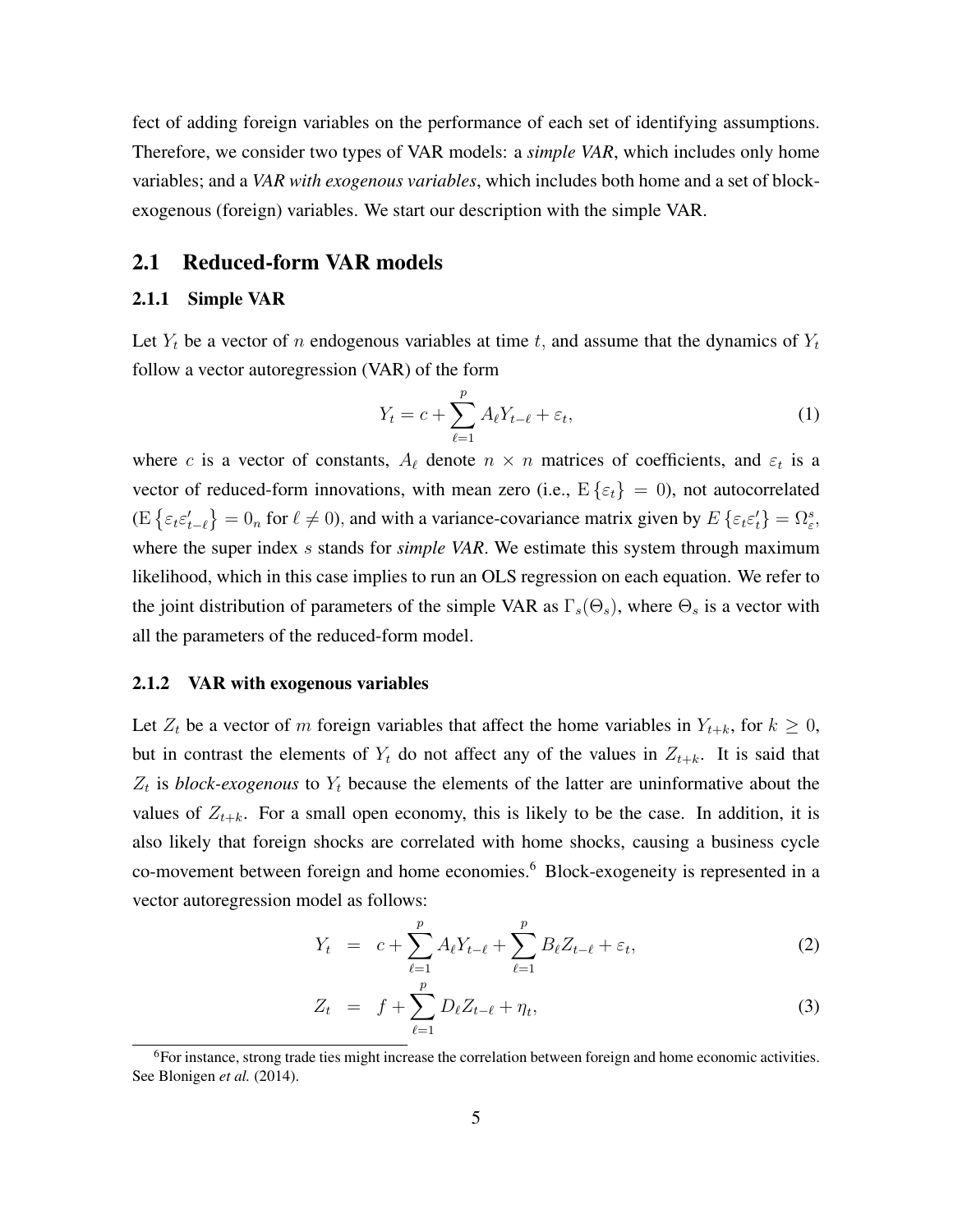where f is a vector of constants, and  $D_\ell$  and  $B_\ell$  are  $m\times m$  and  $n\times m$  matrices of parameters, respectively, and  $\eta_t$  is a  $m \times 1$  vector with foreign innovations. For the error terms, let  $\xi_t = [\eta_t \varepsilon_t]'$  be the vector of reduced-form innovations with mean zero  $(E(\xi_t) = 0_{(n+m)\times 1})$ , not autocorrelated (E $\{\xi_t \xi_t^{\prime}\}$  $\{t'_{t-\ell}\} = 0_{(n+m)}$  for  $\ell \neq 0$ , and with a variance-covariance matrix equal to

$$
\mathrm{E}\left\{\xi_t\xi_t'\right\} \equiv \mathbf{\Omega} = \left[\begin{array}{cc} \Omega_\eta & \Omega_{\eta\varepsilon} \\ \Omega_{\varepsilon\eta} & \Omega_{\varepsilon}^e \end{array}\right],
$$

where  $\Omega_{\eta}$  is the  $m \times m$  variance-covariance matrix of foreign innovations  $\eta_t$ ,  $\Omega_{\epsilon\eta}$  is a  $n \times m$ matrix with the covariances of home and foreign innovations (with  $\Omega'_{\epsilon\eta} = \Omega_{\eta\epsilon}$ ), and  $\Omega^e_{\epsilon}$  is the  $n \times n$  variance-covariance matrix of home innovations, where the super index e refers to the *VAR with exogenous variables*. Hamilton (1994), ch. 11.3, presents a 3-step algorithm to estimate this constrained VAR model through maximum likelihood. First, we obtain the estimates  $\hat{f}$ ,  $\hat{D}_{\ell}$ , and  $\hat{\Omega}_{\eta}$  by estimating system (3) as a simple VAR. Second, we set and estimate an auxiliary system, of the form

$$
Y_t = g + G_0 Z_t + \sum_{\ell=1}^p G_{Y,\ell} Y_{t-\ell} + \sum_{\ell=1}^p G_{Z,\ell} Z_{t-\ell} + e_t, \tag{4}
$$

through OLS equation-by-equation to obtain  $\hat{g}$ ,  $\hat{G}_0$ ,  $\hat{G}_{Y,\ell}$ ,  $\hat{G}_{Z,\ell}$ , and  $\hat{H} = \frac{1}{T}$  $\frac{1}{T} \sum_{t=1}^{T} \hat{e}_t \hat{e}'_t$ , where  $T$  is the number of observations in the system. The latter corresponds to the residuals' variance-covariance matrix of the auxiliary system. Finally, the parameters of interest  $c$ ,  $A_{\ell}$ ,  $B_{\ell}$ ,  $\Omega_{\varepsilon\eta}$ , and  $\Omega_{\varepsilon}^e$  are obtained as follows:

$$
\hat{\Omega}_{\varepsilon\eta} = \hat{G}_0 \hat{\Omega}_{\eta}, \tag{5}
$$

$$
\hat{c} = \hat{g} + \hat{\Omega}_{\varepsilon\eta} \left( \hat{\Omega}_{\eta} \right)^{-1} \hat{f}, \tag{6}
$$

$$
\hat{B}_{\ell} = \hat{G}_{Z,\ell} + \hat{\Omega}_{\varepsilon\eta} \left(\hat{\Omega}_{\eta}\right)^{-1} \hat{D}_{\ell}, \tag{7}
$$

$$
\hat{A}_{\ell} = \hat{G}_{Y,\ell},\tag{8}
$$

$$
\hat{\Omega}_{\varepsilon}^{e} = \hat{H} + \hat{\Omega}_{\varepsilon\eta} \left( \hat{\Omega}_{\eta} \right)^{-1} \hat{\Omega}_{\eta\varepsilon}.
$$
\n(9)

It is straightforward to verify that if  $\hat{G}_0 = 0$ , then the error terms  $\eta_t$  and  $\varepsilon_t$  are uncorrelated  $(\hat{\Omega}_{\varepsilon\eta} = 0)$  and the structural parameters can be obtained directly from the auxiliary system (4), as  $\hat{c} = \hat{g}$ ,  $\hat{B}_{\ell} = \hat{G}_{Z\ell}$ ,  $\hat{A}_{\ell} = \hat{G}_{Y\ell}$ , and  $\hat{\Omega}_{\varepsilon}^e = \hat{H}$ . However, when  $\hat{\Omega}_{\varepsilon\eta} \neq 0$ , it is important to follow the three steps suggested by Hamilton (1994) to avoid a bias in the estimated variancecovariance matrix of the home reduced-form errors,  $\hat{\Omega}_{\varepsilon}^e$ . This point is particularly important for the identifying assumptions embedded by exclusion restrictions, since in this approach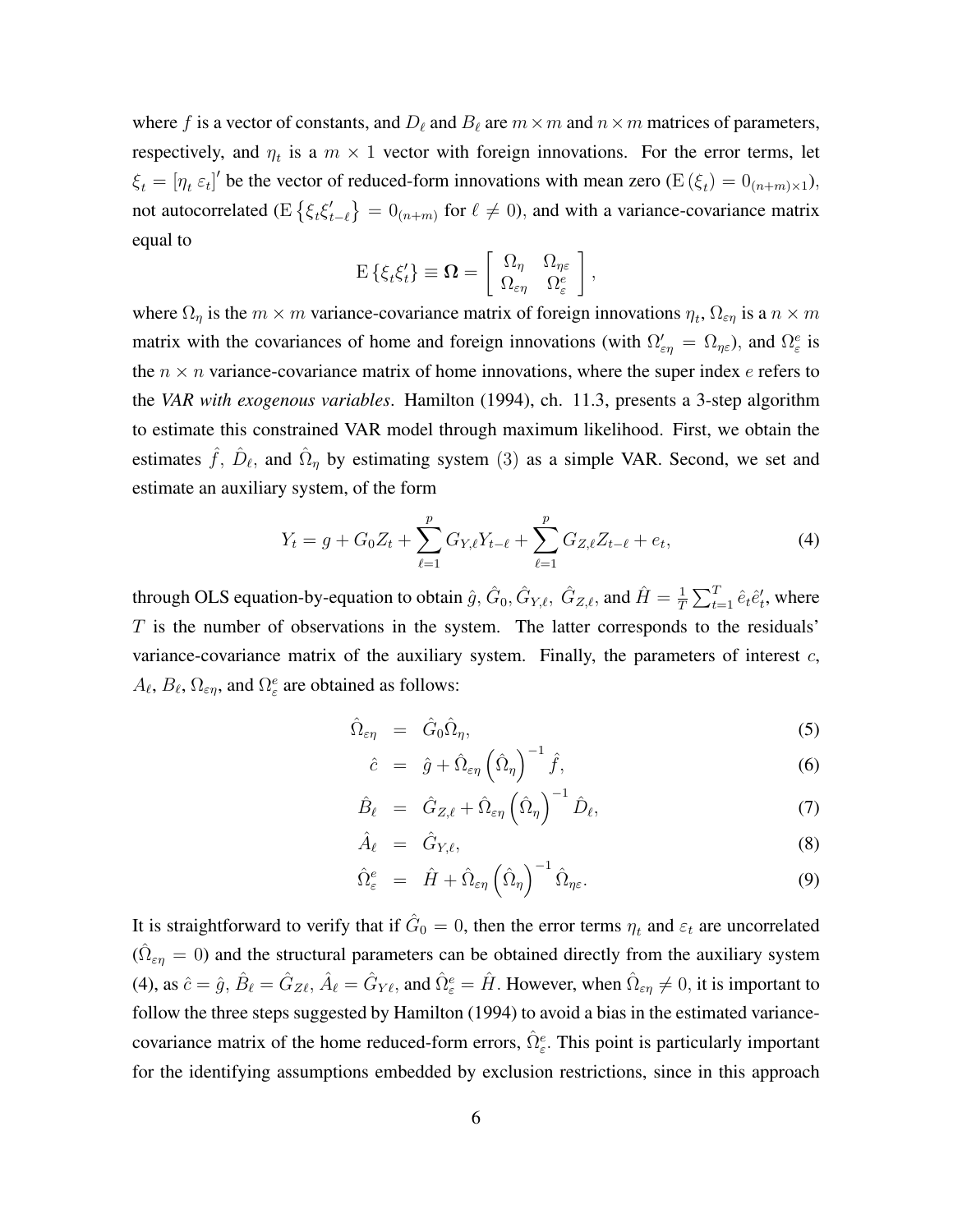the information required to identify shocks originates only from  $\hat{\Omega}^e_{\varepsilon}$ . We denote the joint distribution of parameters of the VAR with exogenous variables as  $\Gamma_e(\Theta_e)$ .

### 2.2 Structural VARs

It is well known that we cannot observe structural or fundamental shocks, such as a monetary policy shock, from the vector of reduced-form innovations  $\varepsilon_t$  of the VAR models (1) and (2). The reason is that each element of  $\varepsilon_t$  is a combination of structural shocks. The shockidentification strategy consists, thus, in finding a mapping  $A_k$  that links the reduced-form VAR home innovations,  $\varepsilon_t$ , to a set of fundamental innovations,  $v_t$ , from a *structural VAR* (or SVAR) model, *i.e.*, 7

$$
\varepsilon_t = \mathcal{A}_k v_t.
$$

In a monetary SVAR, it is typically assumed that vector  $\varepsilon_t$  can be stated as a contemporaneous, linear combination of  $v_t$ , which is in turn a vector of n uncorrelated home structural shocks, with unit variance (i.e.,  $E\{v_t v_t\} = I_n$ ). The reduced-form home innovations of both the simple VAR and the VAR with exogenous variables can be mapped to the structural shocks in such a manner. Notice that the variance of  $\varepsilon_t$  is equivalent to

$$
E\left\{\varepsilon_t\varepsilon_t'\right\} = \mathcal{A}_k E\left\{v_t v_t'\right\} \mathcal{A}_k', \text{ or simply}
$$
  

$$
\Omega_{\varepsilon} = \mathcal{A}_k \mathcal{A}_k'. \tag{10}
$$

Since many matrices  $A_k$  solve the system of equations (10), the identification of an economically meaningful structural shocks requires to impose constraints on the elements of matrices  $A_k$ , as we describe next.

#### 2.2.1 Identification through exclusion restrictions

A simple and common approach is to assume exclusion restrictions, which impose enough zero entries in matrices  $A_k$  so that only one matrix  $A_{k'}$  solves equation  $(10)$ . Interestingly, a matrix with a sufficient number of zeros is the lower-triangular Cholesky decomposition of matrix  $\hat{\Omega}_{\epsilon}$ , which we denote by  $A_c = \text{chol}(\hat{\Omega}_{\epsilon})$ . This structure is also a recursive one, since

$$
\mathcal{A}_k^{-1} Y_t = \mathcal{A}_k^{-1} \left( c + \sum_{\ell=1}^p A_\ell Y_{t-\ell} + \sum_{\ell=1}^p B_\ell Z_{t-\ell} \right) + v_t
$$

<sup>7</sup>The relationship between the reduced-form VARs and the SVAR is evident if we pre-multiply system (2) with matrix  $A_k^{-1}$ , i.e.,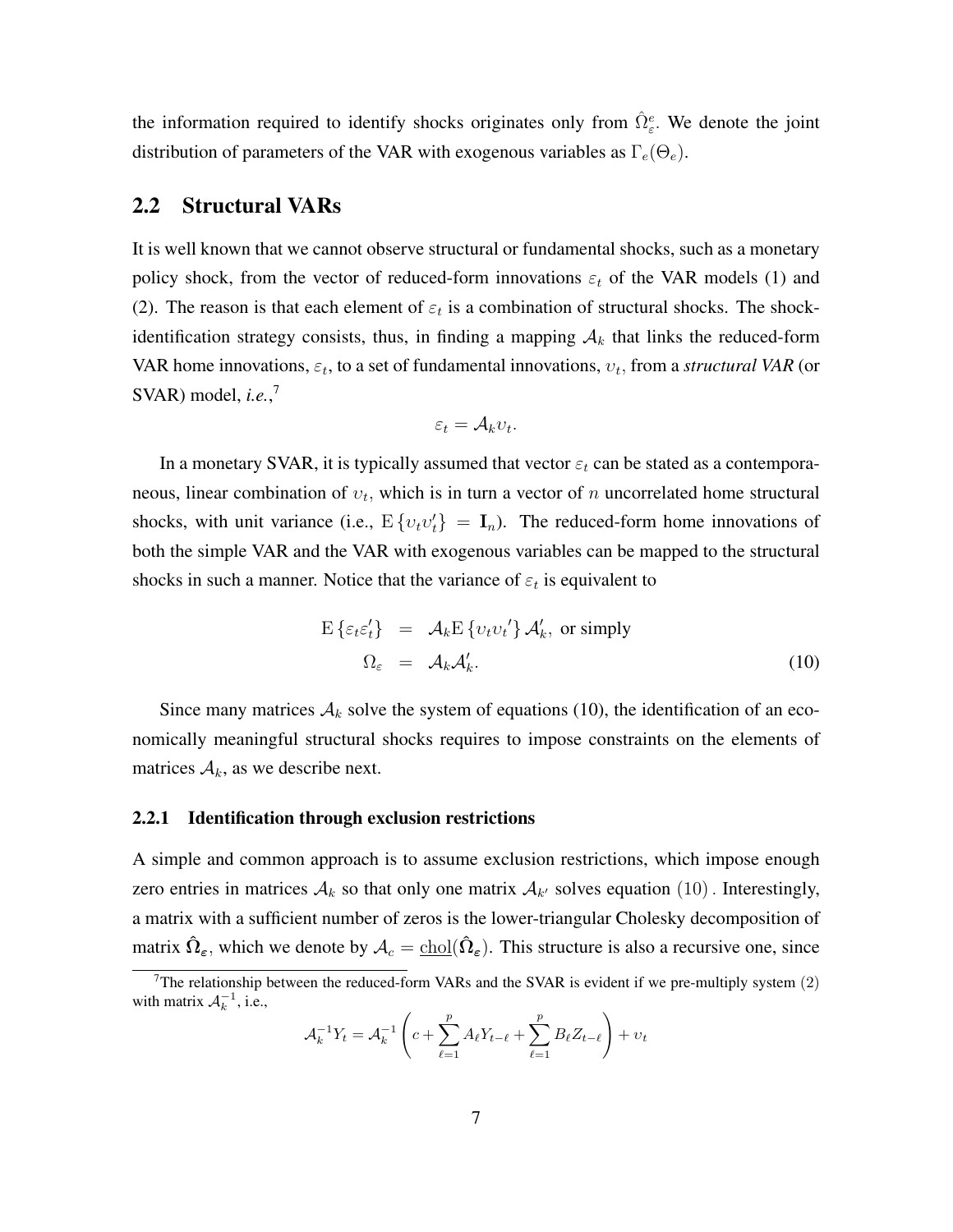$\varepsilon_{1,t} = a_{11}v_{1,t}, \varepsilon_{2,t} = a_{21}v_{1,t} + a_{22}v_{2,t}$ , and so on, where  $a_{ij}$  is the  $(i, j)$  entry of matrix  $\mathcal{A}_c$ . The implication of this assumption for the structural impulse responses is straightforward: variables that are ordered before a particular structural shock do not answer to this shock on impact.

Christiano *et al.* (1999, 2005) use a Cholesky decomposition to identify a monetary policy shock in the U.S. In this paper, we apply these recursive restrictions to a small open economy. However, other researchers have adopted different assumptions with exclusion restrictions. For instance, Cushman and Zha (1997) follow the identification strategy of Leeper *et al.* (1996), summarized in Sims and Zha (2006). These authors estimate a policy reaction function prior to the estimation of the reduced-form VAR, and then use the information of the former to identify the monetary policy shock. Cushman and Zha argue that the identification *a la `* Sims and Zha helps to account for simultaneous reactions between the nominal interest rate and the nominal exchange rate. Cerdeiro (2010) applies the identification strategy of Bernanke and Mihov (1998) to the case of Argentina. The approach consists in using operating information of the central bank to produce a data-based index of policy. This index is used later in the reduced-form VAR to identify the monetary policy shock. In our framework, we stick to the Cholesky decomposition due to its simplicity, and because in our estimations with Mexican data in Section 4 we did not find an "exchange rate puzzle" after a shock in monetary policy, as it was the case in other studies (see Jääskelä and Jennings, 2011, and the refereces therein). Similarly, Berument (2007) uses the recursive Cholesky approach for Turkey, and exploits the spread between the short-term nominal interest rate and the nominal exchange rate depreciation as a measure of monetary policy tightness.

#### 2.2.2 Identification through sign restrictions

Faust (1998), Canova and De Nicoló (2002), and Uhlig (2005) first used sign restrictions to identify monetary policy shocks in the U.S.<sup>8</sup> Sign restrictions do not impose zero entries in matrix  $A_k$ . Instead, they constrain the sign of certain elements of  $A_k$  to obtain outcomes predicted by economic theory. It is common to constrain the sign of the response of endogenous variables to a structural shock in the impact period. For instance, we look for a matrix  $\mathcal{A}_k$  so that  $a_{ij}v_{j,t} > 0$  (or  $\langle 0 \rangle$ , which means that variable *i* rises (or decreases) at time *t* after a positive innovation of structural shock  $v_{j,t}$ . Typically, researchers choose to restrict

<sup>8</sup>Other applications for sign-identified SVARs can be found in Farrant and Peersman (2006), Peersman and Straub (2009), or Kilian and Murphy (2012).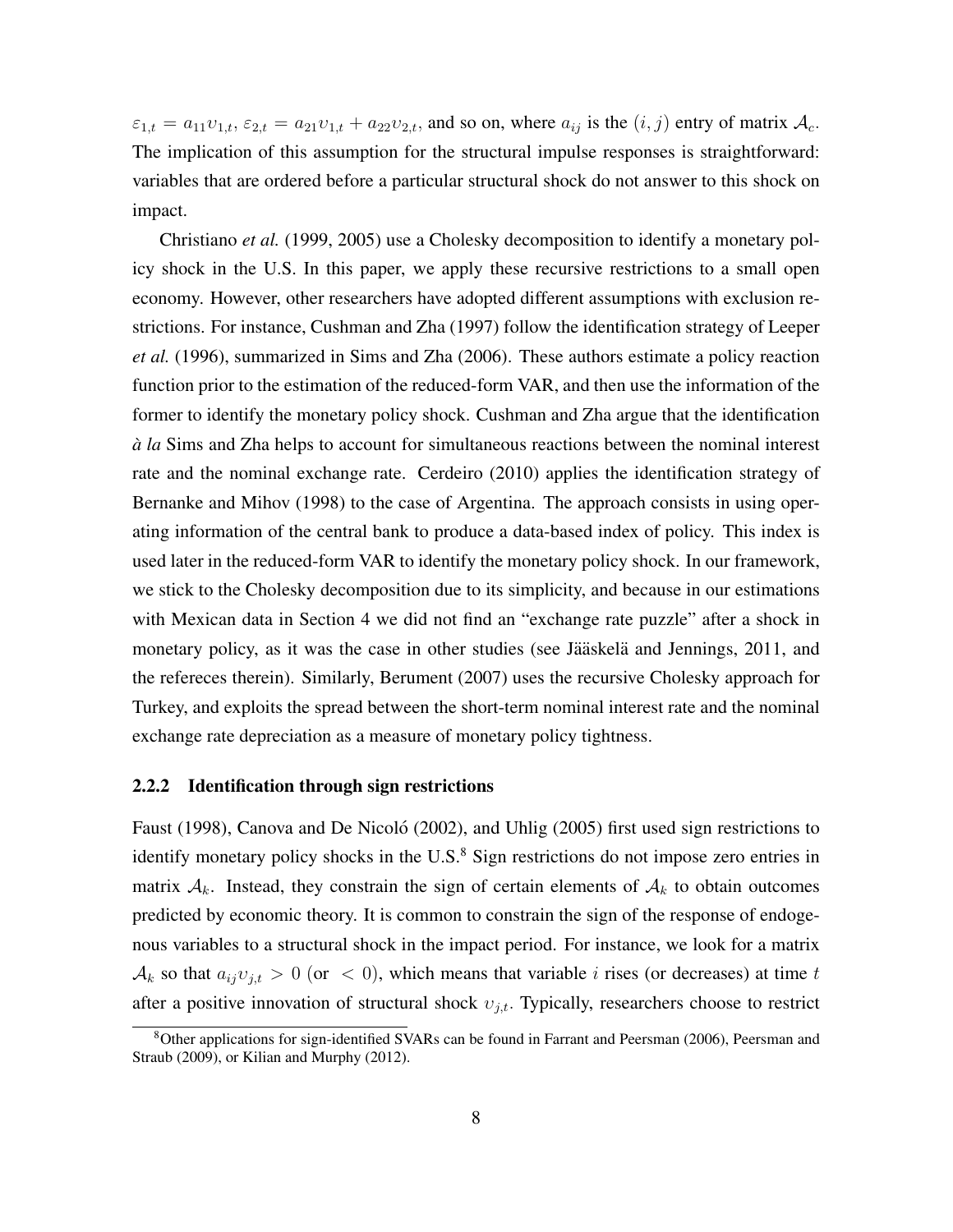responses that are sign-robust across different models, and avoid to impose restrictions on ambiguous responses (see Canova and Paustian, 2011). As a sign restriction is more flexible than an exclusion or zero restriction, there exist potentially many matrices  $A_k$  that satisfy the required signs and solve equation (10). Thus, sign restrictions weakly identify SVARs, and achieve only set-identification. This property poses problems to decide which one of all signidentified matrices  $A_k$  may be the most representative to capture the aggregate dynamics after a structural shock. Kilian and Murphy (2012) propose to add size restrictions to the elements of matrix  $A_k$ , such that the elasticity of certain variables remains within the range of those observed in the data. This extra information may help to fine-tune the set of accepted matrices  $\mathcal{A}_k$ , as the number of models that generate economically implausible responses decreases.<sup>9</sup> We will come back to this point in the next section.

We follow closely the procedure of Rubio-Ramírez et al. (2010) to obtain sign-identified matrices  $A_k$ , which is a generalization of Uhlig (2005)'s procedure. Our algorithm is the following.

**Algorithm 1** *Consider H draws from the joint distribution of parameters*  $\Gamma_i(\Theta_i)$ *, for*  $j \in$  ${s, e}$ *, of the reduced-form VAR.*<sup>10</sup> *Then, follow the next steps:* 

- *1. For each draw*  $h \in \{1, ..., H\}$  *of*  $\Gamma_j(\Theta_j)$ *, find a random*  $n \times n$  *matrix*  $\mathcal{R}_k$  *from the* standard normal distribution, and compute the orthonormal matrix  $Q_k$  from the  $QR$ *decomposition of*  $\mathcal{R}_k$ *, so that*  $\mathcal{Q}'_k \mathcal{Q}_k = I$ *.*
- 2. The candidate matrix is given by  $A_k = \text{chol}(\hat{\Omega}_\varepsilon) \mathcal{Q}_k'$ , where  $\text{chol}(\hat{\Omega}_\varepsilon)$  is the lower*triangular Cholesky decomposition of matrix*  $\hat{\Omega}_{\epsilon}$ *. Compute impulse responses using* Ak*, and check whether these responses satisfy the imposed sign restrictions. If they do, keep*  $A_k$ *; if they do not, drop*  $A_k$  *and find a new matrix*  $R_k$ *.*
- 3. For draw h, repeat steps 1 and 2 until finding a total of  ${A_k}_{k=1}^K$  matrices, for  $K \geq 1$ .
- 4. From the latter set, seek a matrix  $A_h$  so that

$$
\mathcal{A}_h = \underset{\mathcal{A}_k \in \{\mathcal{A}_k\}_{k=1}^K}{\arg \min} \left( vec \left( \mathcal{A}_{med} \right) - vec \left( \mathcal{A}_k \right) \right)^2,
$$

<sup>&</sup>lt;sup>9</sup>In addition, Fry and Pagan (2011) suggest finding the model with the impulse responses closest to the median responses as a representative model. Baumeister and Hamilton (2014) suggest using prior information about the elasticity of responses of certain variables in order to measure the plausibility of the candidate signrestricted models.

<sup>&</sup>lt;sup>10</sup>An estimate of  $\Gamma_i(\Theta_i)$  can be obtained through Gibbs sampling for bayesian VARs, or bootstrapping for classical inference. In our empirical application, we follow the latter.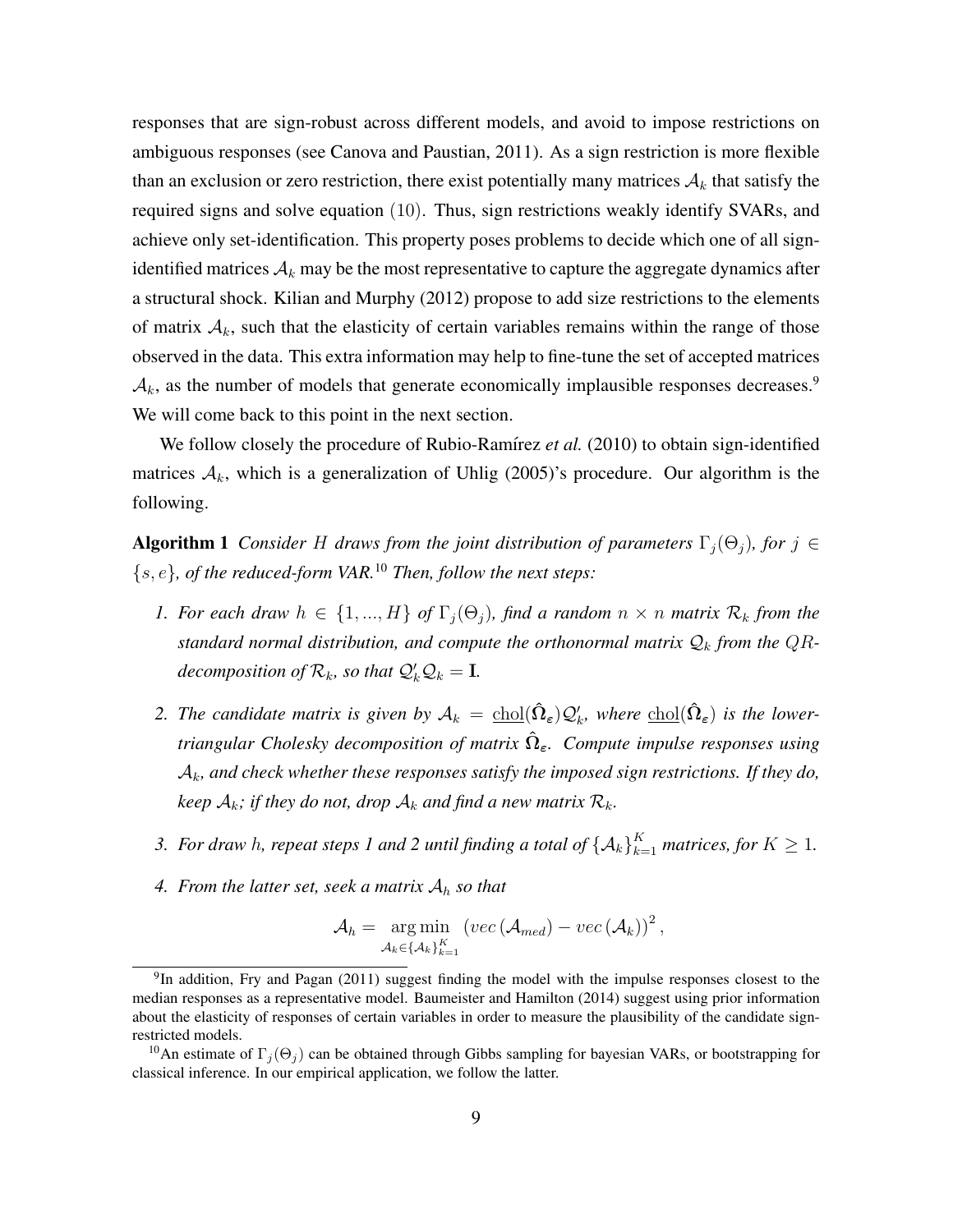*where* Amed *is a matrix composed of the median value of each entry of all matrices in*  ${ \{ {\cal A}_k \}}_{k=1}^K$ . *Keep*  ${\cal A}_h$  *and drop any other*  ${\cal A}_k \neq {\cal A}_h$ .

The result of the algorithm is a set  $\{\mathcal{A}_h\}_{h=1}^H$  of sign-identified matrices, each of which is the closest to the median of its respective draw  $h$ . The original algorithm of Rubio-Ramírez *et al.* (2010) contain only steps 1 to 3. Their procedure features both virtues and caveats. Among the virtues, Arias *et al.* (2014) show that each sign-identified matrix  $A_k$  is a draw from the posterior distribution of structural parameters conditional on the sign restrictions, and thus the uncertainty of the procedure is properly taken into account. Further, the computing timing decreases substantially as compared to Uhlig (2005)'s procedure. A caveat, as pointed out by Baumeister and Hamilton (2014), is that the inherent composition of matrix  $\mathcal{Q}_k$  yields sign-identified impulse responses that follow truncated Cauchy distributions. In other words, the econometrician may be imposing more prior information than what she might be aware of, as the restricted responses might not only be greater or smaller than zero, but also inside a finite interval. To see this graphically, Figure A.1 in the technical appendix shows the distribution of impact responses of output, inflation, and the nominal interest rate to a monetary policy shock that resorted from a random draw  $h$  of the Monte Carlo exercise of Section 3. The truncation of these distributions in the upper panel is visible, and we have verified that it does not vanish as we increase the sample size (as predicted by Baumeister and Hamilton, 2014). Step 4 in Algorithm 1 builds distributions for the posterior responses that are close to normal, centered around the median responses of each draw  $h$ , thus greatly reducing truncation (see the bottom panel of Figure A.1 of the technical appendix). Further, Section 3.2 shows that Algorithm 1 can successfully recover the true impulse responses of the data generating process, provided that we include prior information about the interest-rate elasticity of inflation in the sign restrictions procedure.

A common practice of sign restrictions is that, to increase accuracy, it is recommended to identify several shocks even if the researcher cares only about a single type of them (see Canova and Paustian, 2011). Also, a variance decomposition can only be estimated as long as there are as many identified shocks as variables in the SVAR (see Fry and Pagan, 2011).

In the context of SOEs, Ho and Yeh (2010) apply sign restrictions to measure monetary policy for Taiwan; Jääskelä and Jennings (2011) compare sign restrictions with exclusion restrictions in a simulated sample from an estimated DSGE model for Australia; while Bjørnland and Halvorsen (2014) use a hybrid strategy of exclusion and sign restrictions to identify the effects of monetary policy and exchange rate shocks on Australia, Canada, New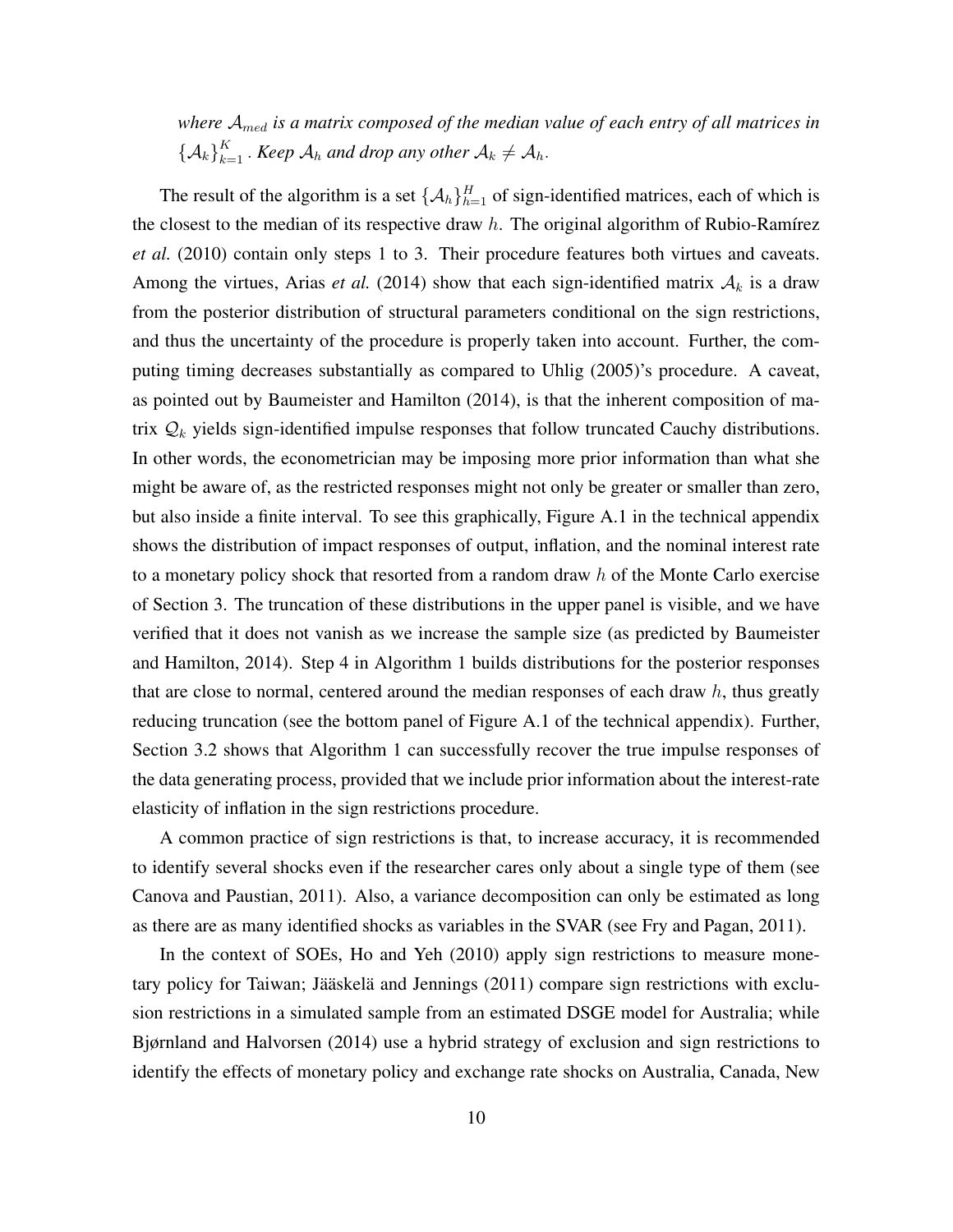Zealand, Norway, Sweden and the U.K.

## 3 A controlled Monte Carlo experiment

In this section, we investigate the conditions that allow a SVAR for a small open economy to identify the effects of an exogenous shock to monetary policy on output, inflation, and the nominal interest rate. We do so through a controlled experiment, in which we simulate data from two hypothetical small open economies, which differ only on the amount of information agents have when taking decisions. In one economy agents hold lagged information and react with one period delay to the monetary policy shock; in the other economy, agents have complete information and respond to the monetary policy shock within the same period. Exclusion restrictions imply a timing for the impulse responses to a monetary policy shock that corresponds to the first economy, while sign restrictions imply a timing coherent with the second economy. We analyse the performance of each set of identifying assumptions under two scenarios: when their implied timing is correct (*i.e.*, it corresponds to that of the data generating process, or DGP, for short), and when their implied timing is incorrect.<sup>11</sup> We also investigate how adding a set of exogenous variables changes the performance of each set of identifying assumptions.

### 3.1 A hypothetical small open economy

Consider the following reduced-form relations describing the dynamics of output,  $y_t$ , inflation,  $\pi_t$ , and the nominal interest rate,  $i_t$ , of a small open economy,

$$
y_t = (1 - \gamma_y) E_{t-k} \{ y_{t+1} \} + \gamma_y y_{t-1} - \sigma^{-1} E_{t-k} \{ i_t - \pi_{t+1} \} + \alpha y_t^* + \varepsilon_{y,t},
$$
  

$$
\pi_t - \gamma_\pi \pi_{t-1} = \beta E_{t-k} \{ \pi_{t+1} - \gamma_\pi \pi_t \} + \kappa y_t + \varepsilon_{\pi,t},
$$
  

$$
i_t = \rho i_{t-1} + (1 - \rho) \left( \eta_\pi \pi_t + \eta_y y_t \right) + \varepsilon_{i,t},
$$

where  $y_t^*$  is foreign output. The model economy consists of a New-Keynesian IS curve, a Phillips curve, a Taylor rule, and faces aggregate demand shocks  $\varepsilon_{y,t}$ , cost-push shocks  $\varepsilon_{\pi,t}$ , and monetary policy shocks  $\varepsilon_{i,t}$ . The foreign-output term in the IS curve implies that when foreign income increases, so does home income too, since exports demand is higher.

<sup>&</sup>lt;sup>11</sup>Jääskelä and Jennings (2011) perform a similar exercise to ours, but their complete-information DGP invalidates by construction exclusion restrictions. In our case, we give both identifying approaches equal chances by letting the timing of the DGP vary.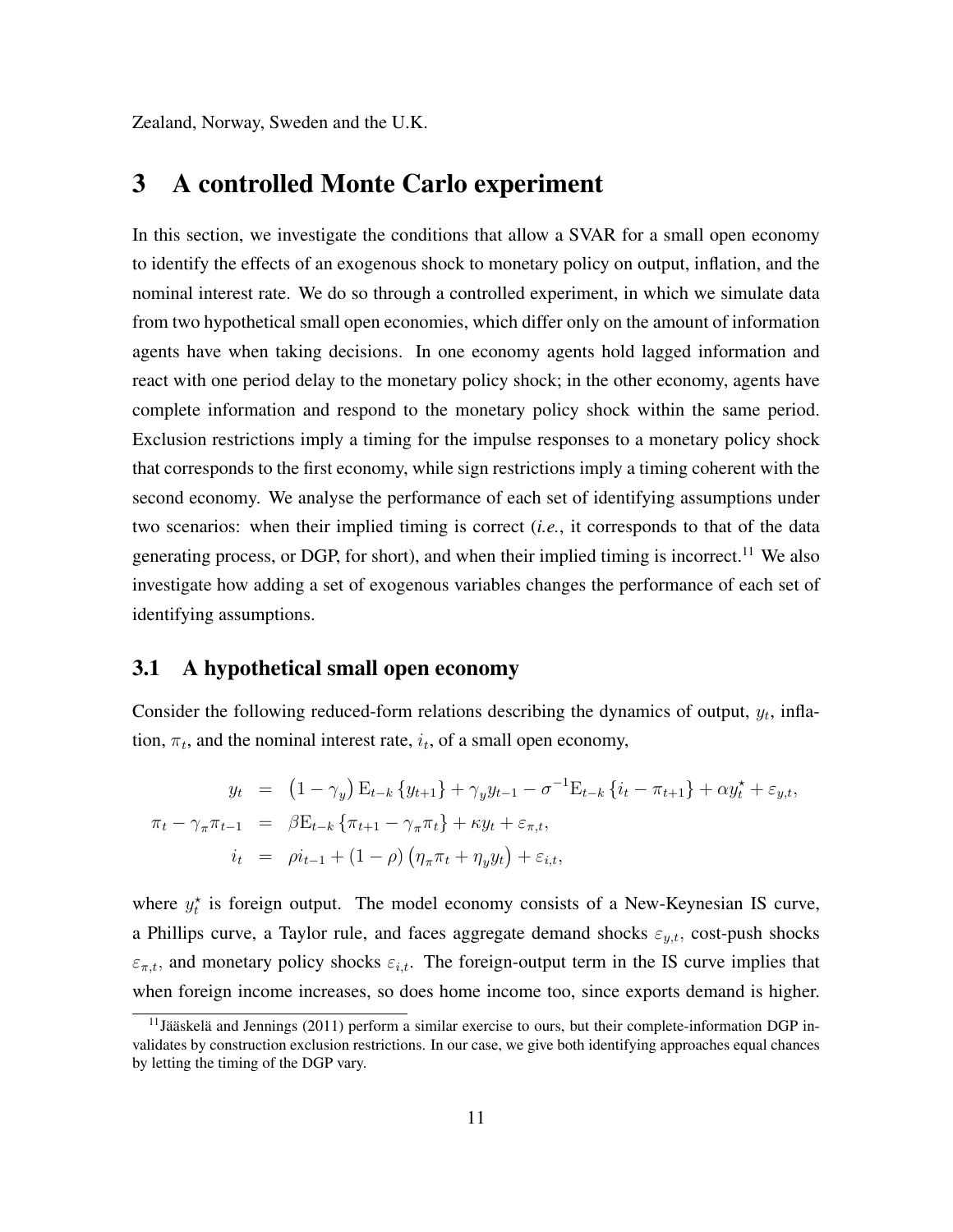Although the model is deliberately stylized, it captures the essence of the small open economy portrayed in Galí and Monacelli (2005). In contrast with their framework, we have added intrinsic inertia in output and inflation ( $\gamma_x > 0$ , for  $x \in \{y, \pi\}$ ), a feature of the data that usually emerges in empirical works, and we make explicit the influence of foreign output on home output. We use the following calibration:  $\beta = .995$ ,  $\sigma = 6$ ,  $\kappa = .025$ ,  $\rho = .8$ ,  $\eta_{\pi} = 1.5$ ,  $\eta_y = .5$ ,  $\gamma_y = .5$ ,  $\gamma_{\pi} = .35$ , and  $\alpha = .8$ . All of these values, except for the last one, are within the ballpark of those used in the New Keynesian literature (see Canova and Paustian, 2011). For  $\alpha$ , we chose a relatively high value in order to increase the correlation between foreign and home output, which accounts for the observed strong business cycle comovement between trading partners (see Blonigen *et al.*, 2014). For the simulated samples, the correlation between  $y_t$  and  $y_t^*$  varies around .80 and .95. Interestingly, for the Mexican case, later studied in the paper, the correlation between home and U.S. output, both in gap measures, is around 0.88. We calibrate the shocks as mildly persistent processes, with unitary variances.<sup>12</sup>

Notice that the expectation operator  $E_{t-k}$ , conditional on information gathered k periods ago, implies different responses of home variables to shocks as  $k$  varies. For instance, assume that in time t there is a positive monetary policy shock innovation,  $\varepsilon_{i,t} > 0$ . If  $k = 0$ , agents realize that the nominal interest rate has risen and cut their demand, putting downward pressure on prices within the same period. In contrast, if  $k = 1$ , agents in time t are not aware that the nominal interest rate has changed, and do not adjust their demand, leaving prices unaffected. In this case, the adjustment only starts in period  $t + 1$  and continues thereafter. The parameter  $k$  indicates two different states of nature that imply different responses of home variables to all shocks in the economy. These responses are shown in Figure 1, where we label the state  $k = 1$  as the *lagged information* economy, and the state  $k = 0$  as the *contemporaneous information* economy. Notice that, after a monetary policy shock (row 1 in Figure 1), the impact responses of output and inflation in the lagged information economy are zero, and thereafter smaller in size than their counterparts in the contemporaneous information economy.

Exclusion restrictions imply delayed responses of output and inflation to a monetary policy shock that corresponds to the timing of the lagged information economy, as Figure 1

<sup>&</sup>lt;sup>12</sup>For all shocks, we use AR(1) processes. For  $\varepsilon_{y,t}$  and  $\varepsilon_{\pi,t}$ , the persistent parameter equals .5, while for  $\varepsilon_{i,t}$ it equals .2. The latter implies that neither the demand shock or the cost-push shock are very persistent, while the monetary policy shock denotes a short-lived deviation from the monetary policy rule. This last feature has being found in empirical applications.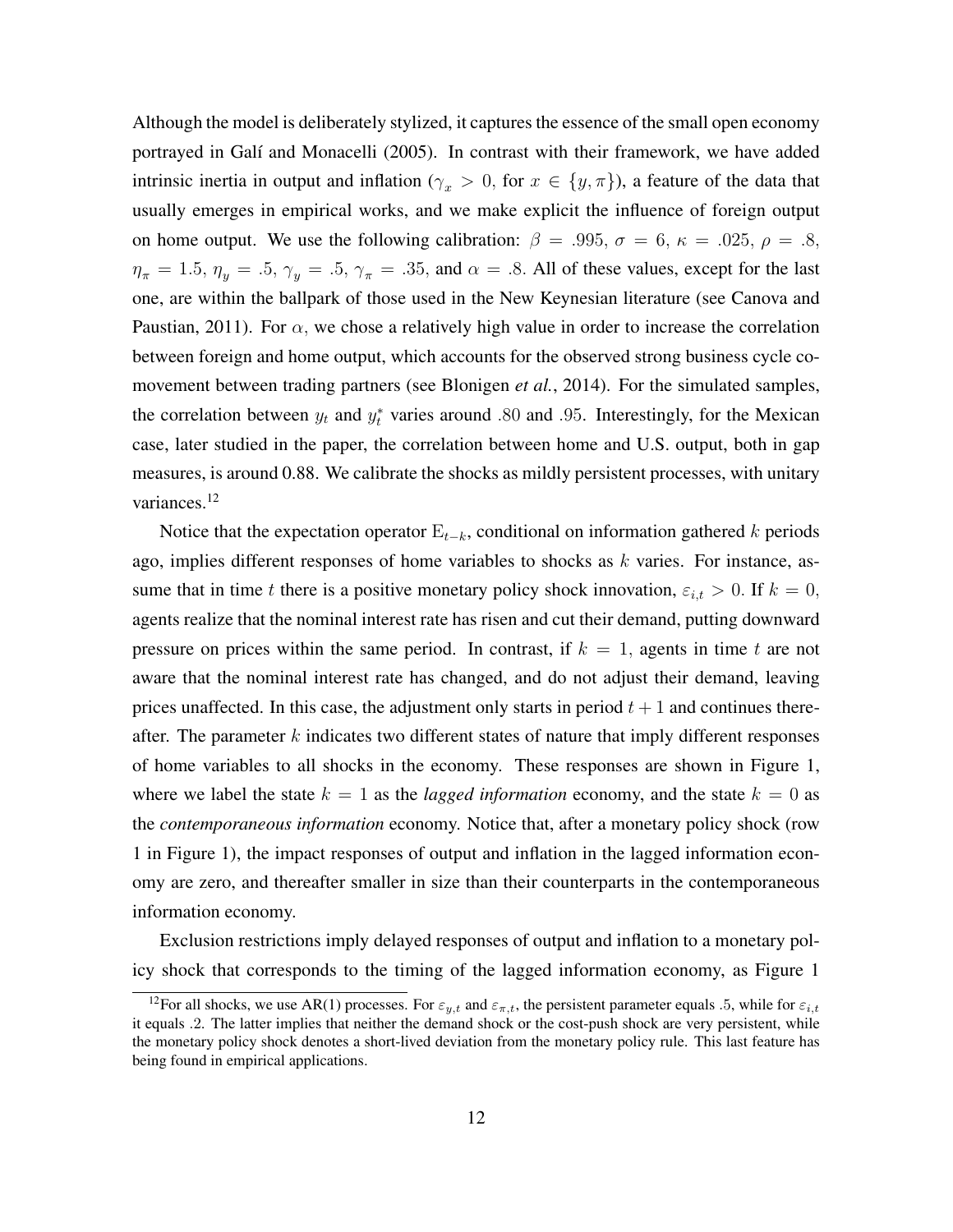

Figure 1: Responses to structural shocks in two hypothetical SOEs

Note: The figure shows the responses of the output gap, home inflation, and the nominal interest rate of two small open economy models to shocks to monetary policy (row 1), to the aggregate demand (row 2), and to the marginal cost of home producers (row 3). The two models are essentially the same, but differ on the information available to agents when taking decisions. In the lagged information economy (plain line) agents hold outdated information about macroeconomic shocks, while in the contemporaneous information economy (line with circles) agents hold updated information.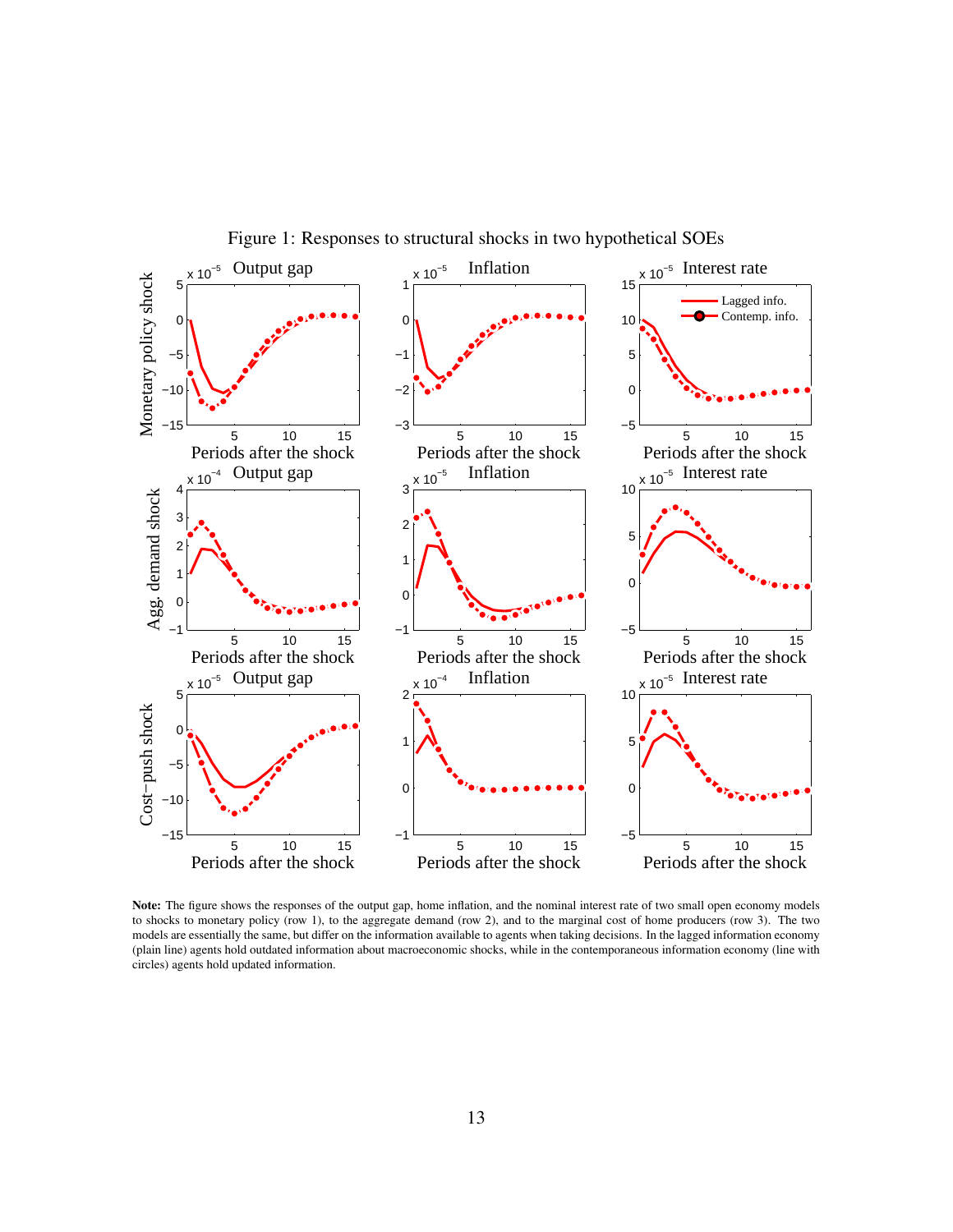shows. Similarly, sign restrictions allow for contemporaneous responses of output and inflation, and match the timing of the contemporaneous information economy. The exercises in the next subsection discuss the virtues and caveats of using both identifying assumptions when the DGP is conditioned on either  $k = 0$  or  $k = 1$ .

Finally, to close the model, we assume that the foreign economy is isomorphic to the home economy, with the difference that home output does not affect foreign output. That is, we assume that the foreign economy is block-exogenous to the home economy

$$
y_t^* = (1 - \gamma) E_{t-k} \{ y_{t+1}^* \} + \gamma y_{t-1}^* - \sigma^{-1} E_{t-k} \{ i_t^* - \pi_{t+1}^* \} + \varepsilon_{y,t}^*,
$$
  

$$
\pi_t^* - \gamma_\pi \pi_{t-1}^* = \beta E_{t-k} \{ \pi_{t+1}^* - \gamma_\pi \pi_t^* \} + \kappa y_t^* + \varepsilon_{\pi,t}^*,
$$
  

$$
i_t^* = \rho i_{t-1}^* + (1 - \rho^*) \left( \eta_\pi \pi_t^* + \eta_y y_t^* \right) + \varepsilon_{i,t}^*,
$$

where the super index  $*$  denotes a foreign variable. We consider a complete structure of the foreign economy because we investigate the properties of adding different subsets of foreign variables into the VARs in the next subsection.

### 3.2 The experiments

We performed our Monte Carlo experiments as follows: we ran 1,000 simulated samples, with 200 observations each, for each state of nature described above: the lagged information economy, and the contemporaneous information economy.<sup>13</sup> For each sample, we ran a simple VAR with only home variables (*i.e.*, with  $Y_t = \{y_t, \pi_t, i_t\}$ ), and a VAR with all variables, home and foreign, in the lines of section 2 (*i.e.*, with  $Y_t = \{y_t, \pi_t, i_t\}$  and  $Z_t = \{y_t^*, \pi_t^*, i_t^*\}$ ). We include 4 lags in the VARs to ensure that the reduced-form VAR models capture the dynamics of the DGP, although the results are qualitatively similar when we consider 2 or 3 lags in the VARs. Then, we apply exclusion restrictions and sign restrictions separately in each VAR. For exclusion restrictions, the variables are ordered as  $y_t$ ,  $\pi_t$ , and  $i_t$ , *i.e.*, we assume that output and inflation do not respond to the monetary policy shock in the impact period, while the nominal interest rate does. For sign restrictions, we identify a monetary policy shock, a transitory supply-side shock, and an aggregate demand shock. Each of these shocks is mirrored in the model by  $\varepsilon_{i,t}$ ,  $\varepsilon_{\pi,t}$ , and  $\varepsilon_{y,t}$ , respectively. The signs we use for identification are inspired by Figure 1 and are fairly robust across different models (see Canova and Paustian,

 $13$ The initial values of the system variables equal the steady-state equilibrium, which is normalized to zero. We used a burning period of 100 observations, which is enough to eliminate the effects of the initial values on the simulated aggregated dynamics.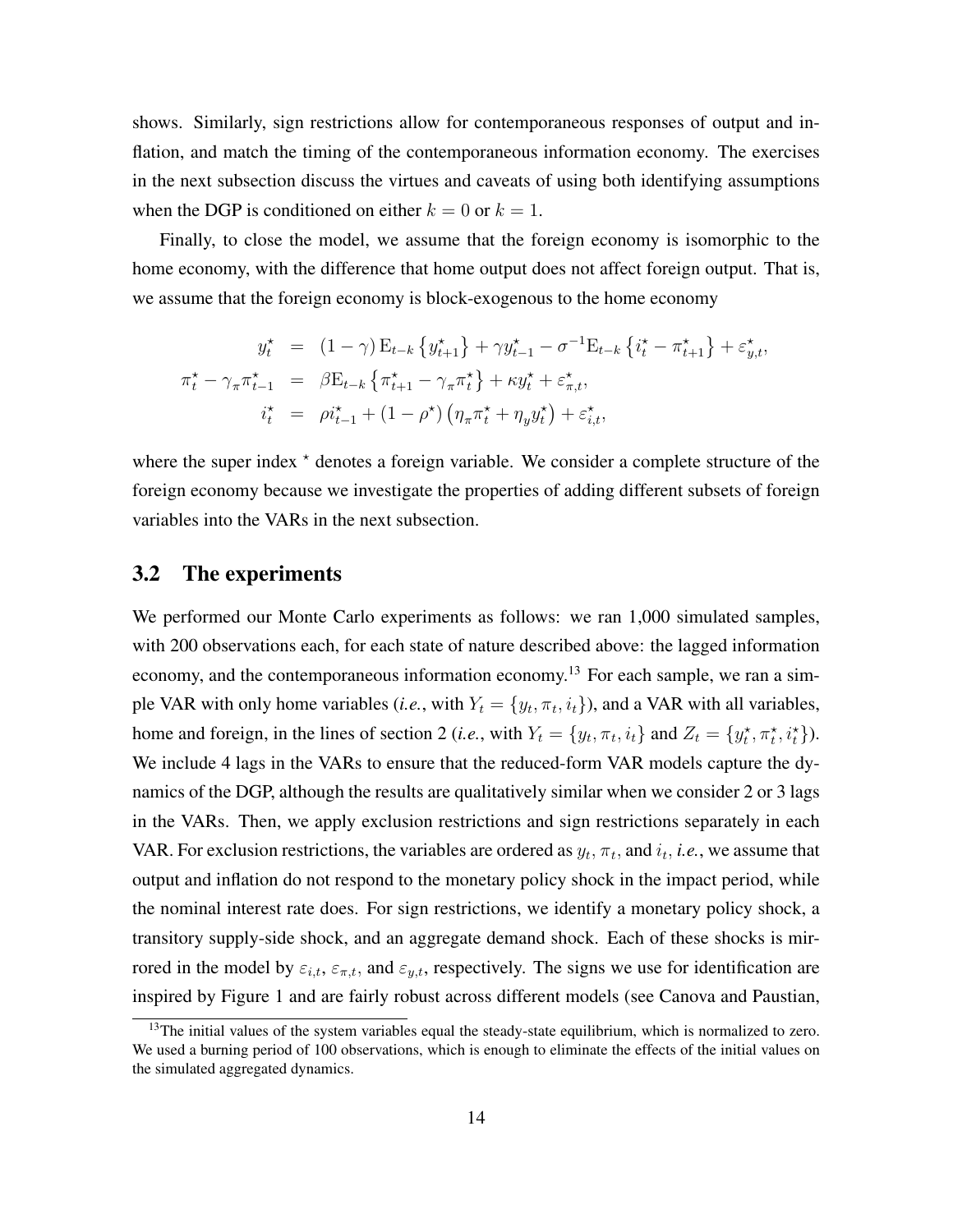2011). That is, after a contractionary monetary policy shock, output and inflation fall while the nominal interest rate increases; in turn, after a positive aggregate demand shock, all the three endogenous variables increase; and finally, after a positive cost-push shock, output falls while inflation and the nominal interest rate increase. These sign restrictions are summarized in Table 1.

| Shock                        | $y_t$ $\pi_t$ | $\iota_{\iota}$ |
|------------------------------|---------------|-----------------|
| Monetary policy shock        |               |                 |
| Aggregate demand shock       | $+$ $+$ $+$   |                 |
| Transitory supply-side shock |               |                 |

Table 1: Sign restrictions for the hypothetical SOEs

Note: The sign refers to the impact response of the variable of interest due to a structural shock. A '+' (or '-') indicates that  $\frac{\partial x_t}{\partial v_{i,t}} > 0$  (or < 0), where  $x_t$  is the variable of interest and  $v_{j,t}$  is the structural shock studied.

We now investigate whether we can recover the true impulse responses to a monetary policy shock using the two sets of identifying assumptions analyzed in this paper. To organize the analysis, we split our discussion in the following questions:

- 1. When the timing of the assumed identifying restrictions corresponds to the timing of the DGP, are the true impulse responses identified? What is the effect of adding exogenous variables in the performance of each set of identifying assumptions?
- 2. When the timing of the assumed identifying restrictions does not correspond to the timing of the DGP, which identification approach has the worst performance? Which one is more robust when the timing of the DGP is unknown?

We now provide answers to these questions.

#### 3.2.1 When the timing is correct

Let us focus first on exclusion restrictions. The first row of Figure 2 displays the actual impulse responses to a monetary policy shock issued by the lagged information economy (red plain line), along with the 68-th percent confidence interval of the simple VAR (dashed lines) and the VAR with exogenous variables (light blue area) issued by exclusion restrictions.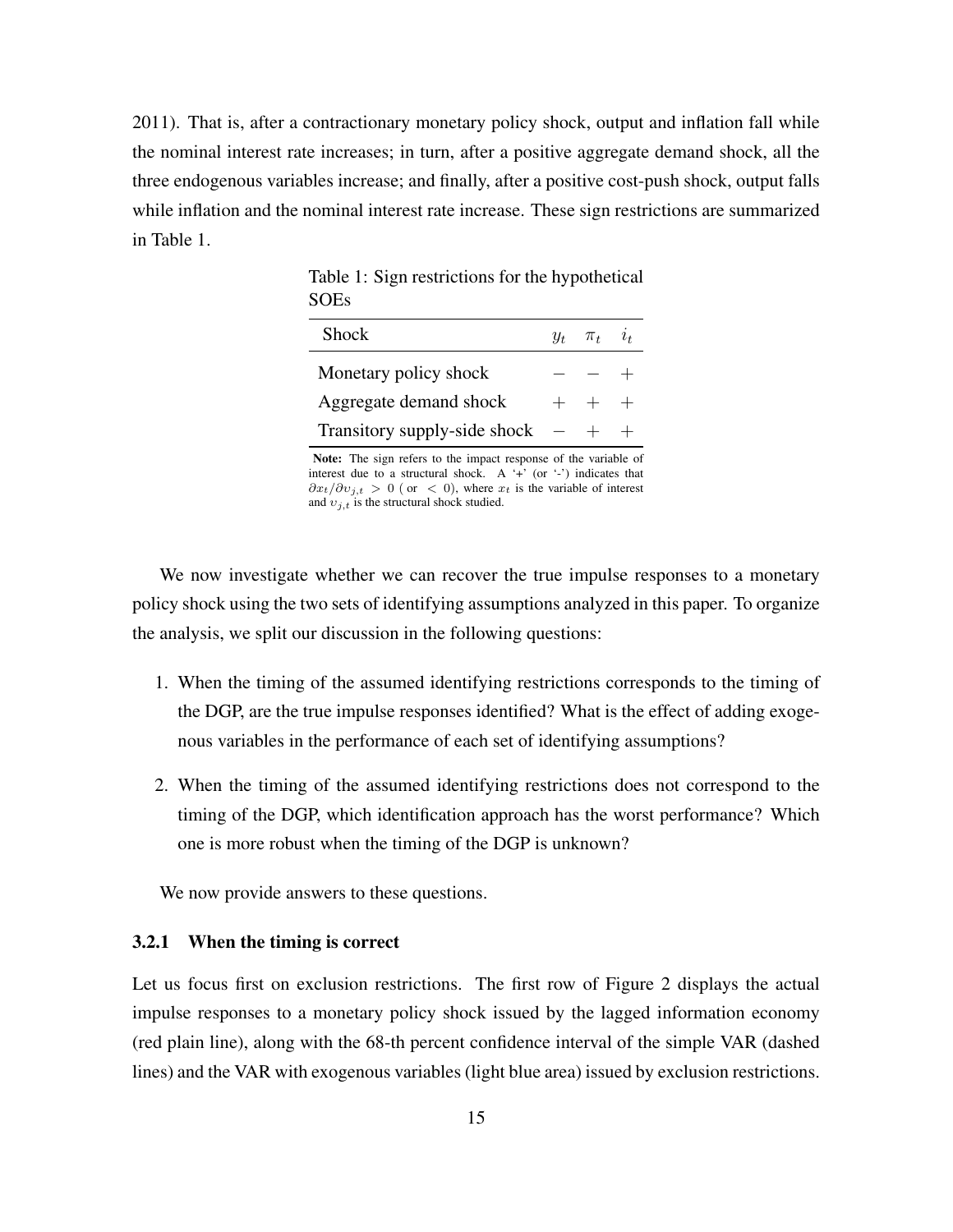Notice that the VAR with exogenous variables performs remarkably well in this case. In fact, adding the block-exogenous (foreign) variables to the VAR not only substantially shrinks uncertainty, but it is also crucial to fully recover the transmission of the shock under exclusion restrictions. In contrast, the simple VAR fails to deliver responses for output and inflation significantly different from zero along the whole horizon.



Figure 2: When the timing of the identifying assumptions is correct

Note: The plain line and the line with circles represent the actual DGP of the economy, corresponding to the lagged information environment or the contemporaneous information environment, respectively. The dashed lines show the 68-th uncertainty bands for the impulse responses of the VAR without foreign variables, while the blue light areas display the said bands for the VAR with foreign variables.

Now we turn to sign restrictions. The second row of Figure 2 shows the true responses of a DGP with contemporaneous information (red line with circles), along with the 68-th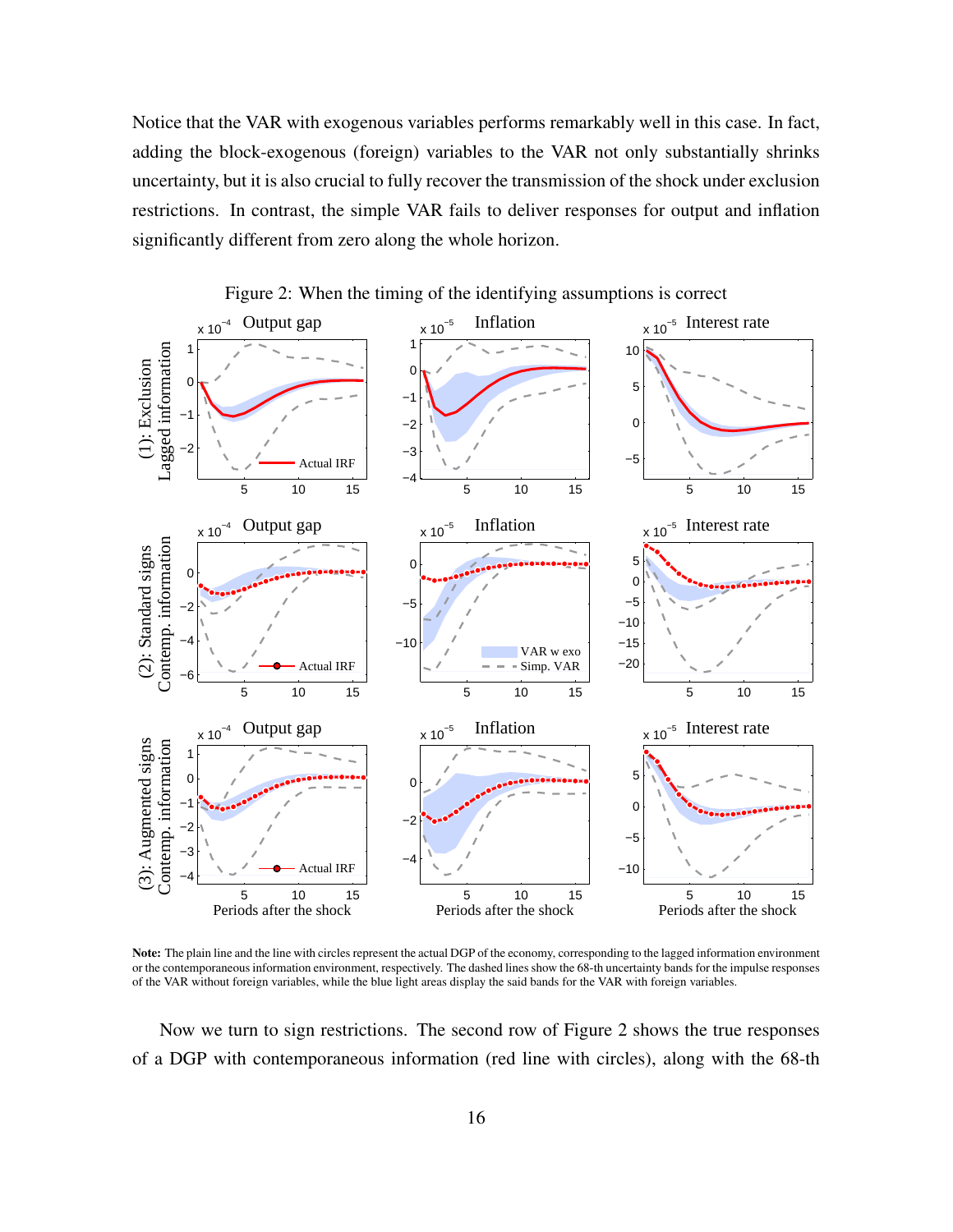model-uncertainty bands from the SVARs with standard sign restrictions. Recall that these bands show a subset of responses generated with matrices  $A_k$ , so that  $\varepsilon_t = A_k v_t$  and  $A_k$ fulfills the imposed signs. To select these matrices, we followed Algorithm 1, and selected a  $K = 50$  per draw. As it was the case with exclusion restrictions, the VAR with exogenous variables displays more precise bands than the simple VAR, especially for output. However, it is worrisome that the sign-identified responses of inflation are larger in absolute value than those of the actual DGP, especially on the impact period. In the case of the nominal interest rate, the sign-identified responses are actually smaller as compared to the DGP. Kilian and Murphy (2012) notice that there are cases in which standard sign restrictions imply implausible responses of certain variables of interest. The reason is that we chose the sign of the impact responses, but we do not limit their magnitude. Thus, without any prior information other than the required signs, models that imply large responses are considered equally likely as those that imply small responses.<sup>14</sup> For the case of the oil market, Kilian and Murphy (2012) put a restriction on the price elasticity of oil supply so that it rules out sign-identified matrices  $A_k$  that generate economically implausible responses of the oil supply to oil price shocks. As a result, the set of plausible sign-restricted SVAR models shrinks substantially, and that helps to better represent the dynamics of the oil market, as argued by Kilian and Murphy.

In our particular case, let us consider a modified sign restrictions approach augmented with an elasticity bound on the impact response of inflation. For practical matters, the elasticity bound should be determined using information from observed data. Consider, thus, the following regression

$$
\Delta \pi_t = \beta_0 + \beta_i \Delta i_t + \beta_{ii} D_t \Delta i_t + \omega_t, \qquad (11)
$$

where  $\omega_t$  is an ARMA(p,q) process with white noise innovations, and  $D_t = 1$  if  $\Delta i_t \times \Delta \pi_t$ 0, and zero, otherwise. The dummy variable registers changes in inflation and the interest rate of opposite signs, which is likely to happen after a monetary policy shock. The interest-rate elasticity of inflation, conditional on changes of opposite signs, is thus given by  $\beta^- = \beta_i + \beta_{ii}$ . In our simulated samples,  $\beta^{-} < 0$ . Therefore, as a rule-of-thumb, we impose an elasticity bound on the impact response of inflation after a contractionary monetary policy shock of the

 $14$ Kilian and Murphy (2012) argue that the cost of remaining agnostic about the precise values of the structural parameters is that the data are potentially consistent with a wide range of structural models that are equally admissible, since they all satisfy the identifying restrictions. Without further assumptions, there is no way of knowing which of these models is most likely.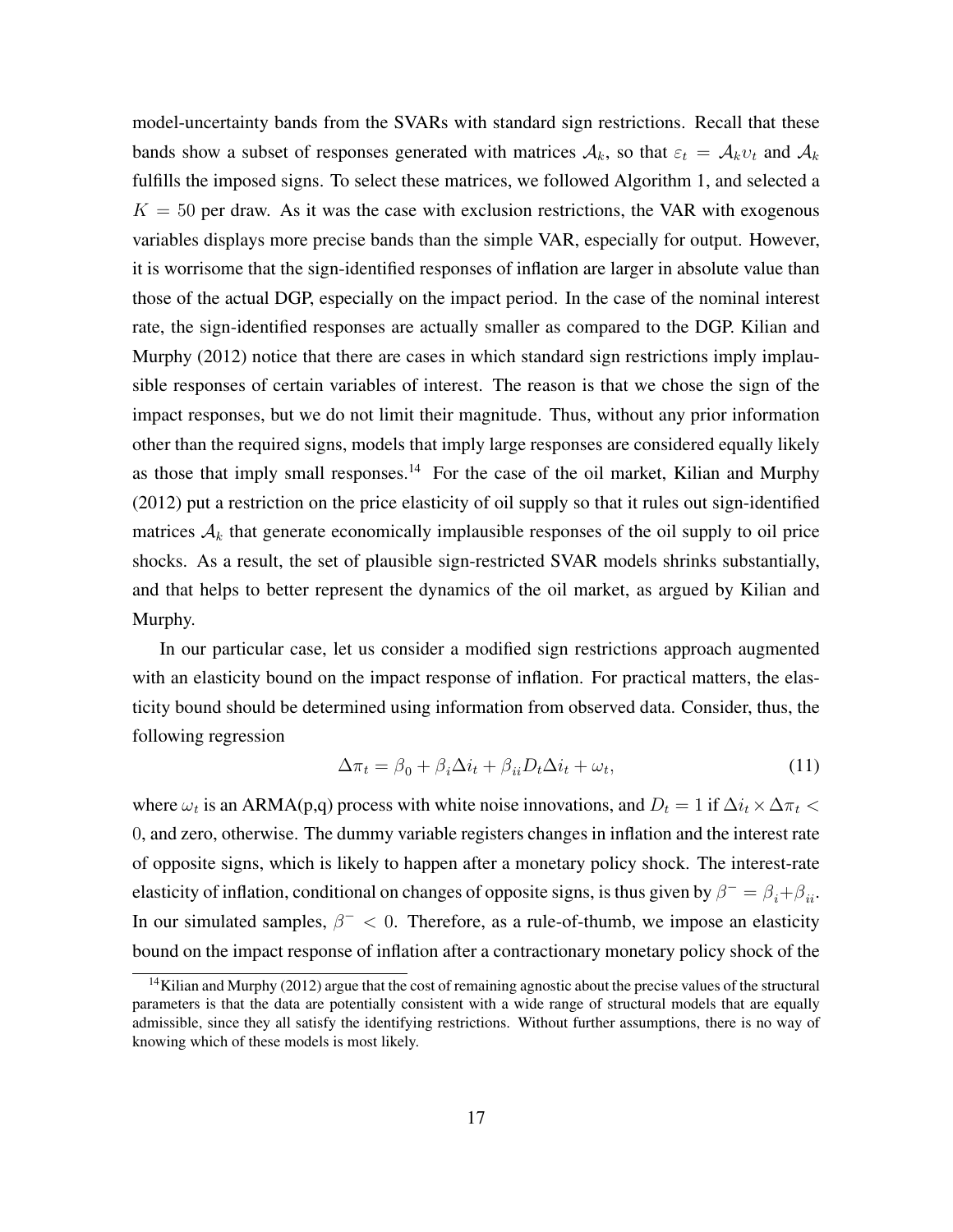form

$$
\beta_{lower}^- \Delta i_t \le \Delta \pi_t < 0,\tag{12}
$$

where the subindex *lower* indicates the 95-th percent lower bound of coefficient  $\beta^-$ , or the most negative value on its confidence interval. This inequality restriction is a soft one, since we give a range of responses to inflation that seem plausible given the observed data. In addition, we take the lower bound of  $\beta^-$  since the regression equation 11 may present a bias due to endogeneity (the short-term interest rate may react to current changes in inflation) and the omission of other variables that affect inflation; therefore,  $\beta^-$  might not be precisely pinned down by its point estimate  $\hat{\beta}^{-}$ . For simplicity, we opted to run regression (11) on a large simulated sample of 10,000 observations for each DGP, and we then imposed the corresponding  $\beta_{lower}^-$ -bound to each sub sample.<sup>15</sup> The results of this exercise are depicted in the last row of Figure 2. The improvement in terms of accuracy of the sign-identified responses with an elasticity bound is remarkable, not only for inflation but also for the nominal interest rate. With the proposed correction, the true responses of the DGP lie well inside the 68-th model-uncertainty bands. Notice as well that the simple VAR with augmented sign restrictions plausibly identifies the shock, a result that contrasts with the case of exclusion restrictions.

The elasticity-bound constraint of the augmented sign restrictions procedure generates important changes to the posterior distribution of impulse responses of the sign-identified SVARs. On the technical appendix, Figure A.1, we compare the distribution of the impact response of output, inflation, and the nominal interest rate to the monetary policy shock issued by the standard and augmented sign restrictions. In the top panel, the distributions come from an individual random draw from the posterior distribution of structural parameters, while the bottom panel shows the posterior distribution of closest-to-the-median models, issued by Algorithm 1. The bound constraint on the SVAR-based interest-rate elasticity of inflation tilts rightwards the distributions of all variables, not only inflation. Also, the size constraint induces a more precise inference about the responses of the nominal interest rate, which becomes clearly positive and closer to the actual DGP, as Figure 2 shows.

Effect of adding exogenous variables. In Section B of the technical appendix, we use a simple example to show that, when the correlation between foreign and home innovations is

<sup>&</sup>lt;sup>15</sup>In our regressions, we found that an ARMA(2,2) in  $\omega_t$  ensures that the innovations of regression (11) are white noise. The bounds imposed in the augmented sign restrictions are  $\beta_{lower}^- = .5$  when the DGP is the contemporaneous information economy, and  $\beta_{lower}^- = .2$  when the DGP is the lagged information economy.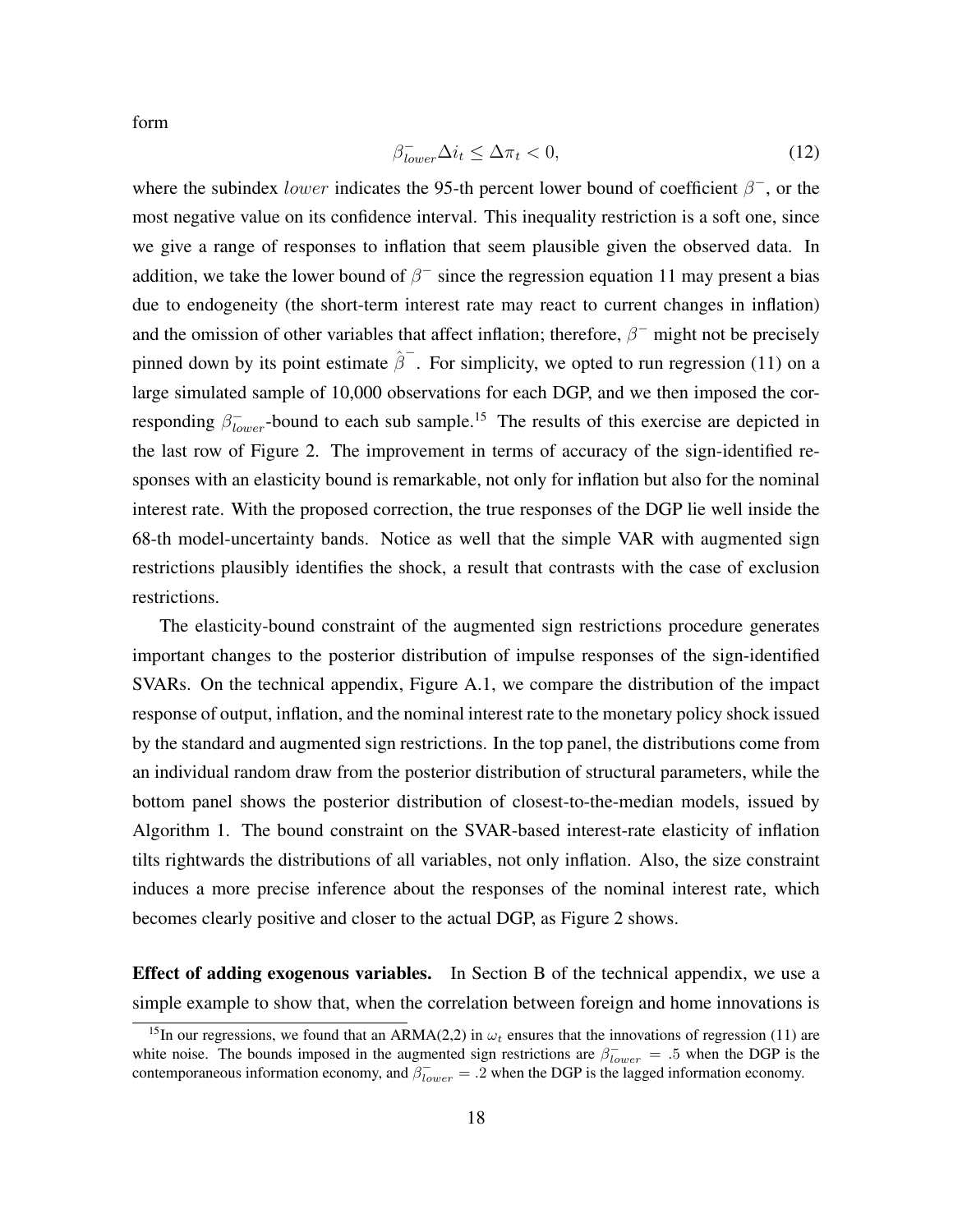different from zero, the estimated variance-covariance matrix  $\hat{\Omega}_{\varepsilon}^{s}$  of the simple VAR is biased. The latter implies an important handicap for the exclusion restrictions approach, since its identifying power relies only on the information contained in this matrix. In contrast, sign restrictions add extra information (precisely, the theoretically robust signs) to the candidate matrices  $A_k$ ; this extra information helps identifying the shock, despite the bias in  $\hat{\Omega}_{\varepsilon}^s$ .



Figure 3: Effect of adding different foreign variables in the VAR

Note: The plain line and the line with circles represent the actual DGP of the economy, corresponding to the lagged information environment and the contemporaneous information environment, respectively. The dashed lines show the 68-th uncertainty bands for the impulse responses of the VAR without foreign variables, while the blue light areas display the said bands for a VAR with all foreign variables, the green triangles for a VAR with only foreign output, and the crosses for a VAR with foreign inflation and the foreign nominal interest rate.

In the context of our hypothetical small open economies, Figure 3 shows that the accuracy of the estimated impulse responses improves the most when we add foreign output instead of foreign inflation and/or the foreign nominal interest rate. The reason is that foreign output is highly correlated with home output (with a coefficient of about 80 percent), and so it contains the most relevant information about the correlation between foreign and home reduced-form innovations. In contrast, foreign inflation and the foreign nominal interest rate contain less useful information regarding the correlation between foreign and home reduced-form innovations.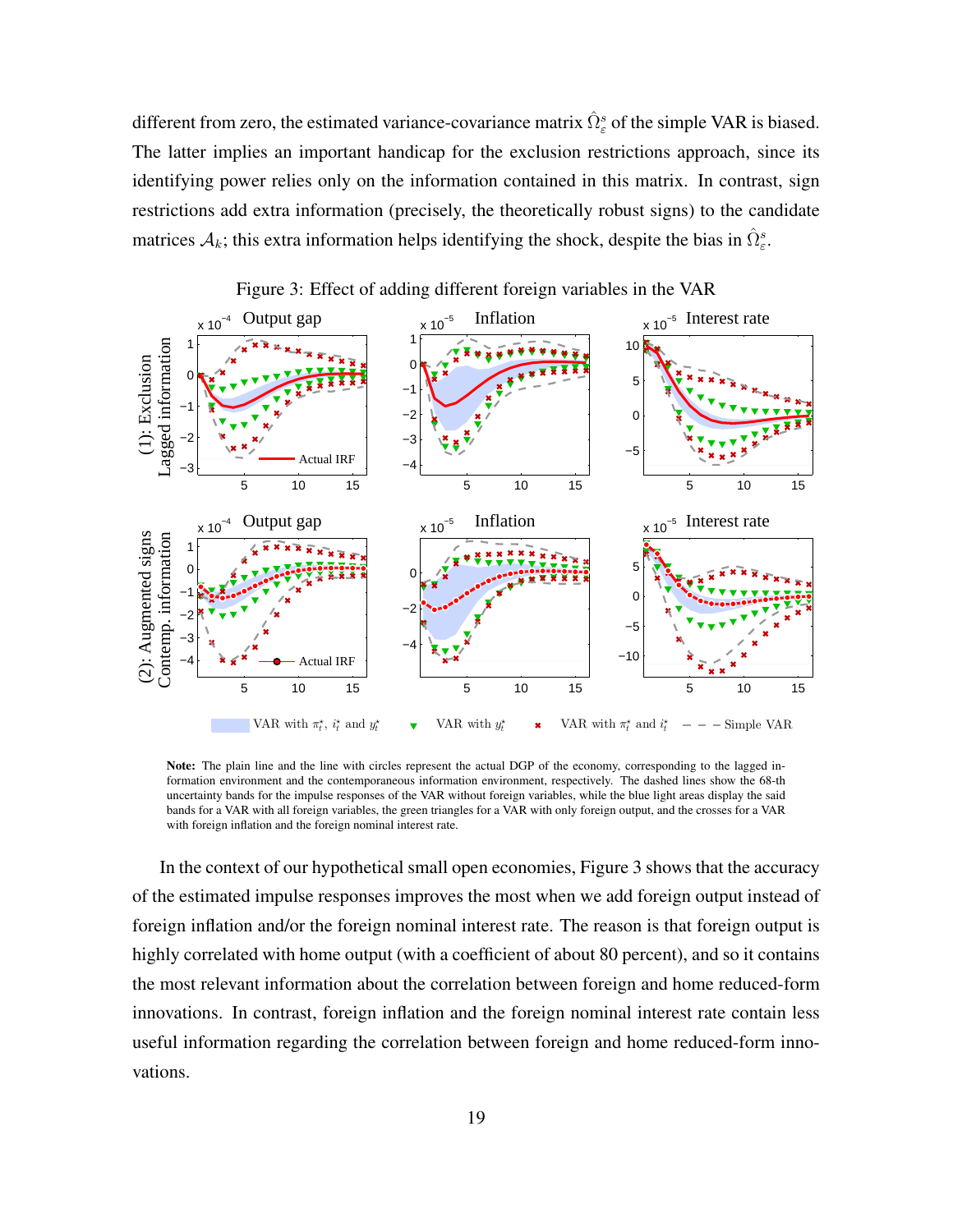#### 3.2.2 When the timing is incorrect

Now we turn to the case in which the timing of the DGP differs from the implied timing of the identifying restrictions. We describe first the results from exclusion restrictions. The first row of Figure 4 shows that, when the DGP corresponds to the contemporaneous information economy, exclusion restrictions not only miss the impact responses of output and inflation, but also artificially delay the peak responses of these variables for a few periods. In addition, exclusion restrictions in this environment do not rule out the presence of a price puzzle, even though the actual DGP contains none. Jääskelä and Jennings  $(2011)$  find similar results in their analysis. Finally, the performance of the simple VAR substantially worsens when the timing mismatches that of the DGP, particularly for output.

The second and third rows of Figure 4 show the impulse responses of the DGP with lagged information, and the model-uncertainty bands for sign-identified responses in such an environment. Once more, standard sign restrictions deliver a poor fit with respect to the true impulse responses. In contrast, the elasticity-bounded or augmented sign restrictions in row 3 display narrower and reasonably close-to-target responses, especially the VAR with exogenous variables. Notice as well that the peak responses of output and inflation are not delayed, and a price puzzle is correctly ruled out.

Next, we test which set of identifying restrictions is farther away from the actual DGP when we vary the timing of the true impulse responses. We focus on the SVARs with exogenous variables identified through exclusion restrictions and augmented sign restrictions. The top panel of Figure 5 displays, in row 1, the DGP with lagged information and, in row 2, the DGP with contemporaneous information. The light blue area represents the uncertainty bands for exclusion-identified responses and the dotted lines denote the said bands for augmented-sign-identified responses. As the figure shows, the more accurate procedure is the one that matches the timing of the DGP in place. But how badly do the identifying restrictions perform when they mismatch the timing of the DGP? This question is tackled by the second panel of Figure 5, which shows on the left picture the distribution of the total root mean squared error (RMSE) of each set of identifying assumptions across the 1,000 simulated samples for each of the two DGPs considered. The picture confirms that, when the identifying restrictions match the timing of the DGP, they attain a lower RMSE, on average. However, notice that the distribution of augmented sign restrictions is actually quite similar regardless of the DGP in place, while that of exclusion restrictions differs substantially. The latter means that, when the timing of the DGP is unknown, the expected RMSE of exclusion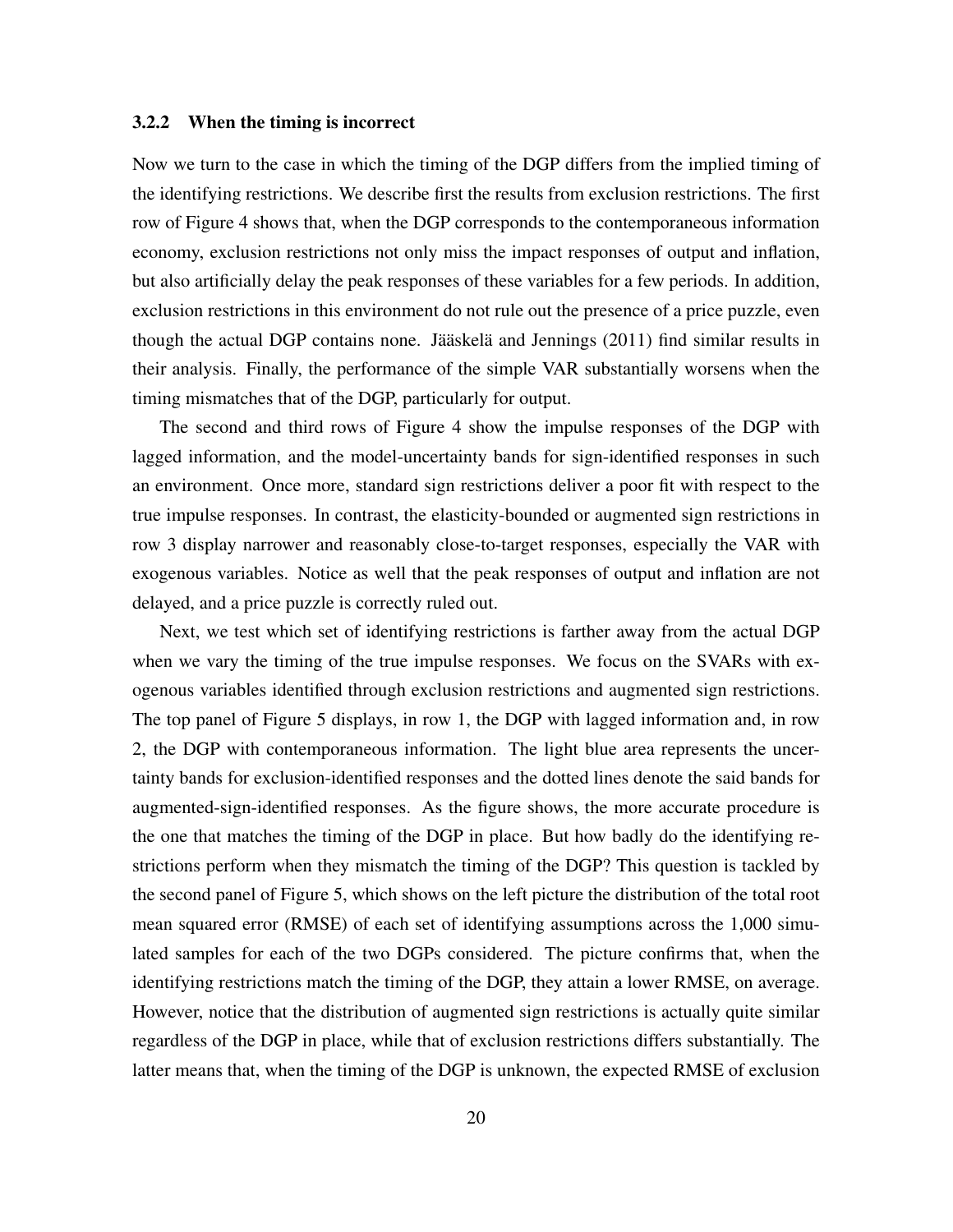

Figure 4: When the timing of the identifying assumptions is incorrect

Note: The plain line and the line with circles represent the actual DGP of the economy, corresponding to the lagged information environment or the contemporaneous information environment, respectively. The dashed lines show the 68-th uncertainty bands for the impulse responses of the VAR without foreign variables, while the blue light areas display the said bands for the VAR with foreign variables.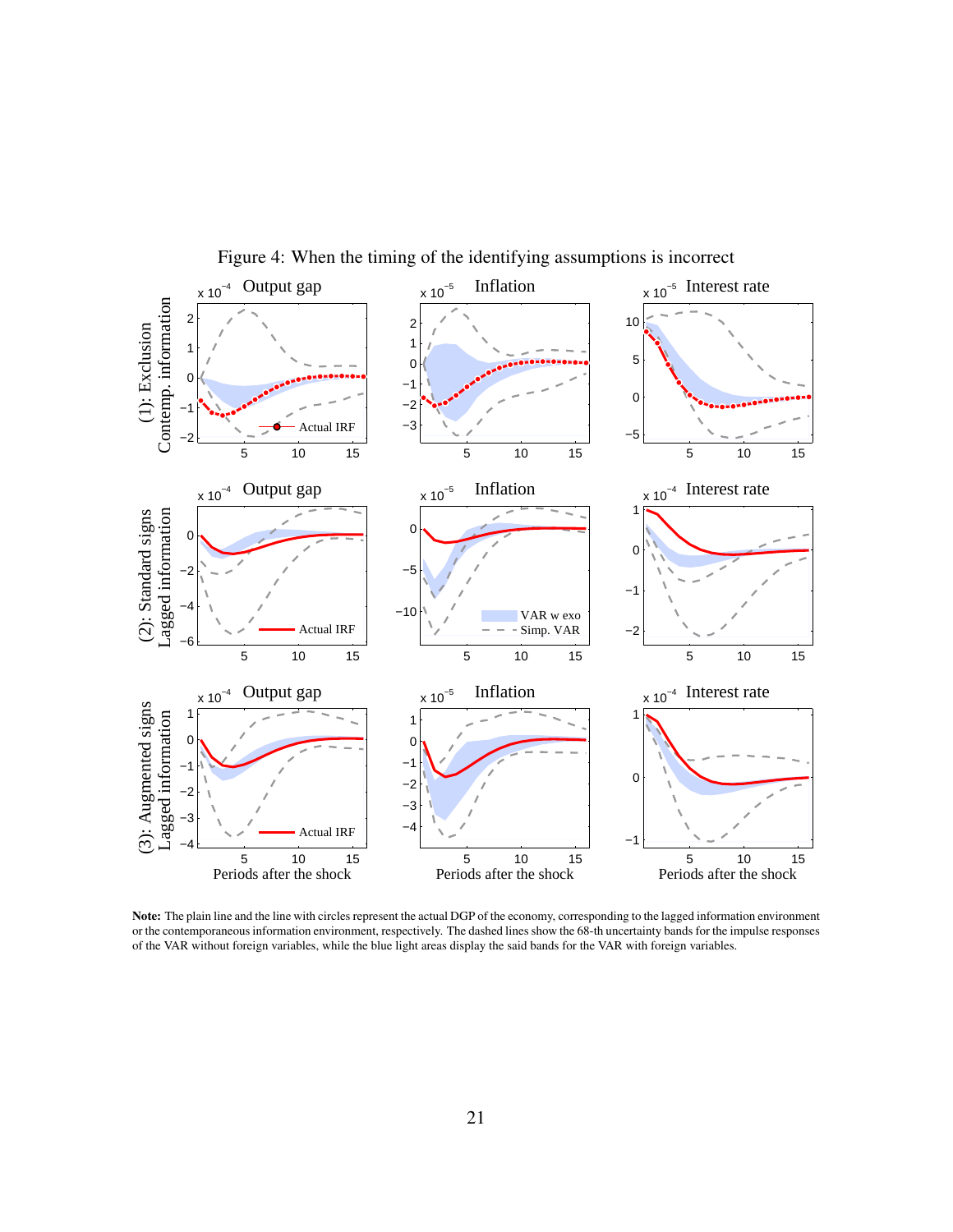restrictions increases faster with the probability of misspecifying the timing of the DGP than the expected RMSE of augmented sign restrictions. In other words, augmented sign restrictions are overall robust in terms of accuracy. This claim is shown graphically on the bottom right picture of Figure 5.

To summarize, the controlled Monte Carlo experiments illustrate three points. First, the two set of identifying assumptions can potentially recover the true impulse responses to a monetary policy shock when they match the timing of the actual DGP. In this context, the accuracy of sign restrictions strengthens substantially when we include an elasticity bound on the responses of variables that otherwise would seem implausibly large, as was the case for home inflation. Second, adding exogenous variables is crucial for exclusion restrictions to identify the shock, while not so for sign restrictions. In general, however, adding foreign variables reduces the uncertainty bands in both approaches. And third, the augmented sign restrictions approach is more robust when the timing of the actual DGP is unknown.

## 4 Application with Mexican data

In this section, we apply the identifying assumptions discussed above to study the effects of a monetary policy shock in Mexico.<sup>16</sup> We compare thus exclusion restrictions (in their Cholesky-recursive form), with sign restrictions with and without a bound on the interest-rate elasticity of inflation. We show that several of the features introduced in the last section are present in the estimations with Mexican data. For instance, we show that exclusion restrictions register the smallest and most delayed peak responses of inflation, and do not discard the presence of a price puzzle. In contrast, sign restrictions reduce the chances of a price puzzle substantially, and reflect, in general, more stable responses than exclusion restrictions, regardless of whether we include or not the block-exogenous variables to the VAR. Finally, augmented sign restrictions discard implausibly large responses of inflation on the impact period.

<sup>&</sup>lt;sup>16</sup>Mexico is a fine example of a small open economy. Its degree of openness (i.e., the ratio between [export + imports]/GDP) scores an average of 44 percent in the sample period studied. The main trading partner of Mexico is the U.S., where over 80 percent of the Mexican exports are sold. Further, Mexico is about 9 times smaller in terms of annual GDP than its North-American neighbour. Given these characteristics, it seems reasonable to assume that the U.S. business cycle affects that of Mexico, but not vice versa. Finally, the correlation between the Mexican output gap and the U.S. output gap is of about 86 percent for the sample period considered.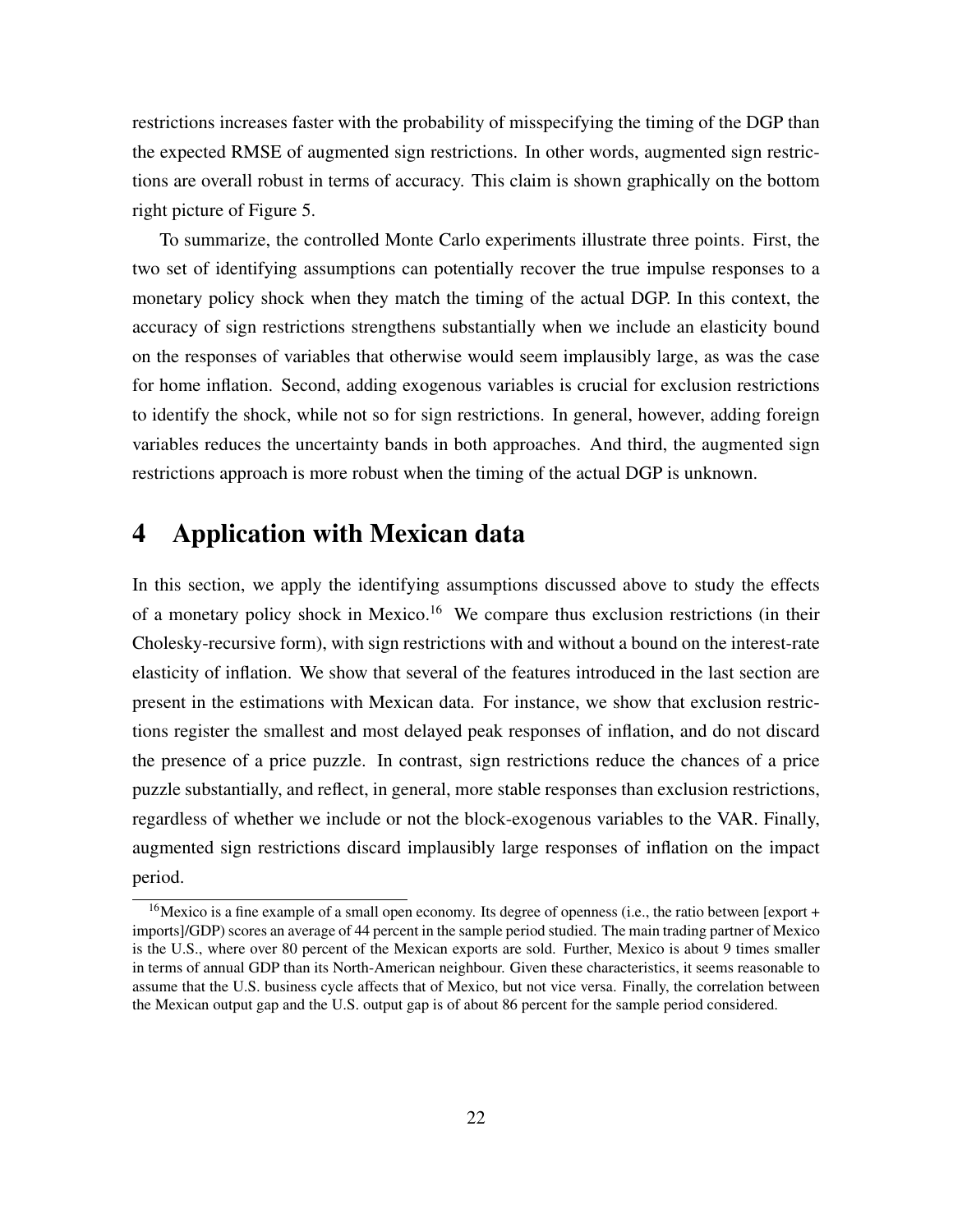

Figure 5: Robustness of identifying assumptions (TOP PANEL)

Note: In the top panel, the plain line and the line with circles represent the actual DGP of the economy, corresponding to the lagged information environment or the contemporaneous information environment, respectively. The dashed lines show the 68-th uncertainty bands for exclusion-identified SVAR, while the blue light areas display the said bands for the sign-identified SVAR. The bottom-left panel presents the distributions of the root mean square error achieved by each SVAR under either the lagged information DGP, or the contemporaneous information DGP. The bottom-right panel gives a 68-th confidence band for the expected root mean squared error of each SVAR, given the probability that the timing of the SVAR matches that of the actual DGP.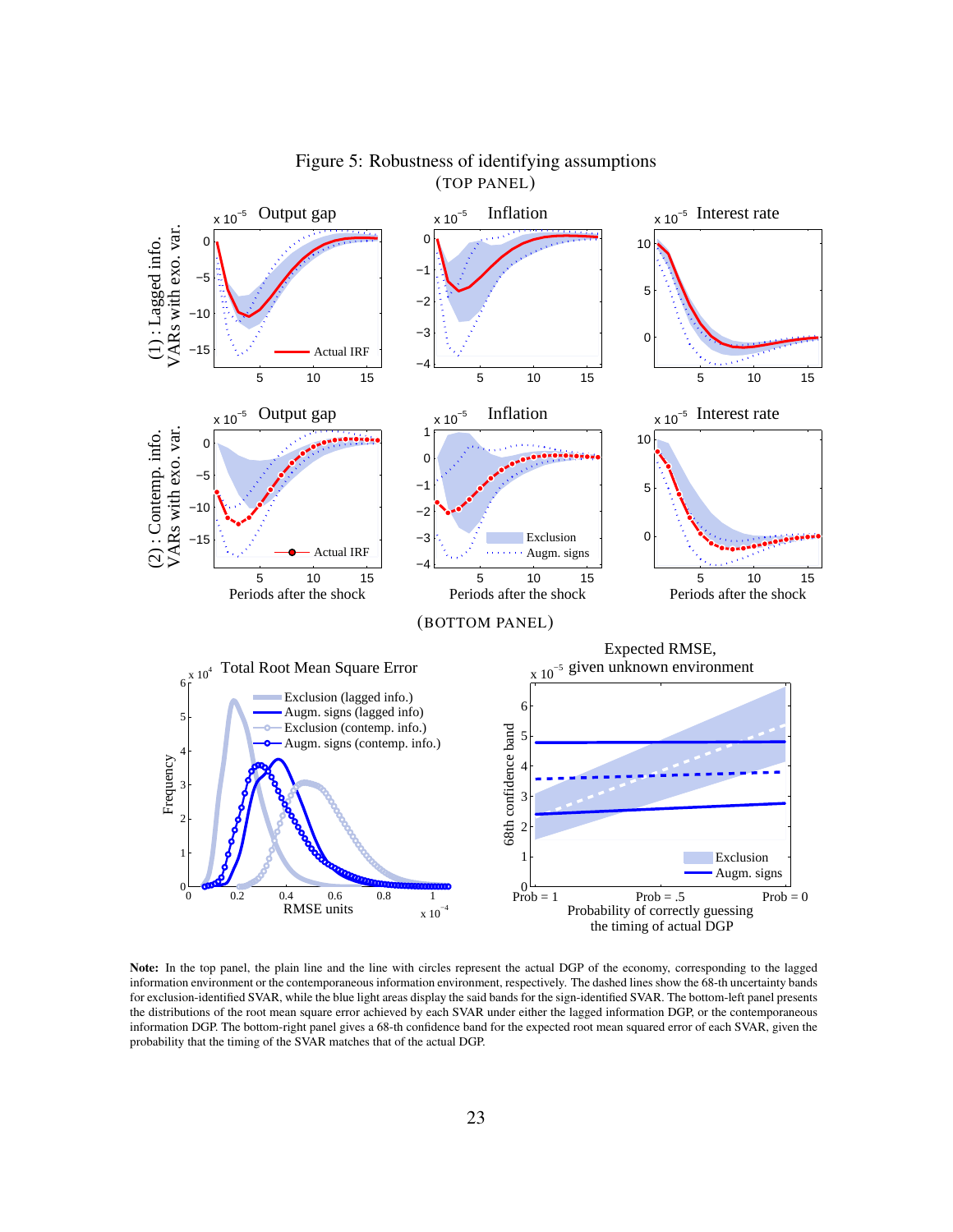### 4.1 Data and estimation of the reduced-form VARs

The home data we use to estimate both the simple VAR and the VAR with exogenous variables are a measure of the home output gap, core CPI inflation, producer price inflation, the real exchange rate, the short-term interest rate, and money growth. We decided to include producer price inflation, which measures the prices of intermediate goods, to mitigate the so called "price puzzle" usually present in monetary SVARs when using exclusion restrictions (see Sims and Zha, 2006; Christiano *et al.*, 2005). We included money growth to provide the system with more information about the monetary transmission mechanism. Section C of the technical appendix describes in detail each of these variables and their properties. Our sample period spans from January 2001 to March 2014, at a monthly frequency. We start our sample in 2001 because Chiquiar *et al.* (2010) show that Mexican inflation became significantly less persistent from that year onwards, once the Mexican central bank (*Banxico*) adopted an inflation-targeting regime. The change in policy strengthened the convergence of inflation towards the central bank's target of 3 percent, which was officially set for the year  $2003$  and thereafter.<sup>17</sup> In view of these facts, we decided to remove changes in trend inflation induced by the convergence episodes. We opted for a simple strategy to compute trend inflation, denoted by  $\bar{\pi}_t$ , as we extracted the low frequency component of inflation through an HP filter.<sup>18</sup> To maintain a long-term equilibrium consistency with all nominal variables, we also remove trend inflation from producer prices, the nominal interest rate, and money growth.<sup>19</sup> The set of detrended home variables is portrayed in Figure 6, and summarized in vector  $Y_t$  as

| Output gap                      | $y_t - \bar{y}_t$          |                       |
|---------------------------------|----------------------------|-----------------------|
| $Y_t =$                         | Production gap             | $\pi_t - \bar{\pi}_t$ |
| Real exchange rate depreciation | $\pi_t^p - \bar{\pi}_t$    |                       |
| Nominal interest rate gap       | $\Delta q_t$               |                       |
| Money growth gap                | $\Delta m_t - \bar{\pi}_t$ |                       |

<sup>&</sup>lt;sup>17</sup> According to *Banco de México's Quarterly Inflation Report for June-September 2000*, the inflation goal for 2001 was set to 6.5 percent; for 2002, it was 4.5 percent; and finally, for 2003, the Bank introduced its medium-term target of 3 percent.

<sup>&</sup>lt;sup>18</sup>We set  $\lambda$  equal to 129, 600, as proposed by Ravn and Uhlig (2001) for monthly data. As an alternative, we also explored the Stock and Watson (2007) unobserved-variable method to extract trend inflation. The results do not change much using the two methodologies, so we chose the simplest one for the ease of exposition.

<sup>&</sup>lt;sup>19</sup>In a standard New Keynesian model with trend inflation, as in Ireland (2007), Cogley *et al.* (2010), or Christiano *et al.* (2014), all nominal variables, such as prices, nominal interest rates, and wages, grow in the long-term at their equilibrium level, which is proportional to trend inflation.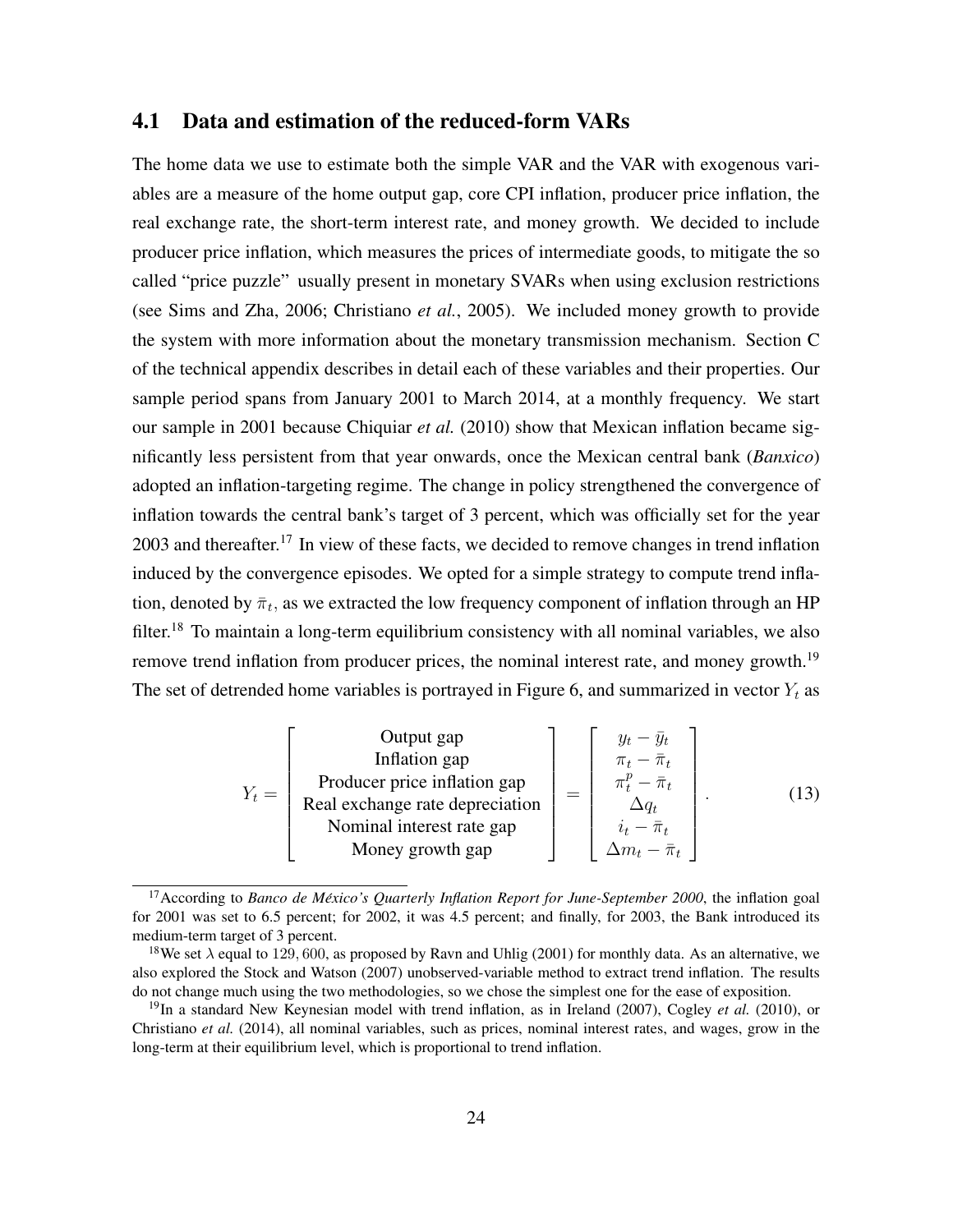For the block-exogenous variables, we include two U.S. variables and one world variable, given by a measure of the U.S. output gap, the PCE inflation rate, and the CRB spot-price inflation, which accounts for fluctuations in the price of world-traded commodities.<sup>20</sup> We decided not to remove trend inflation from PCE and CRB inflation rates, since the trend in both variables is flat for the sample period studied. Further details on these variables can be found in Section C of the technical appendix. The set of foreign variables is displayed as well in Figure 6, and is summarized in vector  $Z_t$  as:

$$
Z_t = \begin{bmatrix} \text{US output gap} \\ \text{US inflation} \\ \text{CRB inflation rate} \end{bmatrix} = \begin{bmatrix} y_t^{us} - \bar{y}_t^{us} \\ \pi_t^{us} \\ \pi_t^{cr} \end{bmatrix}.
$$



Note: All domestic variables were extracted from INEGI and Banco de Mexico, except for GDP, that was computed as in Elizondo (2012). ´ For U.S. variables, we used the FRED2 database, while we gathered the CRB index from Bloomberg. For some variables we extracted a low frequency component. For the output measures, we used the HP filter for each variable. For domestic core inflation, producer price index inflation, the nominal interest rate, and money growth, we used the trend of core inflation as computed by the HP filter.

<sup>&</sup>lt;sup>20</sup>Our results are robust to adding the fed funds rate to the VAR. We decided to exclude this variable here because the fed funds rate has been near its zero-lower-bound since the end of 2008, and has therefore become uninformative since that date.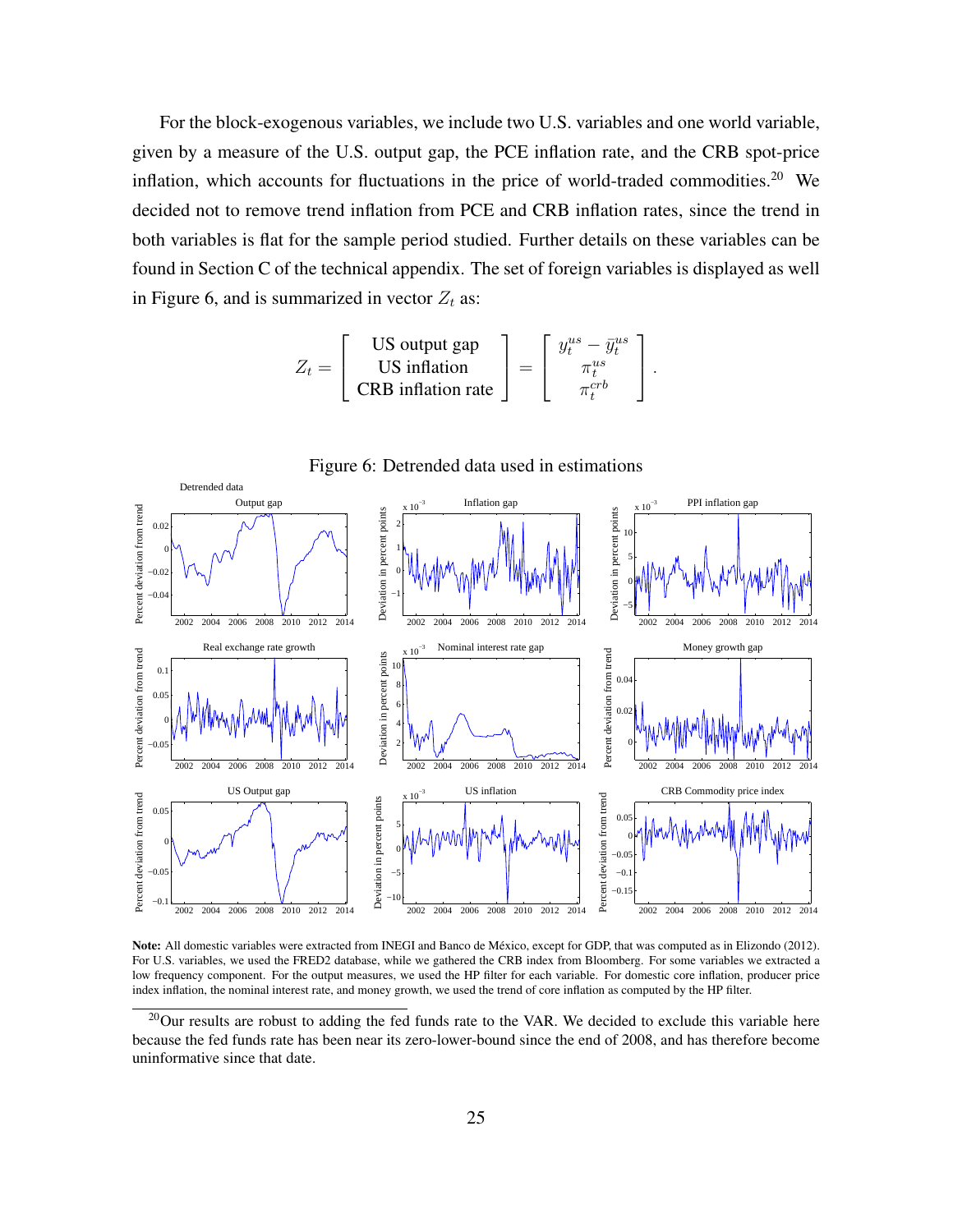We estimate both the simple VAR and the VAR with exogenous variables through maximum likelihood, where we use 3 lags for each  $VAR<sup>21</sup>$  We compute the joint distribution of parameters of the VARs,  $\Gamma_i(\Theta_i)$  for  $j \in \{s, e\}$ , using bootstrapping as in Runkle (1987), or Dupaigne and Fève (2009). This approach is suitable for small samples.<sup>22</sup> We denote as  $\hat{\Gamma}_j(\hat{\Theta}_j)$  the bootstrapped estimate of  $\Gamma_j(\Theta_j)$ . We also checked that our estimated parameters  $\hat{\Theta}_j$  lead to globally stationary VARs models for the sample period studied (the details are in Section C of the technical appendix). Finally, notice that a VAR with detrended variables is a good approximation of a DGP like the one described in Section 3.1. The reason is that, in the long term, all detrended variables and those stated in gap terms should be stationary.<sup>23</sup> In addition, Fry and Pagan (2011) argue that a VAR with stationary variables is the appropriate summative model to identify transitory shocks such as a monetary policy shock, an aggregate demand shock, or a cost-push shock.<sup>24</sup>

#### 4.2 Results with exclusion restrictions

We ordered home variables just as shown in equation  $(4.1)$ , which implies that, under the recursive assumption, neither the home output gap, CPI inflation, producer price inflation, or the real exchange rate contemporaneously react to the monetary policy shock. This ordering assumption is recurrent in the literature and it is founded on the principle that economic activity variables take time to adjust to nominal disturbances.<sup>25</sup> In contrast, the nominal interest rate and money growth react on impact to the shock. Figure 7 shows the 68-th percent confidence bands of the impulse responses of home variables to a contractionary monetary policy shock, identified using the estimated matrix  $\hat{\Omega}_{\varepsilon}^{s}$  for the simple VAR (dashed lines) and

<sup>&</sup>lt;sup>21</sup>The SIC and AIC information criteria suggest one and two optimal lags, respectively. Hatemi and Hacker (2009) propose to use a LR test to set the optimal lags when the above criteria disagree. In this context, the optimal lag order thrown by the LR test is three.

 $^{22}$ In Section D of the technical appendix, we estimate the simple VAR with bayesian methods and show that the differences with bootstrapping are minimal.

<sup>&</sup>lt;sup>23</sup>See also Canova and De Nicoló (2002), pp. 1134, who argue that, given a small sample, tests for integration and cointegration may have low power. In such a case, it is reasonable to be guided by economic theory, which points to the variables that are likely to be stationary under standard assumptions.

 $^{24}$ Further, Fry and Pagan (2011) argue that, when one aims to identify both transitory and permanent shocks at the same time, the appropriate summative model is a VECM. The reason is that a permanent shock supposes a unit-root in the variables studied. As we do not aim to identify permanent shocks, a VAR with detrended variables is the appropriate summative model for our framework.

<sup>&</sup>lt;sup>25</sup>For the real exchange rate, the ordering assumption is more debatable, since the former will tend to move with the nominal exchange rate, which reacts quickly to changes in monetary policy in economies with a floating regime. However, we have checked that changing the ordering of the real exchange rate, so that it responds to the monetary policy shock on impact, does not alter our main results.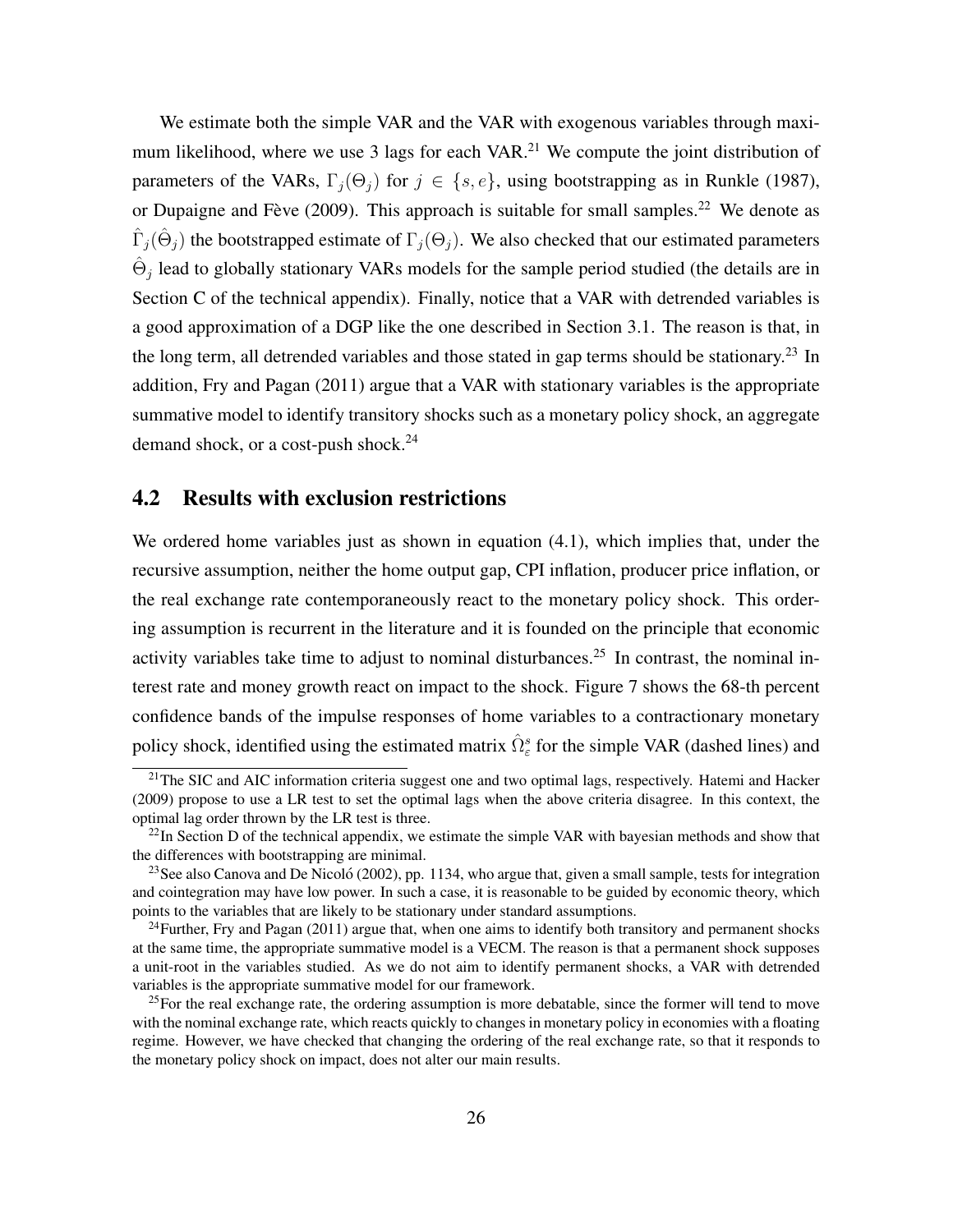

Figure 7: Exclusion restrictions with Mexican data

Note: The dashed lines show the 68-th confidence interval bands for the impulse responses of the VAR without foreign variables, while the blue light areas display the said bands for the VAR with foreign variables. The order of the variables in the Cholesky decomposition is the same that the one that appears in the graphs.

 $\hat{\Omega}_{\varepsilon}^e$  for the VAR with exogenous variables (light blue area). To compute these bands, we used 2,000 draws from the bootstrapped joint distribution of the corresponding VAR, *i.e.*,  $\hat{\Gamma}_j(\hat{\Theta}_j)$ for  $j \in \{s, e\}$ . The effect on the real exchange rate, the nominal interest rate, and money growth in both VARs is quite similar. Namely, the exchange rate appreciates<sup>26</sup> with a period delay, while the short-term nominal interest rate increases at impact, and money growth oscillates around zero. However, for output and prices the differences are more important. Through the lens of the simple VAR, the home output gap even increases few months after the shock, while core CPI inflation responses are not significant and fluctuate around zero. The VAR with exogenous variables importantly shrinks the confidence band for the home output gap, which now features a significant but moderate fall in the aftermath of the shock. Similarly, core CPI inflation now significantly falls in a hump-shaped pattern, reaching its peak effect within 6 months after the shock. Interestingly, exclusion restrictions do not rule out the possibility of a price puzzle.

Similar to Section 3.2, we observed that adding the block-exogenous variables to the VAR is crucial for a plausible identification with recursive restrictions. The reason is that the

 $26$ We take the convention that a fall in the real exchange rate indicates an appreciation.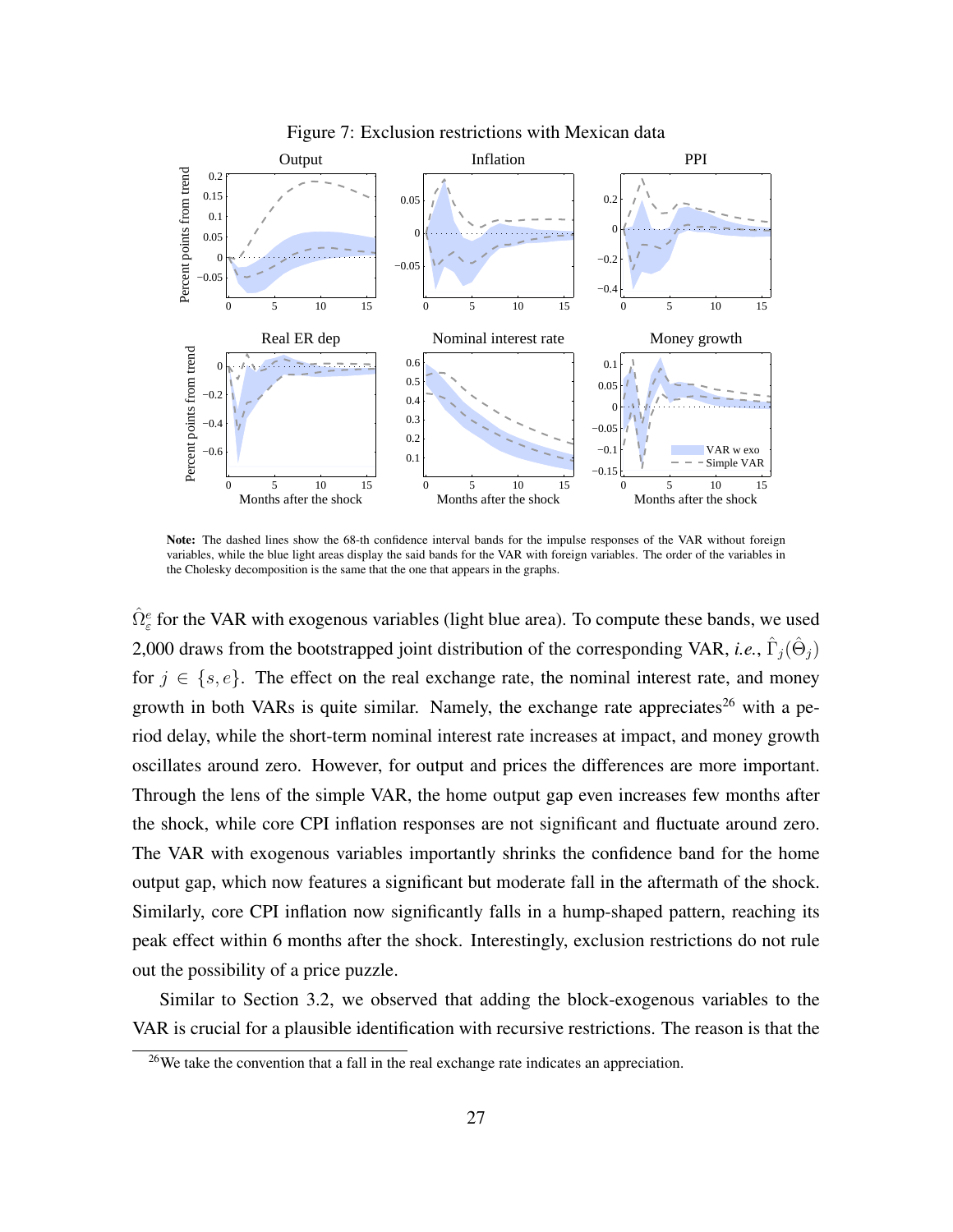estimated matrix  $\hat{\Omega}_{\varepsilon}^{s}$  is biased, which pollutes the only information used by the simple VAR to identify the shock (see Section B of the technical appendix). In contrast, the estimated matrix  $\hat{\Omega}^e_{\varepsilon} = \hat{H} + \hat{\Omega}_{\varepsilon\eta} \left( \hat{\Omega}_{\eta} \right)^{-1} \hat{\Omega}_{\eta\varepsilon}$  includes a correcting term that accounts for the covariance between home and foreign innovations (*i.e.*,  $\hat{\Omega}_{\eta\epsilon}$ ), which improves accuracy and the ability of exclusion restrictions to provide a plausible identification.

#### 4.3 Results with sign restrictions

Sign restrictions do not require any variable ordering to identify the monetary policy shock. We impose sign restrictions for the home variables' responses only in the impact period to three types of shocks: a monetary policy shock, an aggregate demand shock, and a transitory aggregate supply shock. Although we care just about the first shock, Canova and Paustian (2011) show that identifying more shocks increases the performance of sign restrictions. The imposed signs, which are robust across a great variety of models, $27$  are summarised in Table 2.

Shock  $y_t \pi_t \pi$ p  $\stackrel{p}{t}$   $\Delta q_t$  i<sub>t</sub>  $\Delta m_t$ 

Table 2: Sign restrictions for the Mexican VARs

| Shock                                  |  |             | $y_t$ $\pi_t$ $\pi_t^P$ $\Delta q_t$ $i_t$ $\Delta m_t$ |
|----------------------------------------|--|-------------|---------------------------------------------------------|
| Monetary policy shock                  |  | $ -$ ? $ +$ |                                                         |
| Aggregate demand shock $+ + + - +$ ?   |  |             |                                                         |
| Transitory supply-side shock $+$ - $-$ |  |             |                                                         |

Note: The sign refers to the impact response of the variable of interest due to a structural shock. A '+' (or '-') indicates that  $\partial x_t/\partial v_{j,t} > 0$  (or  $\langle 0 \rangle$ , where  $x_t$  is the variable of interest and  $v_{i,t}$  is the structural shock studied.

Accordingly, after a contractionary monetary policy shock, home output gap, core CPI inflation, and money growth fall, the real exchange rate appreciates, and the nominal interest rate increases. We remain agnostic for producer price inflation and impose no restrictions; notice that the unrestricted response in this variable will give us important information about the likely reaction of core CPI prices. For a positive aggregate demand shock, output, core CPI and producer price inflations, and the nominal interest rate increase, the real exchange rate appreciates, and we impose no restrictions on money growth. Finally, for a positive aggregate supply shock, output increases and the real exchange rate depreciates, while core

<sup>&</sup>lt;sup>27</sup>See Section 3.1 and Figure 1, and also Galí and Monacelli (2005), or Canova and Paustian (2011).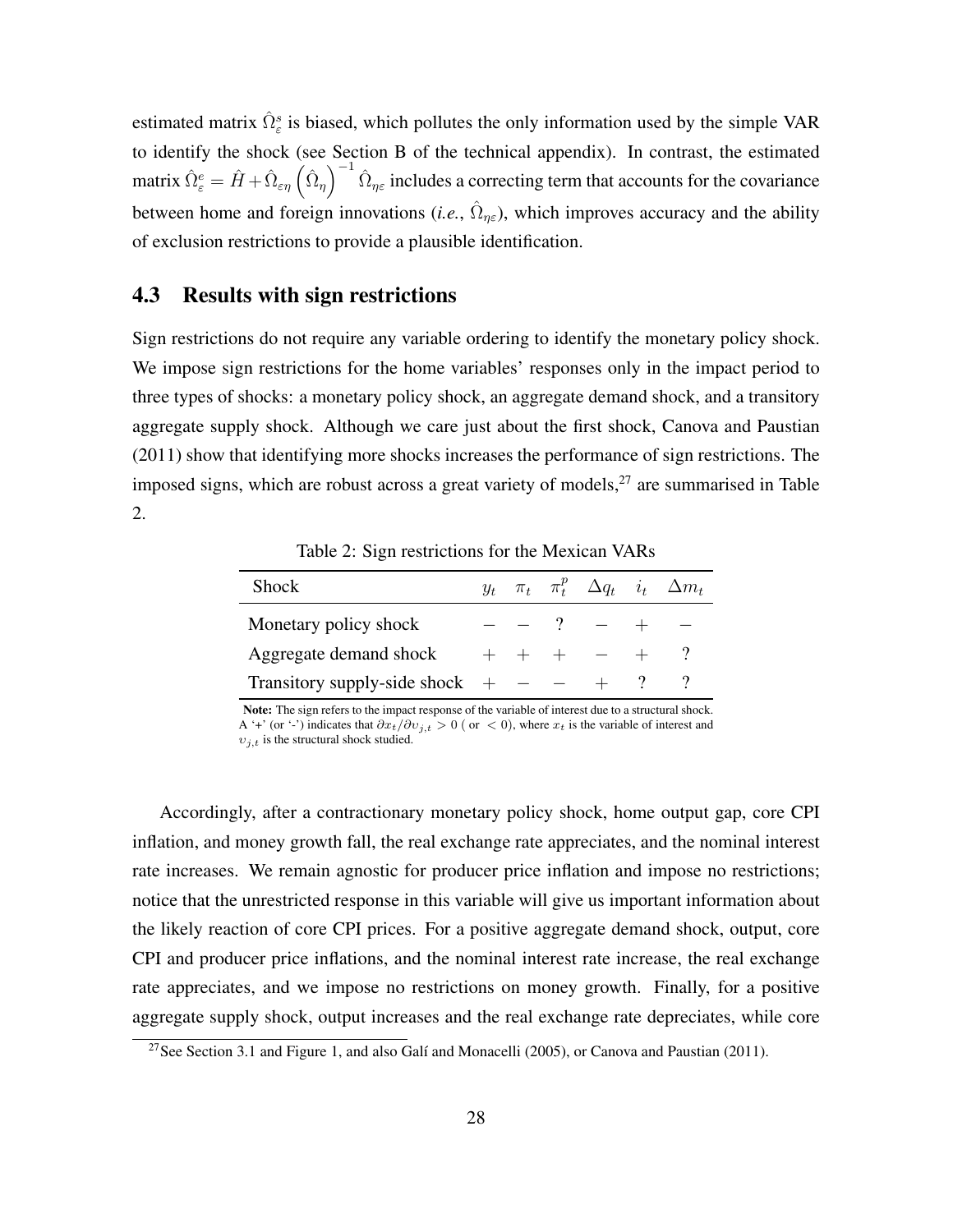CPI and producer price inflations fall, and we remain agnostic on the responses of the nominal interest rate and money growth.

The above identifying assumptions suffice for an approach based on *standard sign restrictions*. However, we are also interested in ruling out implausible large responses of core CPI inflation on impact, so we add a size restriction as the one introduced in Section 3.2. For an identification based on these *augmented sign restrictions*, we ran a regression of changes in core CPI inflation on contemporaneous changes in the short-term nominal interest rate, as in equation (11). We assumed an  $ARMA(1,2)$  model for the error term of this regression to ensure that its innovations are close to white noise. We found a point estimate of  $\hat{\beta}^- = -.035$ , while the lower bound of its 95 percent confidence interval equals  $\hat{\beta}_{lower}^- = -.7$  (which shows that the elasticity is not precisely estimated). Thus, for a contractionary monetary policy shock, our augmented sign restrictions require the signs of Table 2 plus an elasticity bound for the impact response of core CPI inflation of the form  $\hat{\beta}_{lower}^-\Delta i_t \leq \Delta \pi_t \leq 0$ .

Figure 8 displays the 68-th percent model-uncertainty bands for the simple VAR (dashed lines), and the VAR with exogenous variables (light blue area). The top panel displays the responses issued by standard sign restrictions and the bottom panel those produced by augmented sign restrictions. The intervals were computed for 2,000 draws from  $\hat{\Gamma}_j(\hat{\Theta}_j)$  for  $j \in \{s, e\}$ . For each draw, we followed the Algorithm 1, and selected a  $K = 100$ . We effectively searched for 200,000 matrices  $A_k$  that fulfill the restrictions, but we kept only 2,000 that were closest to the median for each draw of  $\hat{\Gamma}_j(\hat{\Theta}_j)$ . Overall, it is striking that the responses issued from the VARs with and without foreign variables are remarkably similar, except for the home output gap. In this case, adding the set of block-exogenous variables to the VAR shrinks the model-uncertainty bands substantially. This result was expected since home and foreign output gaps have a correlation of .86 in the observed sample. Thus, foreign output contains important information to correct the bias in  $\hat{\Omega}_{\varepsilon}$ . Also notice that the monetary policy shock seems plausibly identified, as core CPI inflation significantly falls for a few periods (output does so with humped-shaped pattern in the VAR with exogenous variables), the real exchange rate strongly appreciates on impact, and producer prices, for which we did not impose any restrictions, fall on impact and return to their initial state after a few months.

Notice that the peak responses of CPI inflation from standard sign restrictions differ from their counterparts with augmented sign restrictions. For the former, the impact response of CPI inflation corresponds to the peak response, a feature that seems hard to reconcile with the vast literature of monetary SVARs. In particular, the standard-sign-identified SVARs yield a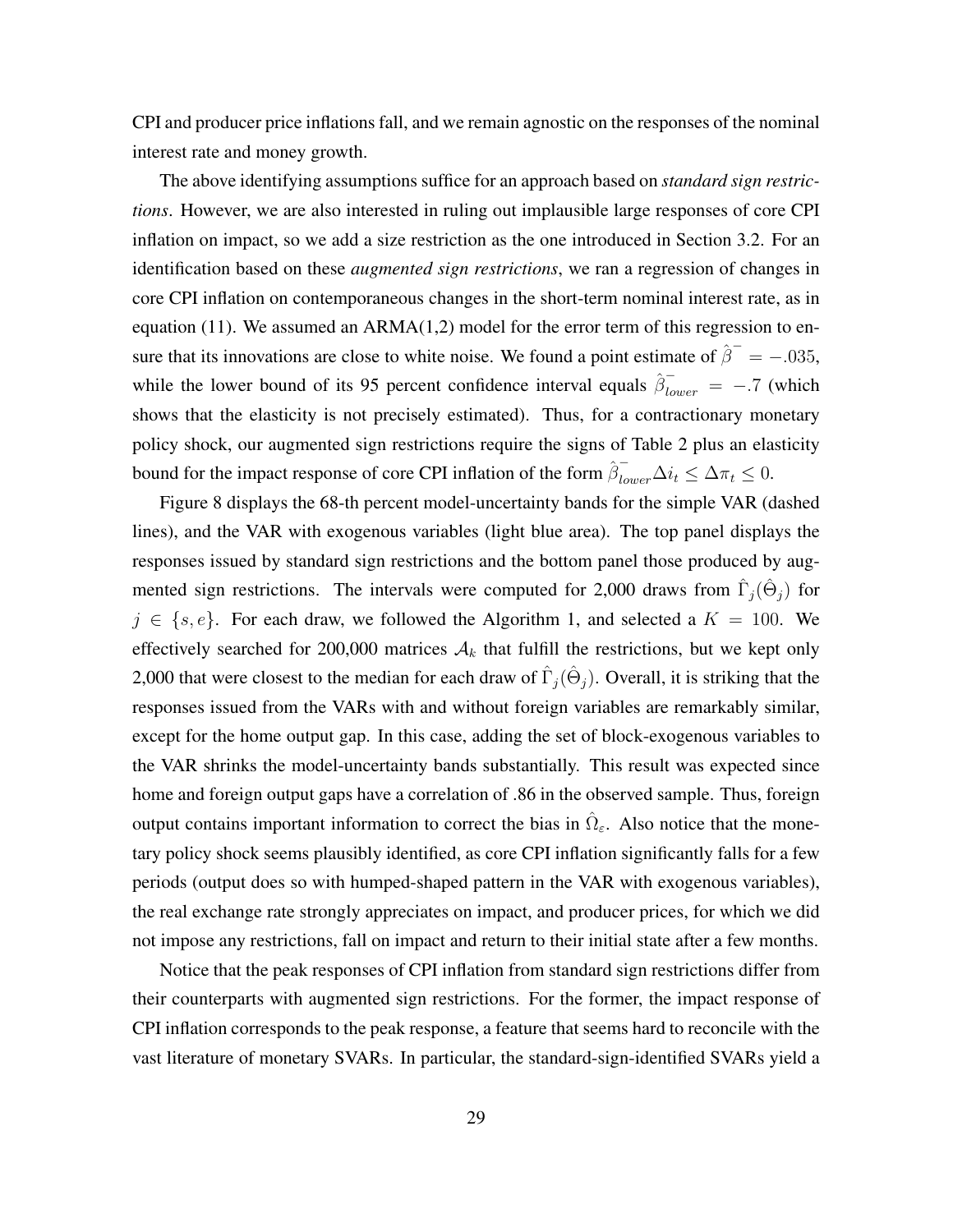

### Figure 8: Sign restrictions with Mexican data (STANDARD SIGN RESTRICTIONS)

Note: The dashed lines show the 68-th model-uncertainty bands for the impulse responses of the VAR without foreign variables, while the blue light areas display said bands for the VAR with foreign variables.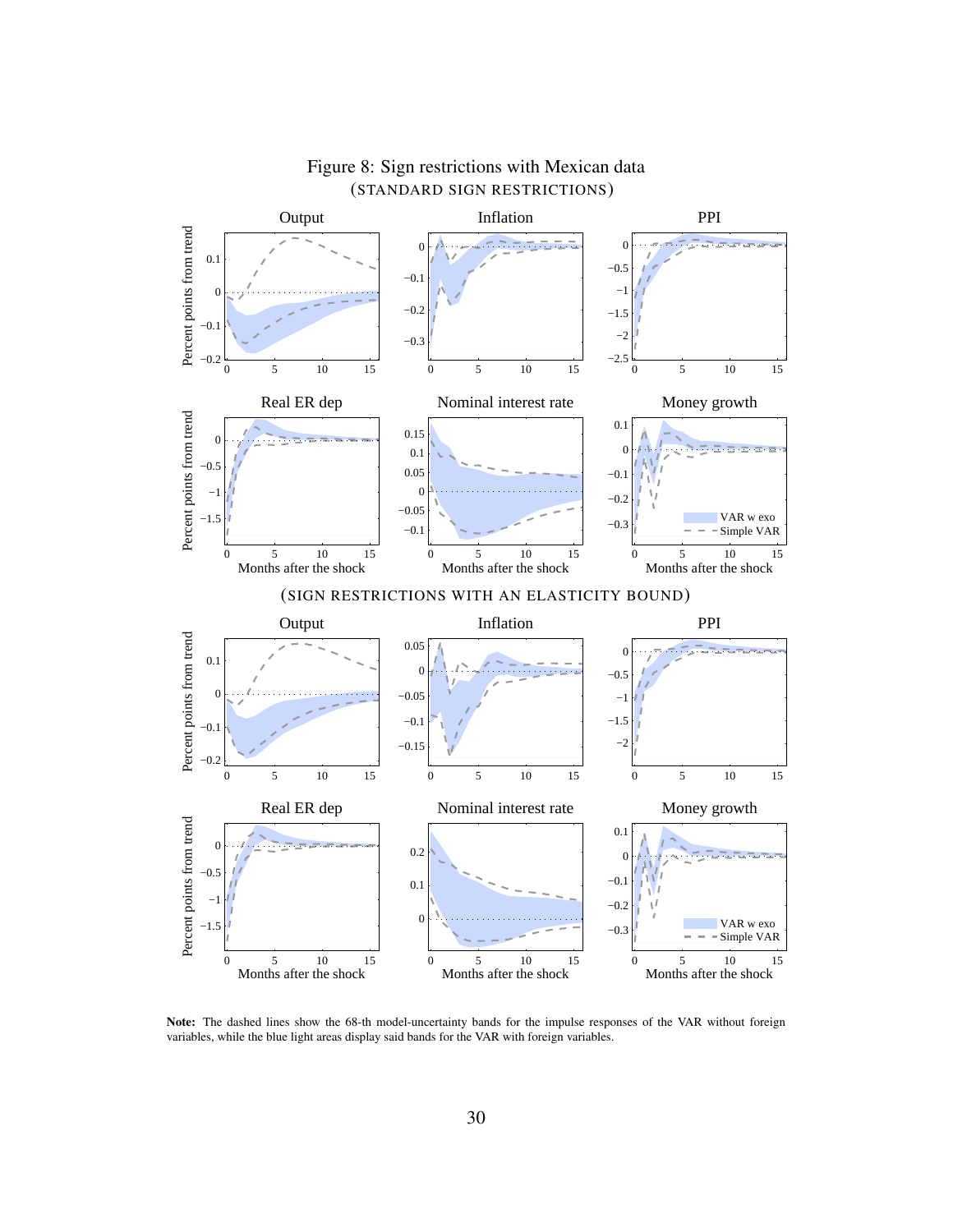median interest-rate elasticity of inflation on impact (i.e.,  $\Delta \pi_t / \Delta i_t$ ) equal to -2.5 and -2 for  $\hat{\Gamma}_s(\hat{\Theta}_s)$  and  $\hat{\Gamma}_e(\hat{\Theta}_e)$ , respectively. However, in the data, the lower bound of this elasticity was found to be equal to -.7, *i.e.*, around 3 times smaller in absolute value than the median of the standard-sign-identified SVARs. When we add the elasticity bound to the augmented sign restrictions, the median interest-rate elasticity of inflation falls to around -.35 in both types of VARs. As a consequence, the peak response of CPI inflation in the augmented-sign-identified SVARs happens within 6 months after the monetary policy shock, and not at impact.

### 4.4 Comparison across identifying assumptions

Figure 9 compares the 68-th percent uncertainty bands for the responses issued from different identifying assumptions applied only to the VAR with exogenous variables. In the top panel, we compare exclusion restrictions (light blue area) with augmented sign restrictions (dotted lines). After a couple of periods, all variables respond in the same direction under the two approaches. However, the quantitative differences are substantial. Notably, exclusion restrictions find smaller responses for output, CPI inflation, producer price inflation, and the real exchange rate as compared to augmented sign restrictions. In contrast, the responses of the short-rate interest rate are larger under exclusion restrictions, while money growth responses look similar under the two types of identifying restrictions.

Regarding CPI inflation, three remarks are in order. First, the dynamics of inflation under exclusion restrictions are somewhat more persistent than under augmented sign restrictions. Second, the peak response under exclusion restrictions achieves a maximum of 5 basis points after an increase of around 50 basis points in the nominal interest rate, both changes in annual terms; for augmented sign restrictions, the maximum peak response is three times larger, for an increase of just 15 to 20 basis points in the nominal interest rate. And third, under augmented sign restrictions, a price puzzle occurs with lower probability than with exclusion restrictions, and for shorter time too. Interestingly, two of these facts are reminiscent of the second row in Figure 5 of our Monte Carlo experiment in Section 3.2. The first and the third remarks call for the case in which the timing of the DGP corresponds to the timing of sign restrictions, *i.e.*, when inflation reacts contemporaneously to changes in the nominal interest rate. Also, under this case, the response of the nominal interest rate drawn from exclusion restrictions is larger than under augmented sign restrictions. How likely is it that CPI inflation reacts within the same period to changes in the monetary policy rate? Although this is a question that goes beyond the scope of this paper, since we do not have the micro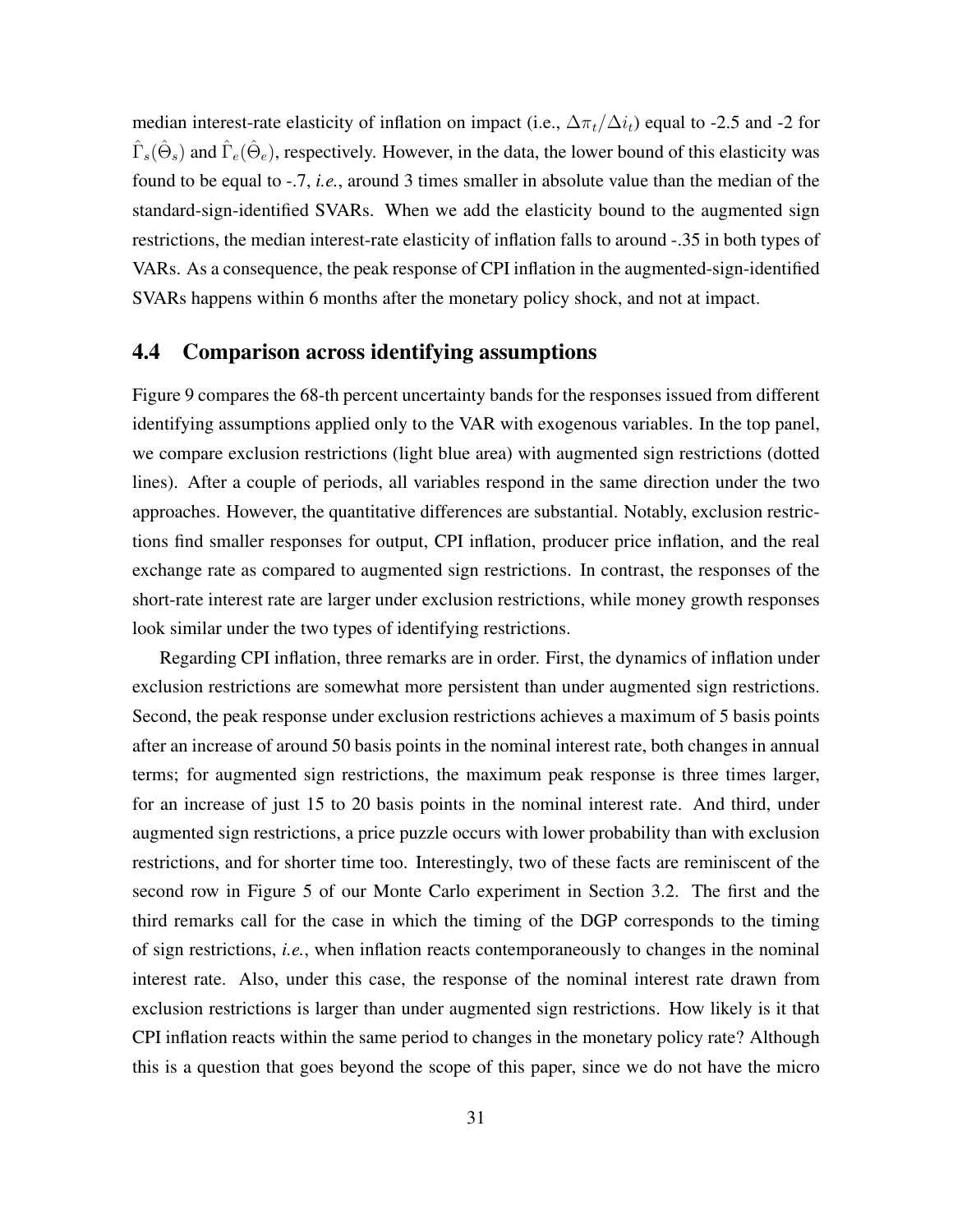data on prices at hand, the responses of producer prices gives us an indication. Recall that we gave no restrictions either of sign or of magnitude to this variable. Accordingly, under augmented sign restrictions, producer prices fall within the impact period of the monetary policy shock, and they do so with a high volatility. As the prices of raw inputs fall, it is likely that there will be a limited pass through to consumer prices as well. However, notice that augmented sign restrictions do not discard models in which CPI inflation does not answer on impact to the monetary shock.

The bottom panel of Figure 9 compares the responses of standard sign restrictions (light blue area) with those of augmented sign restrictions (again, the dotted lines). There are only two important differences between these responses. The obvious one is that the impact response of CPI inflation is muted under augmented sign restrictions; although, for the rest of the horizon, the model uncertainty bands are essentially identical, ruled by the dynamics of the data. The second difference happens with the nominal interest rate. Similar to the Monte Carlo experiment, the sign-identified responses of the short-term interest rate were pushed upwards when we ruled out implausibly large inflation responses.

### 4.5 Other studies with Mexican data

Gaytán and González (2006) also measure monetary policy shocks in Mexico and study changes in the monetary transmission mechanism after *Banxico* formally adopted inflation targeting in  $2001<sup>28</sup>$  In particular, Gaytán and González use a regime-switching VAR model and identify 3 regimes in the sample period from January 1994 to January 2005: a *crisis* regime is associated to the periods around and after the Tequila crisis of 1994, and the Asian currency crisis of 1997; a *calm* regime corresponds to the relative smooth periods that followed the crises; and the third regime corresponds to inflation targeting. Then, for *calm* and *inflation-targeting* regimes, the authors compute the responses of the real exchange rate, the output gap, CPI inflation, inflation expectations, and the nominal interest rate to a monetary policy shock through recursive restrictions. Despite the differences in periods and variables, the responses found by Gaytan and Gonzatez are qualitatively similar to those presented in our estimations with recursive restrictions. For instance, for the calm regime, the authors also find that the peak responses of inflation happens within the first 6 months after the monetary

 $28$ Other studies also document changes in the monetary transmission mechanism after inflation targeting in Mexico. See for instance Ramos-Francia and Torres (2006), Capistrán and Ramos-Francia (2010), Chiquiar *et al.* (2010), García-Verdú (2006), and Cortés (2013).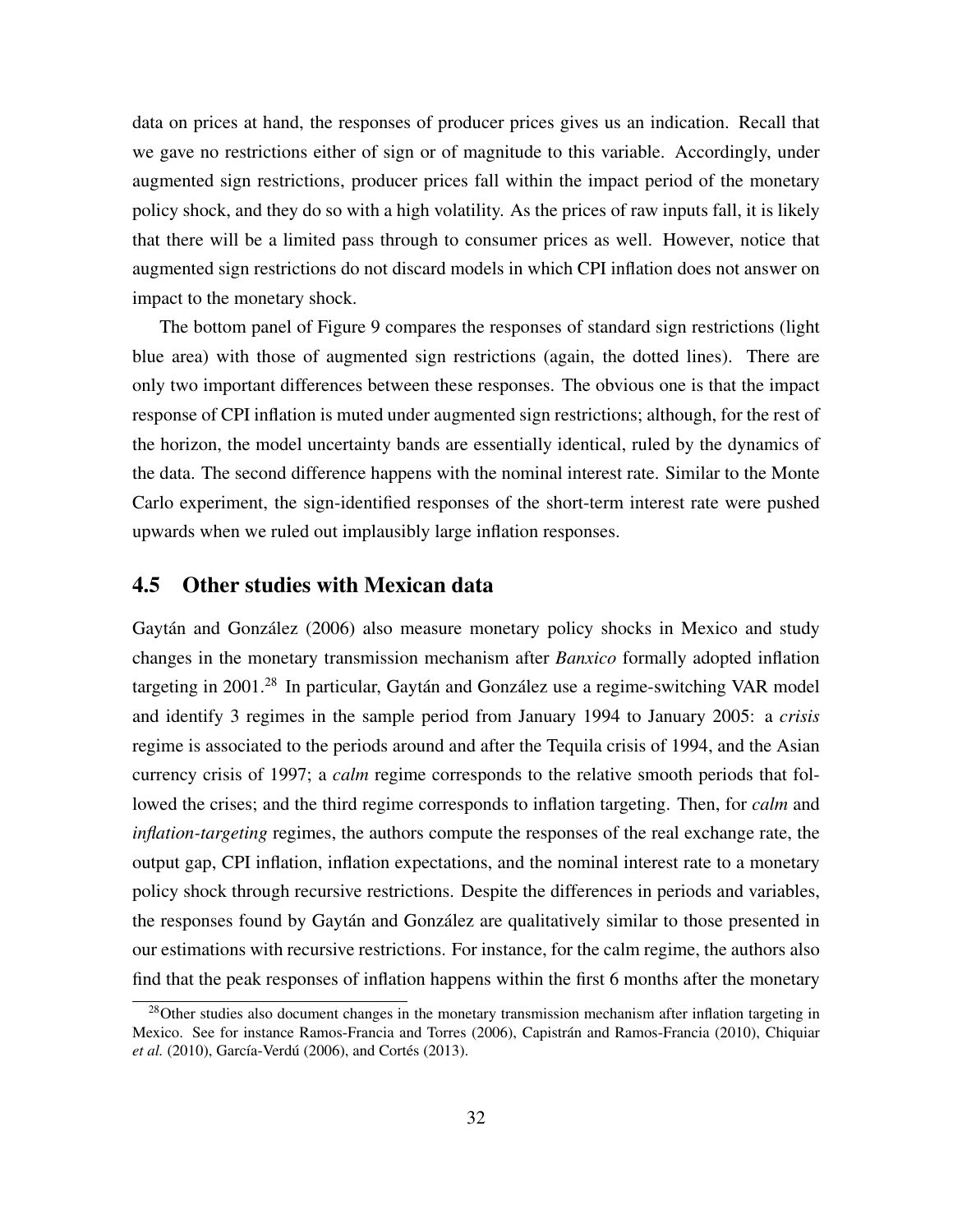

Figure 9: Comparison of identifying assumptions on VAR with exogenous variables (EXCLUSION VS SIGNS WITH AN ELASTICITY BOUND)

Note: In the top panel, the dashed lines show the 68-th confidence interval band for the impulse responses of the augmentedsign-identified SVAR, while the blue light areas display the said bands for the exclusion-identified SVAR. In the bottom panel, the dashed lines show the 68-th confidence interval band for the impulse responses of the augmented-sign-identified SVAR, while the blue light areas display the said bands for the standard-sign-identified SVAR.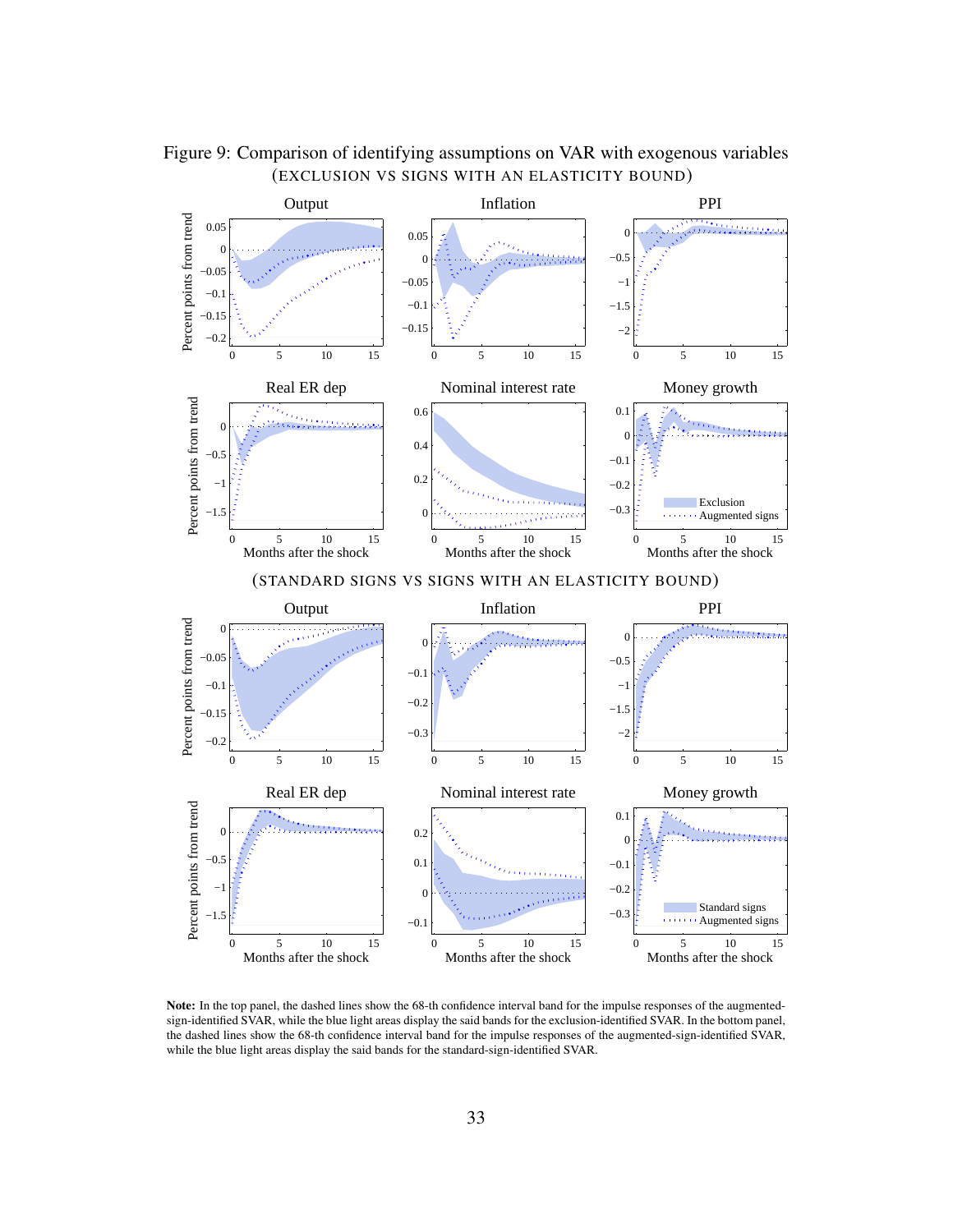policy shock.

In a related study, Sidaoui and Ramos-Francia (2008) document changes in inflation dynamics using the credit channel and the expectations channel of the monetary transmission mechanism. In particular, they use a VAR model and a small-scale macroeconomic model, and show that after 2001 changes in prices are no longer permanent after credit shocks. Similarly, they show that a cost push shock exerts smaller second-round effects in the Mexican economy after 2001. The results of Sidaoui and Ramos-Francia, although not strictly comparable to ours, are complementary to our measurement of the monetary transmission mechanism in Mexico in late years.

# 5 Conclusions

We have compared the robustness of two types of identifying restrictions for a monetary policy shock applied to SOEs: exclusion restrictions and sign restrictions. Specifically, we focused on Cholesky-type recursive restrictions, standard sign restrictions, and elasticitybounded or augmented sign restrictions. We set out a Monte Carlo exercise with simulated data from a hypothetical SOE, in which we varied the timing of responses of the DGP, so that it matched either the implicit timing of recursive restrictions or that of sign restrictions. Then, we ran VARs with and without foreign variables, and identified SVARs that either matched or mismatched the timing of the actual DGP.

The lessons from our Monte Carlo experiments are the following. Exclusion restrictions perform fine when their timing matches that of the DGP and all relevant foreign variables are included in the VAR. However, exclusion restrictions perform poorly when they mismatch the timing of the DGP, and they fail to identify the monetary policy shock when the VAR omits foreign variables. In such a case, the exclusion-identified SVAR yields odd responses for output and it does not discard a price puzzle for inflation, even if the actual DGP contains none. On the other hand, standard sign restrictions systematically overshoot the responses of inflation, and undershoot those of the nominal interest rate, as compared to the DGP. To fix this caveat, and in the spirit of Kilian and Murphy (2012), we add a size restriction on the first response of inflation after the shock, which we build after a simple regression that estimates the contemporaneous interest-rate elasticity of inflation. As a result, the augmented sign restrictions substantially improve accuracy, and prove robust to both the timing of the responses of the DGP, and the set of foreign variables included in the VAR. Last, the SVARs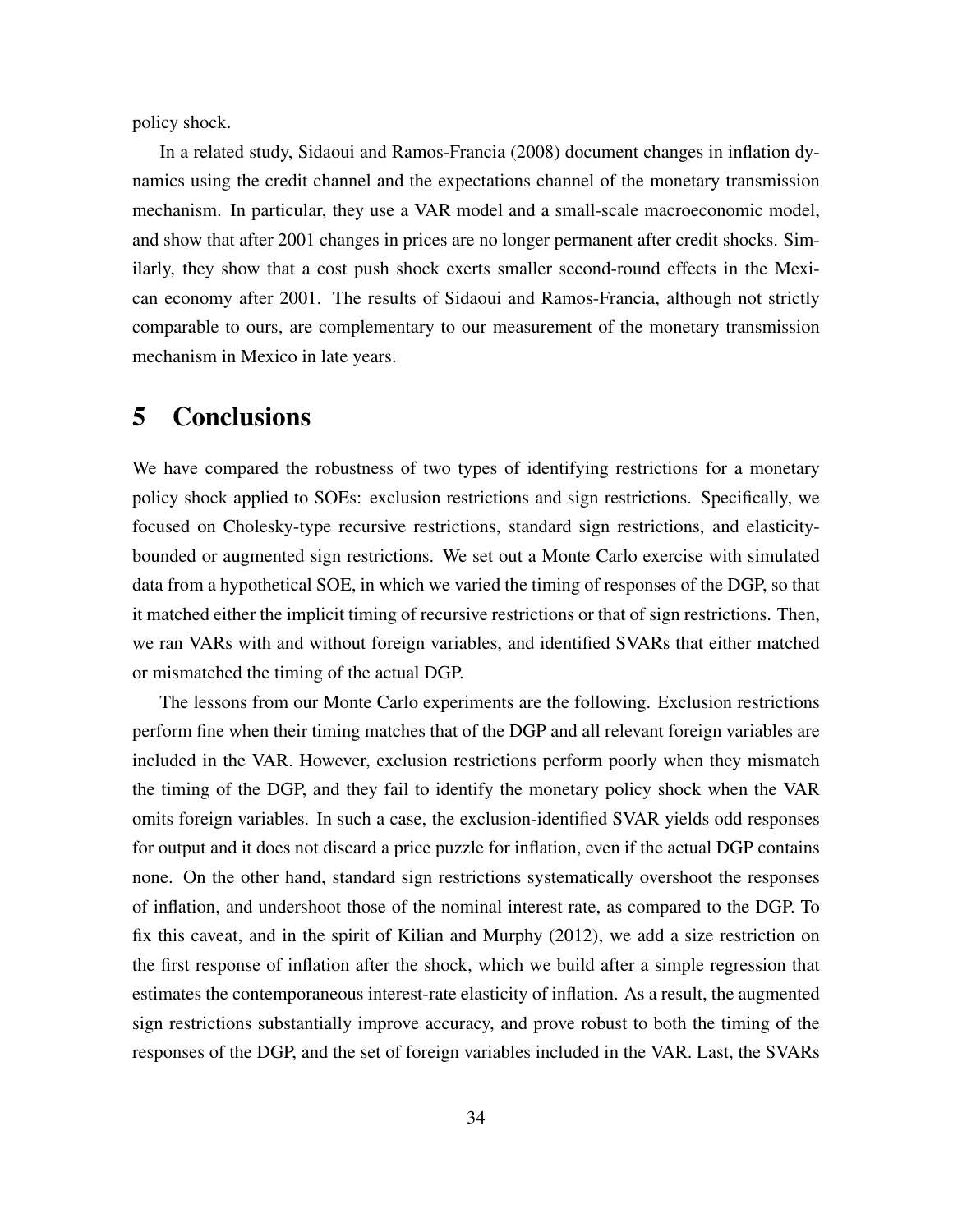with foreign variables always display thinner uncertainty bands for their impulse responses than those issued by SVARs without foreign variables.

Finally, we also identify SVARs using Mexican data with exclusion, standard sign, and augmented sign restrictions to document similarities with the Monte Carlo exercise. Remarkably, most of our results hold in the empirical application too.

For the sake of clarity, we have left out important questions from our analysis. For instance, we have not studied how well the above identifying restrictions capture the effects of foreign shocks on home variables, or how we can efficiently estimate VARs with block exogeneity when the monetary policy regime changes over time, either at home or abroad. We believe these questions are important for inflation-targeting SOEs, but as of now they are beyond the scope of this paper. Nonetheless, we plan to study them in future research.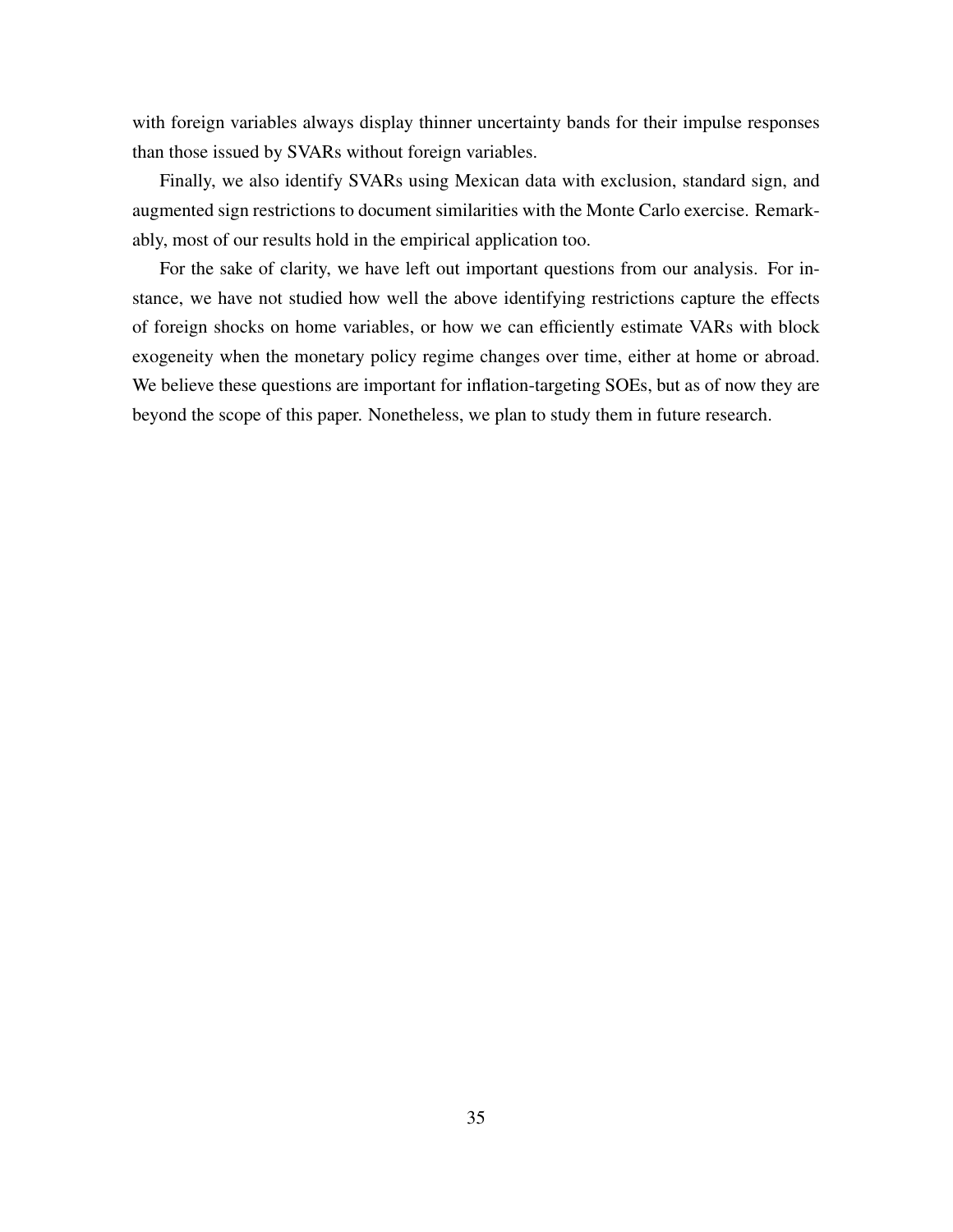## References

- Arias, J. E., Rubio-Ramírez, J. F. and Waggoner, D. F. (2014) Inference Based on SVARs Identified with Sign and Zero Restrictions: Theory and Applications, International Finance Discussion Papers 1100, Board of Governors of the Federal Reserve System (U.S.).
- Baumeister, C. and Hamilton, J. D. (2014) Sign Restrictions, Structural Vector Autoregressions, and Useful Prior Information, NBER Working Papers 20741, National Bureau of Economic Research, Inc.
- Bernanke, B. S. and Mihov, I. (1998) Measuring Monetary Policy, *The Quarterly Journal of Economics*, 113, 869–902.
- Berument, H. (2007) Measuring monetary policy for a small open economy: Turkey, *Journal of Macroeconomics*, 29, 411 – 430.
- Bjørnland, H. C. and Halvorsen, J. I. (2014) How does monetary policy respond to exchange rate movements? new international evidence\*, *Oxford Bulletin of Economics and Statistics*, 76, 208–232.
- Blonigen, B. A., Piger, J. and Sly, N. (2014) Comovement in GDP trends and cycles among trading partners, *Journal of International Economics*, 94, 239–247.
- Canova, F. and De Nicoló, G. (2002) Monetary disturbances matter for business fluctuations in the G-7, *Journal of Monetary Economics*, 49, 1131–1159.
- Canova, F. and Paustian, M. (2011) Business cycle measurement with some theory, *Journal of Monetary Economics*, 58, 345–361.
- Capistrán, C. and Ramos-Francia, M. (2010) Does Inflation Targeting Affect the Dispersion of Inflation Expectations?, *Journal of Money, Credit and Banking*, 42, 113–134.
- Cerdeiro, D. A. (2010) Measuring monetary policy in open economies, Policy Research Working Paper Series 5252, The World Bank.
- Chiquiar, D., Noriega, A. and Ramos-Francia, M. (2010) A time-series approach to test a change in inflation persistence: the Mexican experience, *Applied Economics*, 42, 3067– 3075.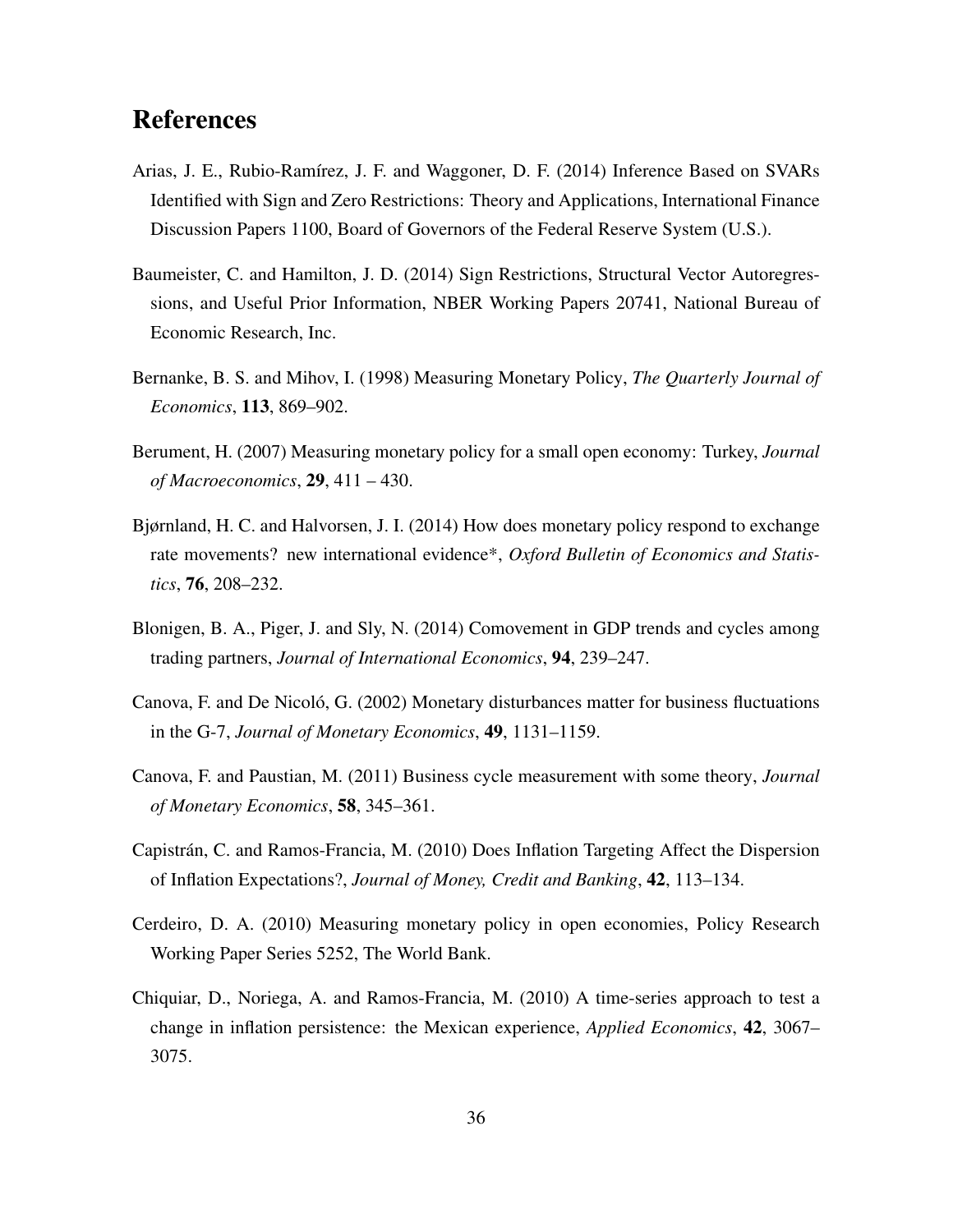- Christiano, L. J., Eichenbaum, M. and Evans, C. L. (1999) Monetary policy shocks: What have we learned and to what end?, in *Handbook of Macroeconomics* (Eds.) J. B. Taylor and M. Woodford, Elsevier, vol. 1 of *Handbook of Macroeconomics*, chap. 2, pp. 65–148.
- Christiano, L. J., Eichenbaum, M. and Evans, C. L. (2005) Nominal Rigidities and the Dynamic Effects of a Shock to Monetary Policy, *Journal of Political Economy*, 113, 1–45.
- Christiano, L. J., Motto, R. and Rostagno, M. (2014) Risk Shocks, *American Economic Review*, 104, 27–65.
- Cogley, T., Primiceri, G. E. and Sargent, T. J. (2010) Inflation-Gap Persistence in the US, *American Economic Journal: Macroeconomics*, 2, 43–69.
- Cortés, J. F. (2013) Una Estimación del Traspaso de las Variaciones en el Tipo de Cambio a los Precios en México, Working Papers 2013-02, Banco de México.
- Cushman, D. O. and Zha, T. (1997) Identifying monetary policy in a small open economy under flexible exchange rates, *Journal of Monetary Economics*, 39, 433–448.
- Dupaigne, M. and Feve, P. (2009) Technology shocks around the world, ` *Review of Economic Dynamics*, 12, 592–607.
- Elizondo, R. (2012) Estimaciones del PIB mensual basadas en el IGAE, Working Papers 2012-11, Banco de México.
- Farrant, K. and Peersman, G. (2006) Is the Exchange Rate a Shock Absorber or a Source of Shocks? New Empirical Evidence, *Journal of Money, Credit and Banking*, 38, 939–961.
- Faust, J. (1998) The robustness of identified VAR conclusions about money, Tech. rep.
- Fry, R. and Pagan, A. (2011) Sign Restrictions in Structural Vector Autoregressions: A Critical Review, *Journal of Economic Literature*, 49, 938–60.
- Galí, J. and Monacelli, T. (2005) Monetary Policy and Exchange Rate Volatility in a Small Open Economy, *The Review of Economic Studies*, 72, 707–734.
- García-Verdú, S. (2006) Evolución de las expectativas de inflación en México, Working Papers 2012-06, Banco de México.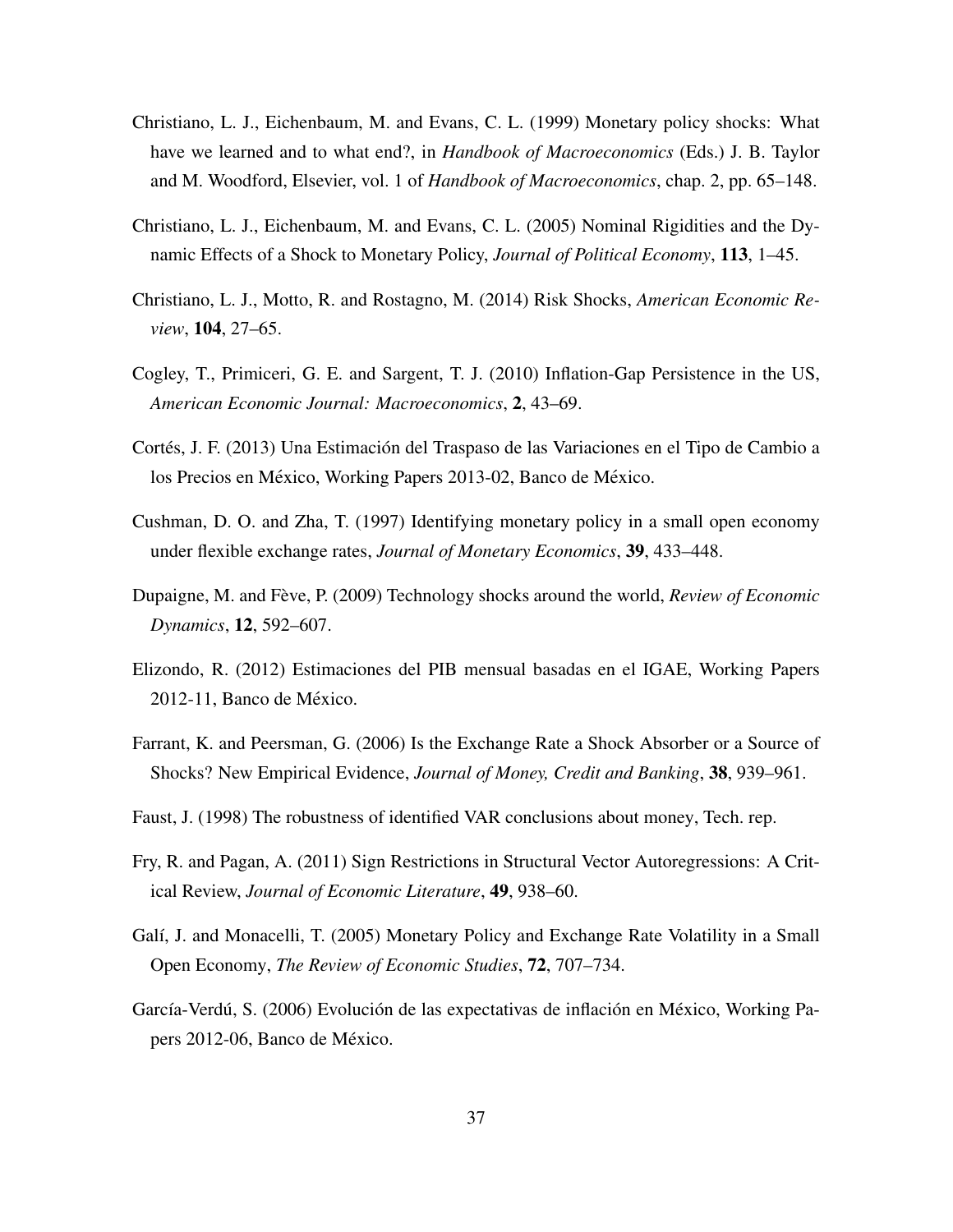- Gaytán, A. and González, J. (2006) Cambios Estructurales en el Mecanismo de Transmisión de la Política Monetaria en México: Un enfoque de Vectores Autorregresivos no Lineales, Working Papers 2006-06, Banco de México.
- Hamilton, J. D. (1994) *Time Series Analysis*, Princeton University Press.
- Hatemi, A. J. and Hacker, R. S. (2009) Can the LR test be helpful in choosing the optimal lag order in the VAR model when information criteria suggest different lag orders?, *Applied Economics*, 41, 1121–1125.
- Ho, T. K. and Yeh, K. C. (2010) Measuring Monetary Policy in a Small Open Economy with Managed Exchange Rates: The Case of Taiwan, *Southern Economic Journal*, 76, 811–826.
- Ireland, P. N. (2007) Changes in the Federal Reserve's Inflation Target: Causes and Consequences, *Journal of Money, Credit and Banking*, 39, 1851–1882.
- Jääskelä, J. P. and Jennings, D. (2011) Monetary policy and the exchange rate: Evaluation of VAR models, *Journal of International Money and Finance*, 30, 1358–1374.
- Kilian, L. and Murphy, D. P. (2012) Why Agnostic Sign Restrictions Are Not Enough: Understanding The Dynamics Of Oil Market Var Models, *Journal of the European Economic Association*, 10, 1166–1188.
- Leeper, E. M., Sims, C. A. and Zha, T. (1996) What Does Monetary Policy Do?, *Brookings Papers on Economic Activity*, 27, 1–78.
- Luetkepohl, H. and Saikkonen, P. (2000) Testing for a Unit Root in a Time Series with a Level Shift at Unknown Time, Econometric Society World Congress 2000 Contributed Papers 0342, Econometric Society.
- Peersman, G. and Straub, R. (2009) Technology Shocks And Robust Sign Restrictions In A Euro Area Svar, *International Economic Review*, 50, 727–750.
- Ramos-Francia, M. and Torres, A. (2006) Dinámica de la inflación en México: Una caracterización utilizando la nueva curva de Phillips, Working Papers 2006-15, Banco de México.
- Ravn, M. O. and Uhlig, H. (2001) On Adjusting the HP-Filter for the Frequency of Observations, CEPR Discussion Papers 2858, C.E.P.R. Discussion Papers.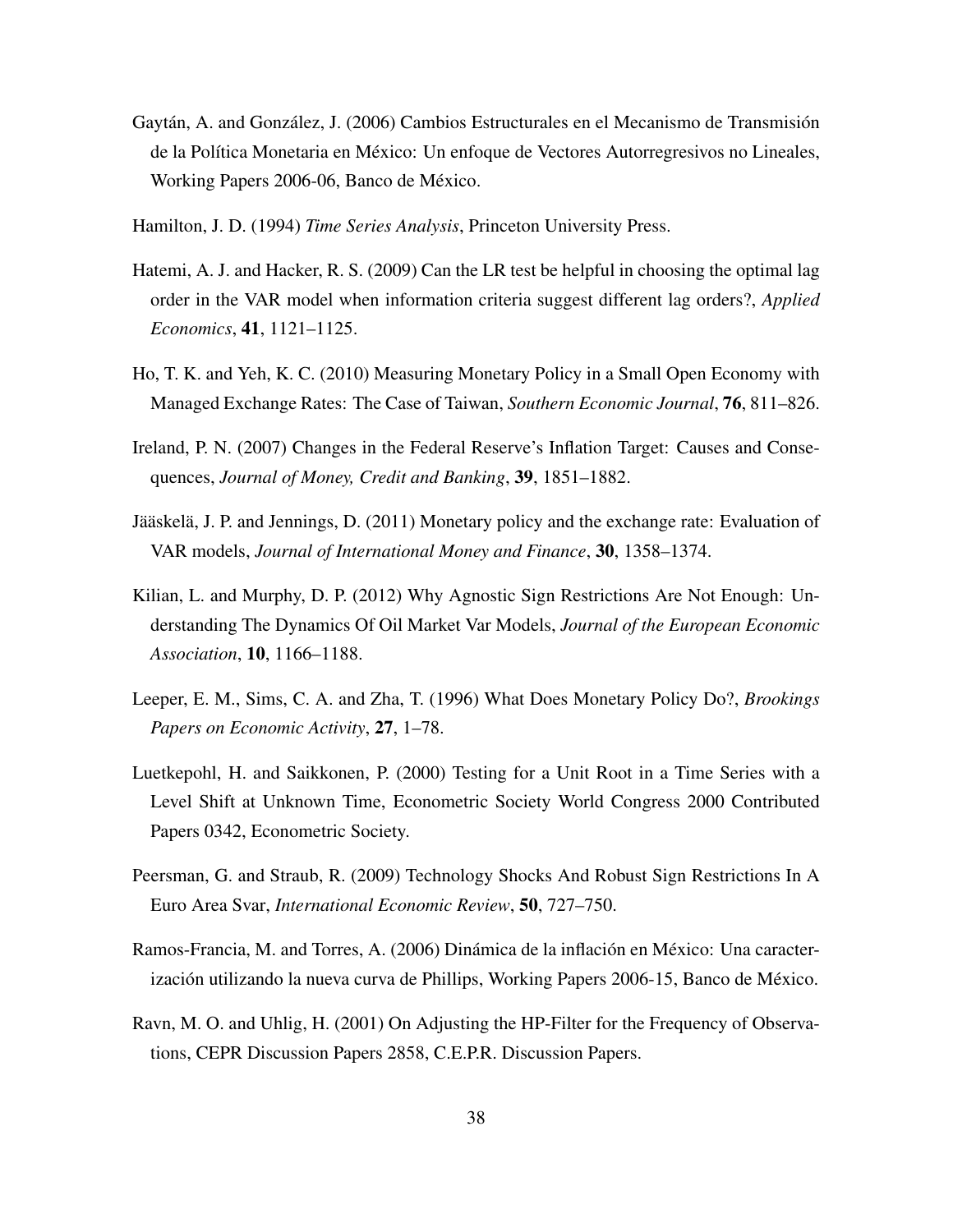- Rubio-Ramírez, J. F., Waggoner, D. F. and Zha, T. (2010) Structural Vector Autoregressions: Theory of Identification and Algorithms for Inference, *Review of Economic Studies*, 77, 665–696.
- Runkle, D. E. (1987) Vector autoregressions and reality, Tech. rep.
- Sidaoui, J. J. and Ramos-Francia, M. (2008) The monetary transmission mechanism in Mexico: recent developments, Tech. rep.
- Sims, C. A. (1980) Macroeconomics and reality, *Econometrica*, 48, pp. 1–48.
- Sims, C. A. and Zha, T. (2006) Does Monetary Policy Generate Recessions?, *Macroeconomic Dynamics*, 10, 231–272.
- Stock, J. H. and Watson, M. W. (2007) Why Has U.S. Inflation Become Harder to Forecast?, *Journal of Money, Credit and Banking*, 39, 3–33.
- Uhlig, H. (2005) What are the effects of monetary policy on output? Results from an agnostic identification procedure, *Journal of Monetary Economics*, 52, 381–419.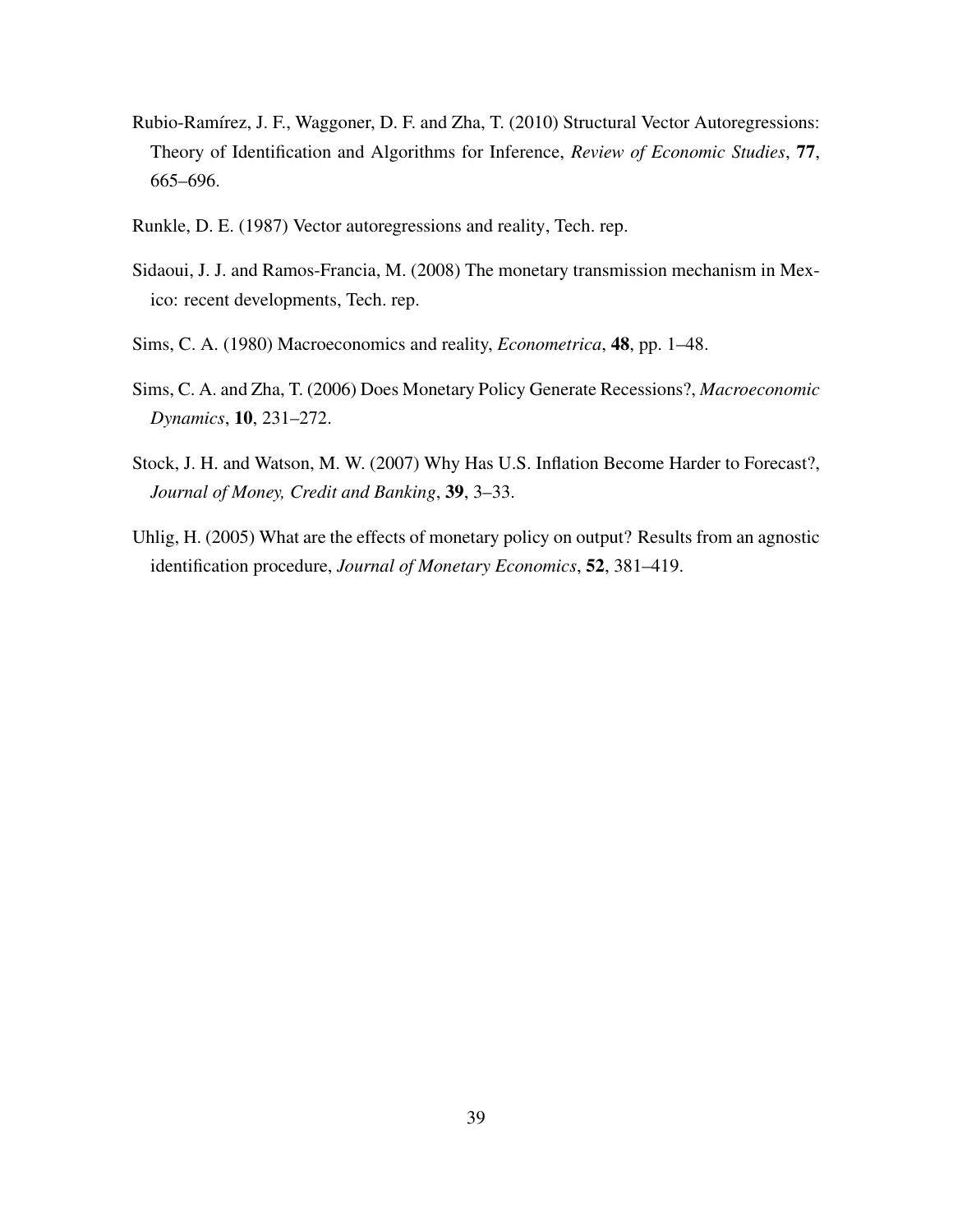# Technical appendix

# A The Baumeister-Hamilton critique

Baumeister and Hamilton (2014) point out that the  $QR$  procedure to generate sign-identified models creates impulse responses that follow truncated Cauchy distributions. The reason is that the orthonormal rotation matrix Q, used to compute the candidate model  $A = \text{chol}(\Omega)Q$ , involves crossed-row restrictions that must be verified. That implies that while certain elements of A could take any values between 0 and  $+\infty$  (or  $-\infty$ ), some other elements would be inside an finite interval. In other words, the responses of some endogenous variables will be restricted to be not only positive or negative, but also inside the interval  $(a, \bar{a})$ . To show this point precisely, the first row of Figure A.1 shows the responses of output, inflation, and the nominal interest rate to the monetary policy shock in the impact period, resorted from a random draw h from the Monte Carlo exercise of Section 3. In the figure, we show the responses from standard sign restrictions and augmented sign restrictions computed from the VAR with exogenous variables. For this example, we computed 10,000 sign-restricted models A to have a complete picture of the posterior distributions of impulse responses. Such distributions are clearly truncated, regardless of the sign-restrictions procedure used. Further, the truncation does not vanish even if we increase the number of observations by 50 times in the Monte Carlo exercise (*e.g.*, from 200 observations, as in the original exercise, to 10,000). The second row of Figure A.1 shows the distributions of responses resulting from Algorithm 1, which are composed of the closest-to-the-median responses per draw, for all the 1,000 draws considered in the Monte Carlo exercise. Although Algorithm 1 does not alleviate the finite-interval problem, it greatly moderates truncation in the distributions, which are now close to normal. Further, Section 3.2 shows that the median of these distributions could potentially be quite close to the true impulse responses, provided that relevant prior information is given to the sign restrictions procedure.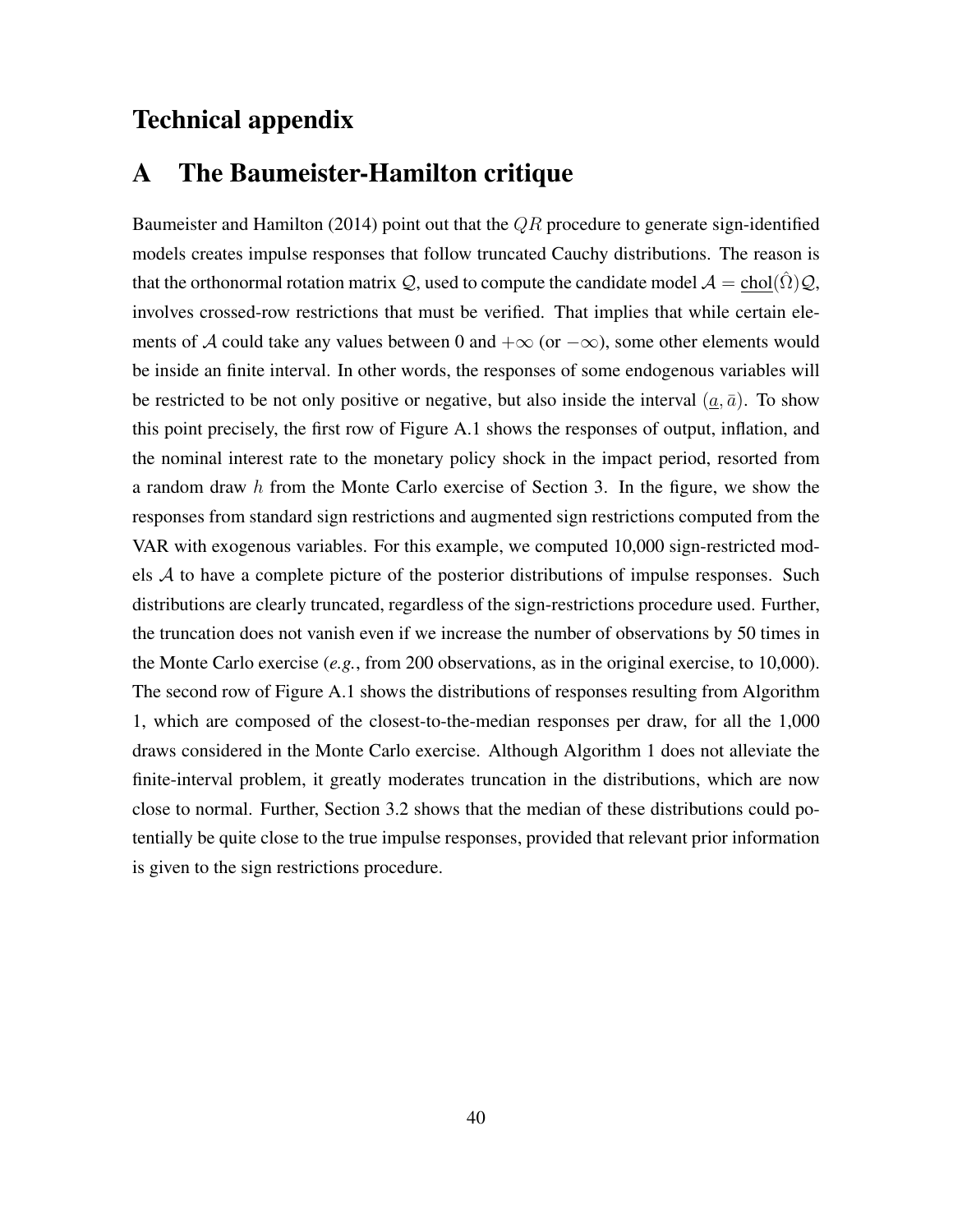

Figure A.1: Truncated distributions for a random draw and distributions resulting from Algorithm 1

Note: The top row shows the distributions of responses in the impact period that result from identifying 10,000 sign-restricted models A, for a random draw of the Monte Carlo exercise of Section 3. The bottom row shows that distributions of impact responses that result from Algorithm 1 for the 1,000 draws of the Monte Carlo exercise In this latter case, we only identified 50 sign-restricted models per draw.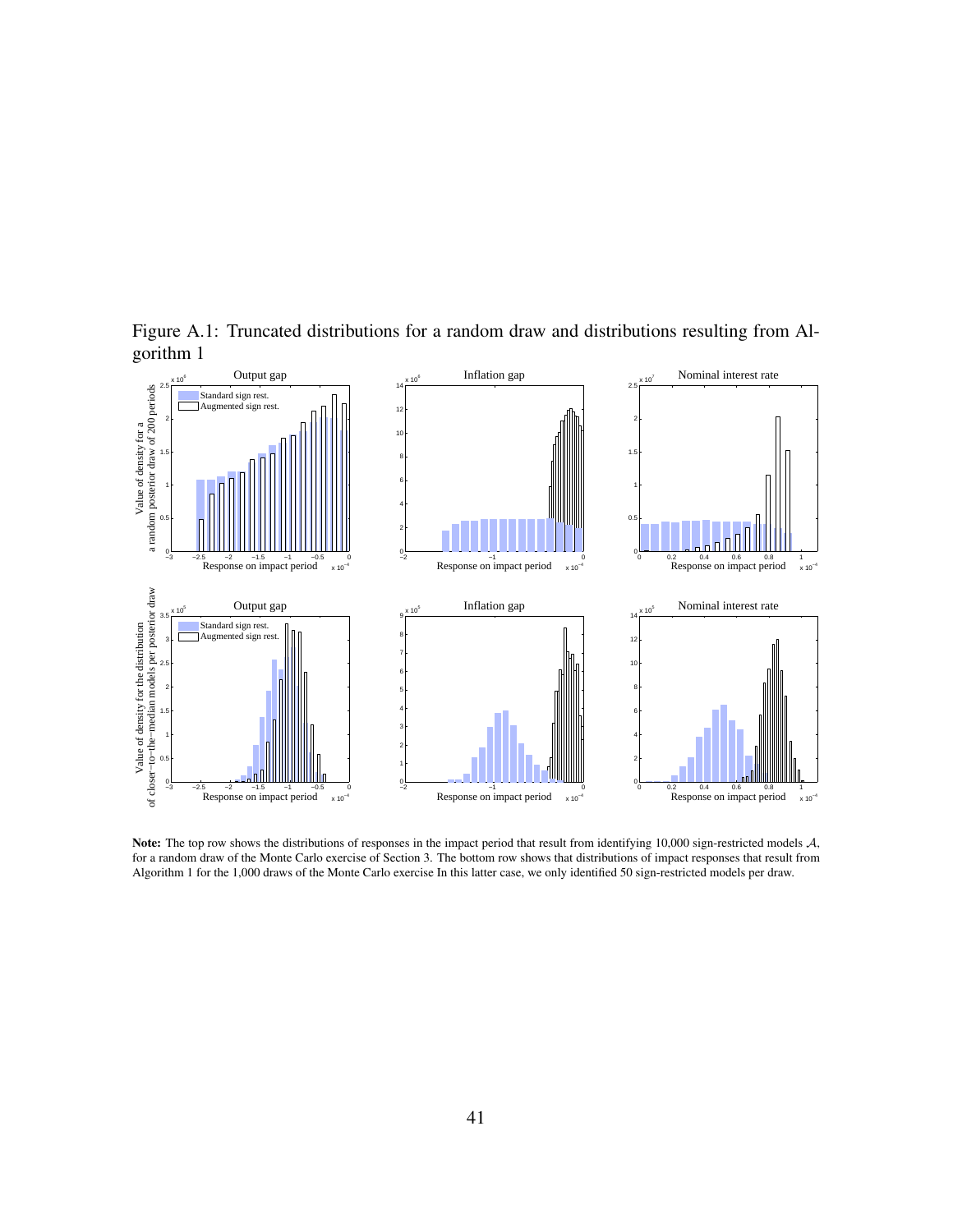## B Bias in the estimated simple VAR

Consider a data generating process (DGP) with only one exogenous variable  $z_t$  and two endogenous variables contained in vector  $y_t = [y_{1t} y_{2t}]'$ :

$$
z_t = Dz_{t-1} + \eta_t, \tag{14}
$$

$$
y_t = Ay_{t-1} + Bz_{t-1} + \varepsilon_t, \tag{15}
$$

$$
\begin{pmatrix} \eta_t \\ \varepsilon_t \end{pmatrix} = \mathcal{A} \times \begin{pmatrix} \nu_t^* \\ \nu_t \end{pmatrix}, \text{ where } \mathcal{A} = \begin{pmatrix} 1 & 0 & 0 \\ \omega_1 & 1 & 1 \\ \omega_2 & 1 & -1 \end{pmatrix}, \tag{16}
$$

where D is a constant, A is a 2  $\times$  2 persistence matrix,  $B = [b_1 \ b_2]'$  is a 2  $\times$  1 vector,  $\eta_t$  and  $\varepsilon_t = [\varepsilon_{1t} \varepsilon_{2t}]'$  are reduced-form innovations. In turn,  $\nu_t^*$  and  $\nu_t = [\nu_{1t} \nu_{2t}]'$  are the structural errors of the SVAR model with zero mean and with a variance-covariance matrix given by the identity matrix, i.e.,  $V(v_t) = I_{3 \times 3}$ , where  $v_t = [v_t^* v_t]'$ . Notice that the structural matrix A implies that, when  $\omega_j \neq 0$  for j = 1, 2, the structural exogenous innovation  $\nu_t^*$  affects each element of  $\varepsilon_t$ , but neither of the structural shocks in  $\nu_t$  affects  $\eta_t$ , i.e.,

$$
\eta_t = \nu_t^*,
$$
  
\n
$$
\varepsilon_{1t} = \omega_1 \nu_t^* + \nu_{1t} + \nu_{2t},
$$
  
\n
$$
\varepsilon_{2t} = \omega_2 \nu_t^* + \nu_{1t} - \nu_{2t}.
$$

Further, since there is no serial correlation among the structural errors, all of the reducedform innovations are white noise. The variance-covariance matrix of the reduced-form error vector  $\xi_t = [\eta_t \ \varepsilon_t]'$  is given by  $E\{\xi_t \xi_t'\} = \Omega$ , where<sup>29</sup>

$$
\Omega = \mathcal{A}\mathcal{A}'
$$
  
= 
$$
\begin{pmatrix} 1 & \omega_1 & \omega_2 \\ \omega_1 & \omega_1^2 + 2 & \omega_1\omega_2 \\ \omega_2 & \omega_1\omega_2 & \omega_2^2 + 2 \end{pmatrix}.
$$

Notice that the variance of the structural impulse responses, *i.e.* Var  $(\partial y_{t+h}/\partial v'_t)$ , is proportional to the variance of the structural errors, which is defined as

$$
Var(v_t) = \mathcal{A}^{-1}\Omega(\mathcal{A}')^{-1} = I_2.
$$

 $29$ This simple structure implies that the second moments of the reduced-form innovations are given by  $\mathrm{E} \left\{ \eta_t^2 \right\} = 1, \mathrm{E} \left\{ \eta_t \varepsilon_{jt} \right\} = \omega_j, \mathrm{E} \{ \varepsilon_{jt}^2 \} = \omega_j^2 + 2, \text{ and } \mathrm{E} \{ \varepsilon_{1t} \varepsilon_{2t} \} = \omega_1 \omega_2.$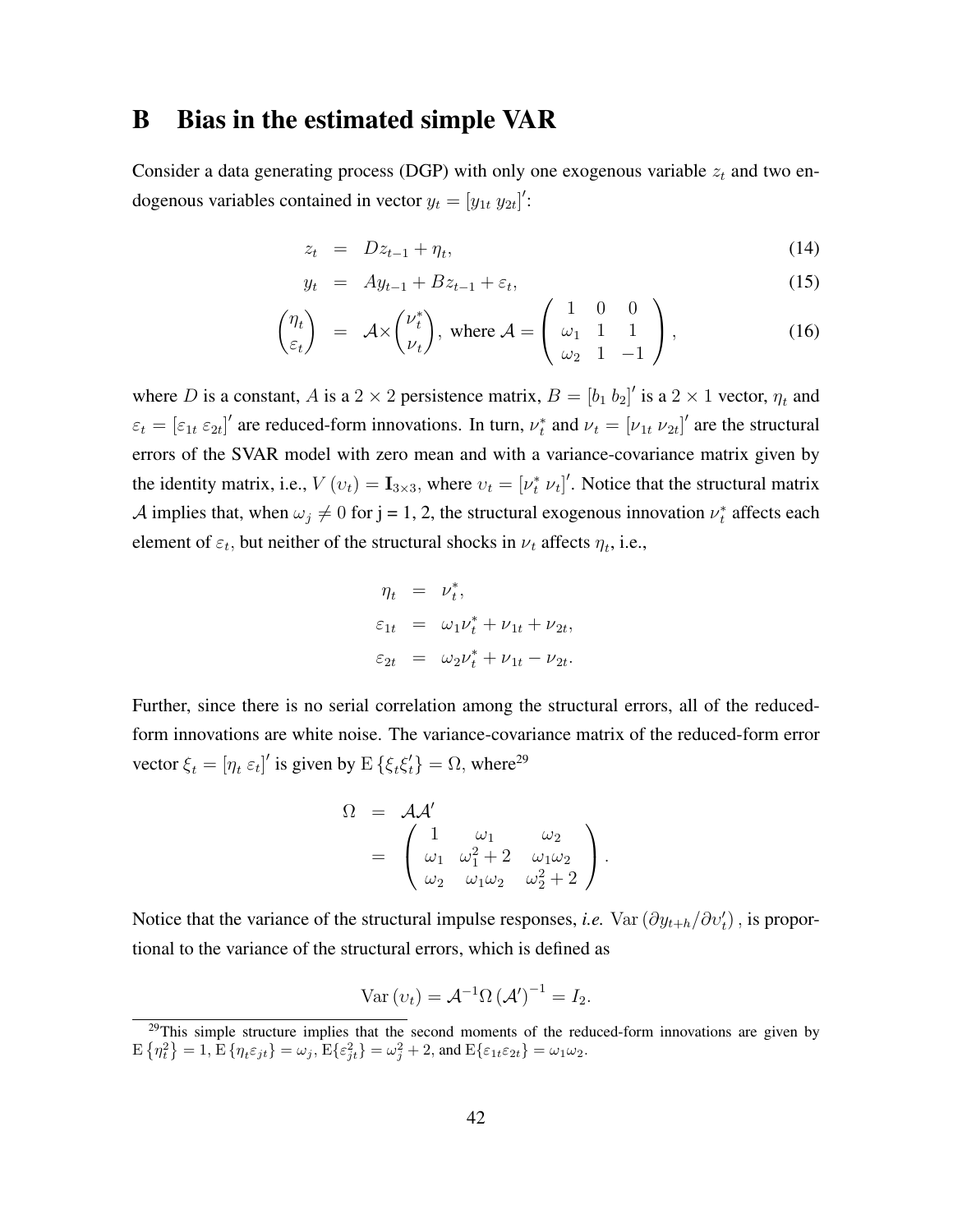An econometrician can find unbiased estimates for all the parameters (slopes and variances) of the true DGP *if and only if* she estimates a VAR with exogenous variables with exactly the same structure and the same variables included in system  $(14) - (15)$ . However, assume for the time being that the econometrician aims to estimate a simple VAR of the form

$$
y_t = A^s y_{t-1} + \varepsilon_t^s. \tag{17}
$$

The econometrician ignores, thus, the block-exogenous structural shock  $\nu_t^*$ , and proposes the following identifying structure

$$
\varepsilon_t^s = \mathcal{A}^s \nu_t^s, \text{ with } \mathcal{A}^s = \begin{pmatrix} 1 & 1 \\ 1 & -1 \end{pmatrix} \text{ and } \nu_t^s = \begin{pmatrix} \nu_{1t}^s \\ \nu_{2t}^s \end{pmatrix}.
$$
 (18)

Given the true DGP, the persistence matrix  $A^s$  maps into A, and the error term  $\varepsilon_t^s = Bz_{t-1} +$  $\varepsilon_t$ , in particular  $\varepsilon_{jt}^s = b_j z_{t-1} + \varepsilon_{jt}$  for  $j \in \{1,2\}$ . The latter implies that the variancecovariance matrix of  $\varepsilon_t$  is given by:<sup>30</sup>

$$
E\left\{\varepsilon_t^s \varepsilon_t^{s'}\right\} = \Omega^s
$$
  
= 
$$
\begin{pmatrix} \frac{b_1^2}{1-d^2} + \omega_1^2 + 2 & \frac{b_1b_2}{1-d^2} + \omega_1\omega_2 \\ \frac{b_1b_2}{1-d^2} + \omega_1\omega_2 & \frac{b_2^2}{1-d^2} + \omega_2^2 + 2 \end{pmatrix}.
$$

Notice that the identifying matrix  $A<sup>s</sup>$  has the same signs as the bottom-right block of matrix A, and so the structural impulse responses computed from the VAR with exogenous variables (i.e.  $\partial y_{t+h}/\partial \nu'_t$ ) and those computed from simple VAR (i.e.,  $\partial y_{t+h}/\partial \nu_t^{s}$ ) will have the same signs, at least on impact. However, the variance of these responses may differ importantly due to the mis-specification of the simple VAR. To see this, notice that the identification scheme (18) implies that the variance of the structural shocks  $\nu_t^s$  is given by

Var 
$$
(\nu_t^s)
$$
 =  $({\cal A}^s)^{-1} \Omega^s ({\cal A}^{s})^{-1}$ , which yields  
\n=  $\frac{1}{4} \begin{pmatrix} \text{Var} (\nu_{1t}^s) & \frac{b_1^2 - b_2^2}{1 - d^2} + \omega_1^2 - \omega_2^2 \\ \frac{b_1^2 - b_2^2}{1 - d^2} + \omega_1^2 - \omega_2^2 & \text{Var} (\nu_{2t}^s) \end{pmatrix}$ ,

where

$$
\text{Var} \left( \nu_{1t}^s \right) \;\; = \;\; \sum_{j=\{1,2\}} \left( \frac{b_j^2}{1-d^2} + \omega_j^2 + 2 \right) + 2 \left( \frac{b_1 b_2}{1-d^2} + \omega_1 \omega_2 \right), \text{ and} \tag{19}
$$

$$
\text{Var}\left(\nu_{2t}^s\right) = \sum_{j=\{1,2\}} \left( \frac{b_j^2}{1-d^2} + \omega_j^2 + 2 \right) - 2 \left( \frac{b_1 b_2}{1-d^2} + \omega_1 \omega_2 \right). \tag{20}
$$

Three remarks are in order.

<sup>30</sup>Notice that Var  $(z_t) = \frac{1}{1 - d^2}$ .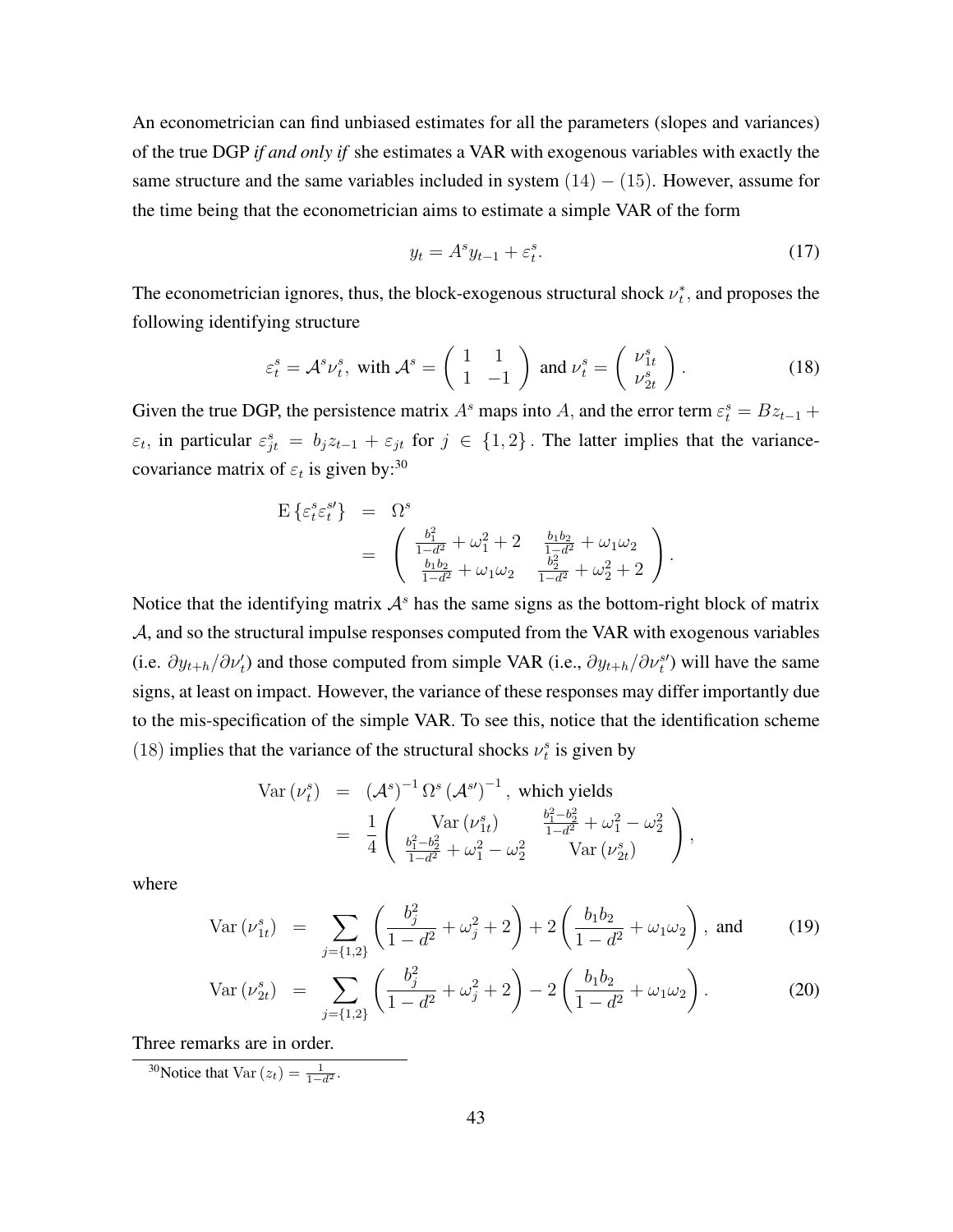Remark 1. *The simple VAR will deliver unbiased estimates of the persistence matrix* A *if*  $\tilde{\epsilon}_t$  *is a white noise process.* In our simple example, this will be the case whenever  $z_t$  is also white noise, i.e. when  $d \to 0$ . It is straightforward to show that, when  $|d| > 0$ , then

$$
\phi_t = d \; \phi_{t-1} + \eta_t^s
$$

where  $\phi_t = \varepsilon_{jt}^s - \varepsilon_{jt}$  and  $\eta_t^s = b_j \eta_{t-1}$ . In this case, the regressors and the error term of the simple VAR will not be orthogonal with the endogenous variables ( $E\{\varepsilon_t^{s\prime}y_{t-1}\}\neq 0$ ), and, thus, the estimator  $\hat{A}^s$  will not converge to its true value A.

**Remark 2.** Even in the case where  $\varepsilon_t^s$  is a white noise, its second moments are different *from those of*  $\varepsilon_t$ . In fact, by comparing the bottom-right block of matrix  $\Omega$  with the elements of  $\Omega^s$  it is evident that there are biases due to the implicit presence of the exogenous variable  $z_t$  in  $\varepsilon_t^s$ . In particular, depending on the values taken by  $b_1$  and  $b_2$ , the covariances between the reduced-form innovations in  $\Omega^s$  can change their sign with respect to their  $\Omega$  counterparts. This is important because the bias in  $\Omega^s$  can cause negative outcomes for an identification strategy based on exclusion restrictions. This approach uses the Cholesky lower-triangular decomposition of  $\Omega^s$  to produce impulse responses. Let  $\mathfrak{A}^s = \text{chol}(\Omega^s_{\varepsilon})$  denote such a decomposition. Since  $\Omega^s$  and  $\Omega$  are different, there is no guarantee that the impulse responses computed through  $\mathfrak{A}^s$  will be equal to those generated through  $\mathfrak{A} = \text{chol}(\Omega)$ . Therefore, impulse responses of endogenous variables generated through  $\mathfrak{A}^s$  can be completely uninformative.

In our estimations with Mexican data, some elements of  $\Omega^s$  differ from those of  $\Omega$  by a factor of 5 to 1, while we only observe one change of sign in the covariance of domestic output and inflation. These distortions explain the stark difference in the Cholesky-based impulses responses.

In contrast, sign restrictions reduce the distortions generated by the misspecified simple VAR by modifying matrix  $\mathfrak{A}^s$ . As explained in Section 4, this methodology proposes to identify a matrix of the form  $A_k^s = \mathfrak{A}^s(Q_k^s)'$  where  $Q_k^s$  is a random rotation matrix drawn in the k-th iteration, so that  $(Q_k^s)'Q_k^s$  equals the identity and  $\mathcal{A}_k^s$  delivers the imposed signs in the impulse responses. In the same vein, applying this methodology to a VAR with exogenous variables delivers an identifying matrix  $A_k = \mathfrak{A}(Q_k)'$  so that the signs of  $A_k$  and  $A_k^s$  are the same. This correcting property of sign restrictions will be more successful when either the parameter values  $b_j$  are small, or the correlation between  $\eta_t$  and  $\varepsilon_t$ , governed by the param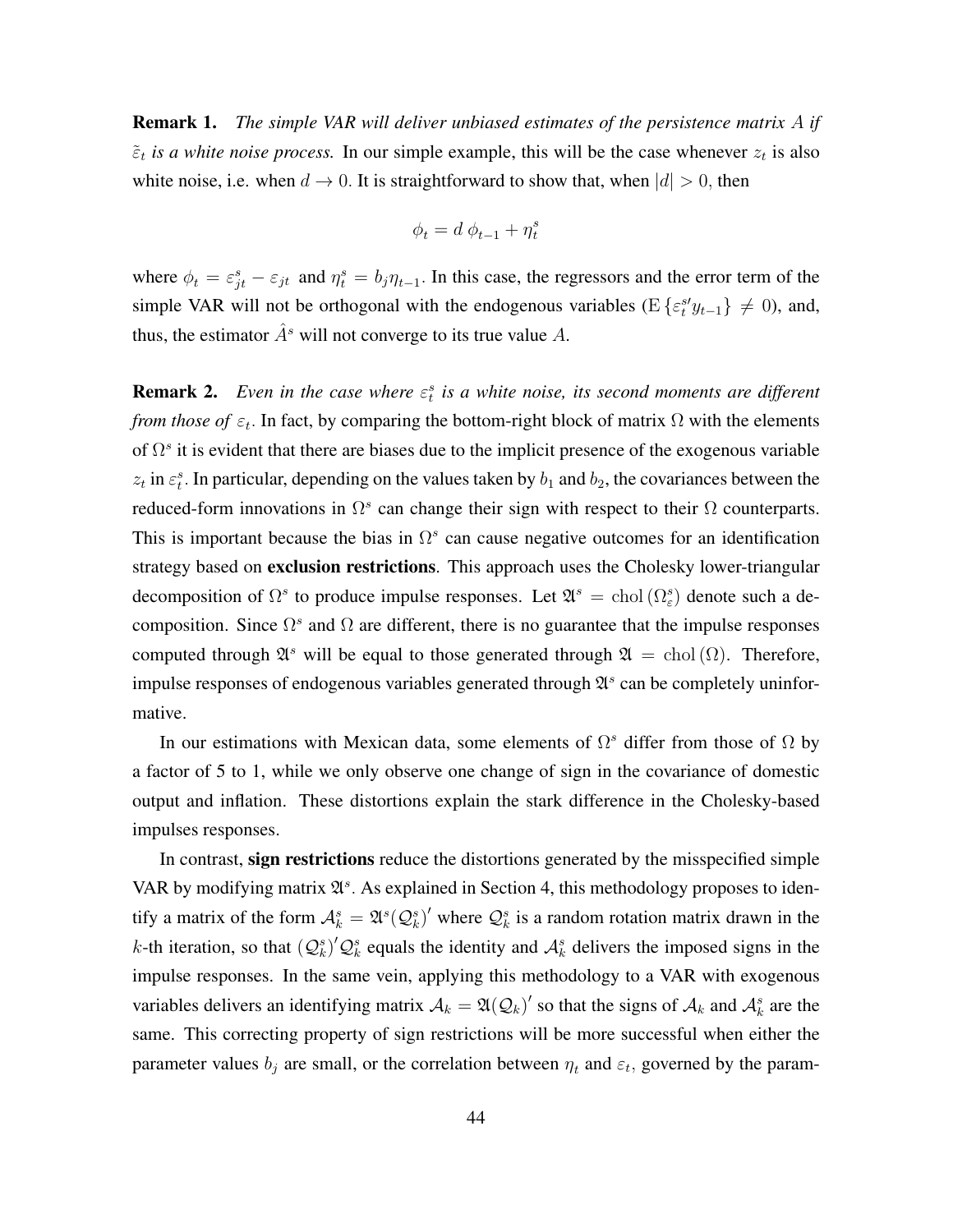eters  $\omega_j$ , is also small. In our estimations with Mexican data, the largest correlation found between  $\eta_t$  and  $\varepsilon_t$  is about -.30, and it relates the CRB inflation with the real exchange rate.

**Remark 3.** If the correlation between the  $\eta_t$  and  $\varepsilon_t$  is small, then the confidence bands of *the structural impulse responses across VARs will be similar*. In the case of sign restrictions, the variance of the structural impulse responses in the simple VAR can be larger than in the VAR with exogenous variables. This point is proven by equations  $(19)$  and  $(20)$ , that state the variance of the structural errors  $v_{jt}^s$  in the simple SVAR. These variances depend on the parameters  $\omega_j$ , while in the true DGP the variance of  $\nu_{jt}$  is equal to 1 by construction. In case  $\omega_j$  and  $b_j$  are small, we should observe that the impulse responses computed through sign restrictions in the two VARs have similar uncertainty bands.

To see this point clearly, we use the system  $(14)-(16)$  to perform a Monte Carlo simulation, in which we set all of the parameter values so that the sign and zero restrictions indicated in (16) are satisfied and the cross correlations between exogenous and endogenous reduced-form errors satisfy the following values:<sup>31</sup>  $\rho(\eta_t, \varepsilon_{1t}) = -0.2$ ,  $\rho(\eta_t, \varepsilon_{2t}) = -0.2$ , and  $\rho(\varepsilon_{1t}, \varepsilon_{2t}) = .9$ , where the function  $\rho(\cdot)$  denotes the correlation between any two variables. The experiment consists in comparing the structural impulse responses of variable  $y_{1t}$  to a shock in the structural error  $\nu_{2t}$  and  $\nu_{2t}^s$ . We simulate 1,000 samples, each one with 153 observations (as in our sample set, although we used 200 periods as a burning sample) and estimate both a VAR with exogenous variables with the same structure as in  $(19) - (20)$ , and a simple VAR as in (17). We then apply the sign restrictions methodology to the two estimations. The results of this experiment are depicted in Figure B.2, where the first row shows the results for the VAR with exogenous variables and the second row for the simple VAR, where two cases are presented. On the left, we present the case where  $\eta_t$  and  $\varepsilon_t$  are correlated. On the right, we present the case where they are not correlated. The plain line is the true impulse response elicited from the DGP of our example, while the dashed lines denote the median and the 68-th percent model-uncertainty band for the SVARs impulse responses.

Notably, we observe that the median responses of the two SVARs are quite similar and do

$$
A = \begin{pmatrix} .8 & -.4 \\ .01 & .28 \end{pmatrix}, \text{ and } \Omega = \begin{pmatrix} 4.55 & .53 & -.04 \\ .53 & .77 & -.02 \\ -.04 & -.02 & .04 \end{pmatrix} \times 10^{-3}.
$$

<sup>&</sup>lt;sup>31</sup>To calibrate our example, we ran a VAR with exogenous variables using the observations of the U.S. output gap as the exogenous variable, and the Mexican output and inflation gaps as endogenous variables. We then proposed a matrix A so that  $A A' = \Omega$ , and sign and zero conditions imposed by equation (16) are fulfilled. However, the signs for  $\omega_j$  were set free. The resulting values are the following:  $d = 0, b_1 = .13, b_2 = 0,$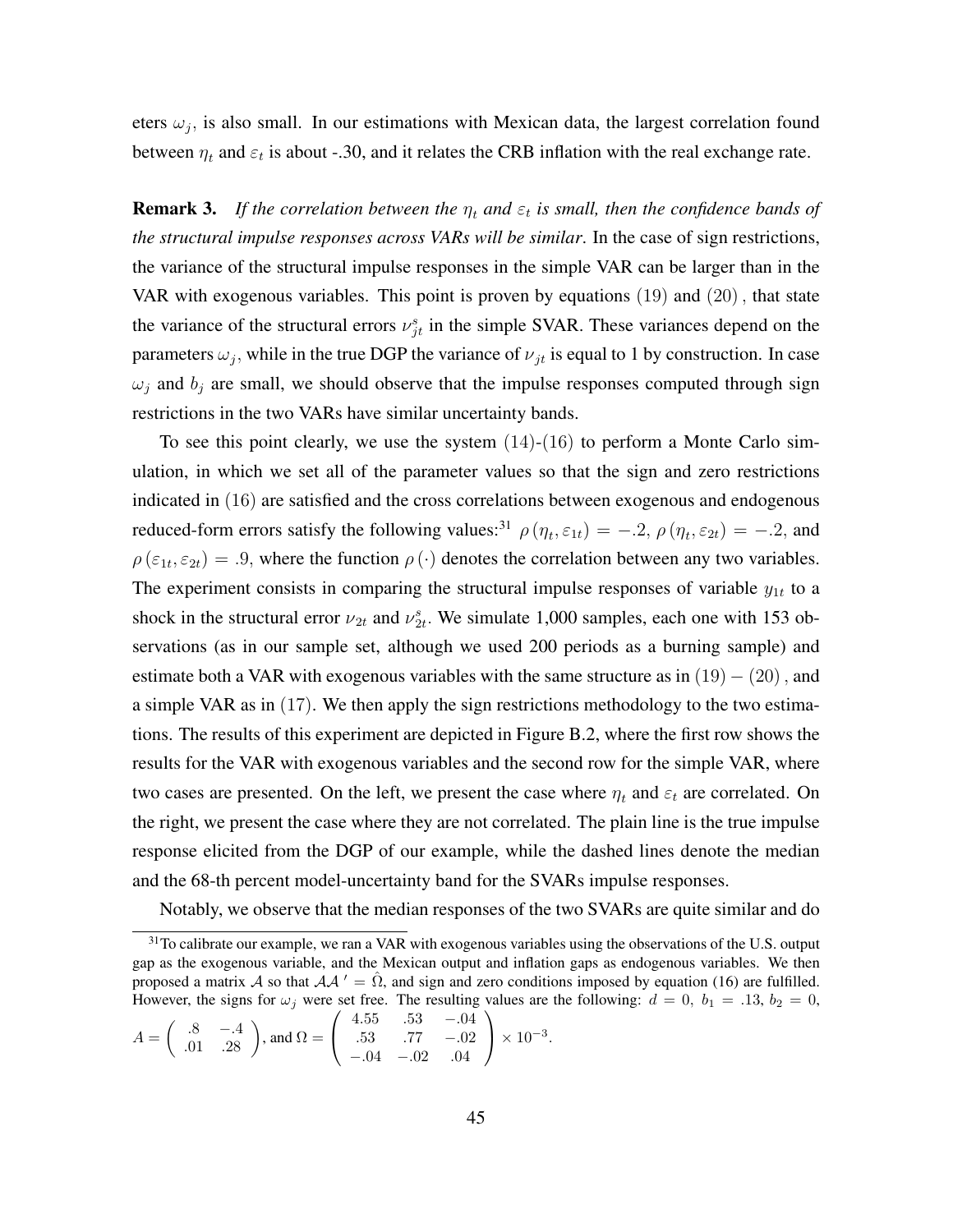a very good job in recovering the true responses of the DGP. Second, the uncertainty band for the impulse responses of the SVAR with exogenous variables is quite tight, and it is actually the same regardless of what the value of the correlation between  $\eta_t$  and  $\varepsilon_t$  is. Third, notice that for the case in which  $\rho(\eta_t, \varepsilon_{jt}) \neq 0$ , the uncertainty band of the impulse responses for the simple SVAR is quite large. In contrast, and as predicted by our example above, when we set this correlation to zero, the uncertainty band of the simple SVAR decreases substantially and converges towards the one of the SVAR with exogenous variables.

**Summing up.** Exclusion restrictions use the estimated variance-covariance matrix  $\Omega$  and the ordering of variables as the crucial information to identify a structural shock. However, when matrix  $\Omega$  is biased due to a mis-specification or the omission of relevant exogenous variables in the VAR, then the impulse responses gathered from the distorted matrix  $\Omega$  might be totally uninformative. A biased  $\hat{\Omega}$  is obtained in a simple VAR when the reduced-form innovations are affected by the block-exogenous innovations. In contrast, the VAR with exogenous variables computes an error variance-covariance matrix  $\hat{\Omega}$  that is unbiased. But to obtain it, one must choose the appropriate set of block-exogenous variables that appear in the true DGP of the system, which by definition is not observable.

In contrast, sign restrictions use, in addition to matrix  $\Omega$ , a set of auxiliary orthonormal matrices Q that help achieving impulse responses coherent with the predictions of a reasonable model of the DGP. Further, when the simple VAR features a biased matrix  $\hat{\Omega}$ , the instrumental matrices  $Q$  can help to correct this bias. The correction is more likely to be successful when the contemporaneous correlation between foreign and domestic innovations is small. Further, our Monte Carlo exercise shows that sign restrictions identify quite well the true impulse response of the DGP as long as all endogenous variables are allowed to respond to the structural shock. $32$ 

# C Details about the Mexican data used

All home variables were obtained from either *INEGI* (the Mexican National Bureau of Statistics) or *Banco de México*, at a monthly frequency. To obtain the output gap, first we applied

 $32$ In our Monte Carlo exercise, exclusion restrictions fail by default because it is assumed that the identifying matrix A in the DGP is not lower triangular. As a consequence, exclusion restrictions would impose a zero restriction in the response of  $y_{1t}$  to a shock in  $v_{2t}$  when there is actually none.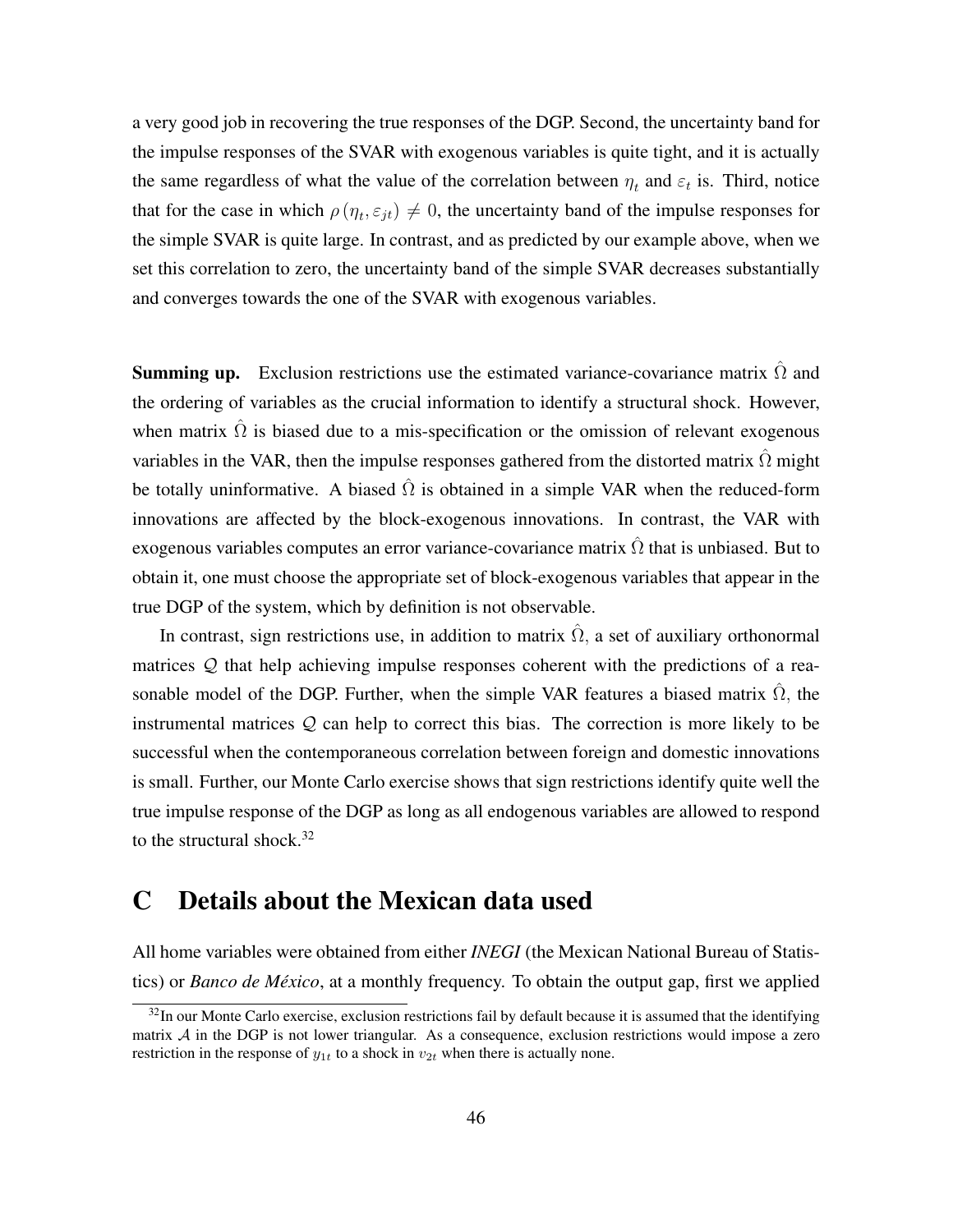

Figure B.2: Bias in the simple VAR, a Monte Carlo simulation

Note: The top graph represents the IRF in the real world in the Monte Carlo exercise. The graph on the left panel below corresponds to the IRF if the correlation between exogenous and endogenous variables is big, while the graph on the right panel below is the IRF in case this correlation is zero or near zero.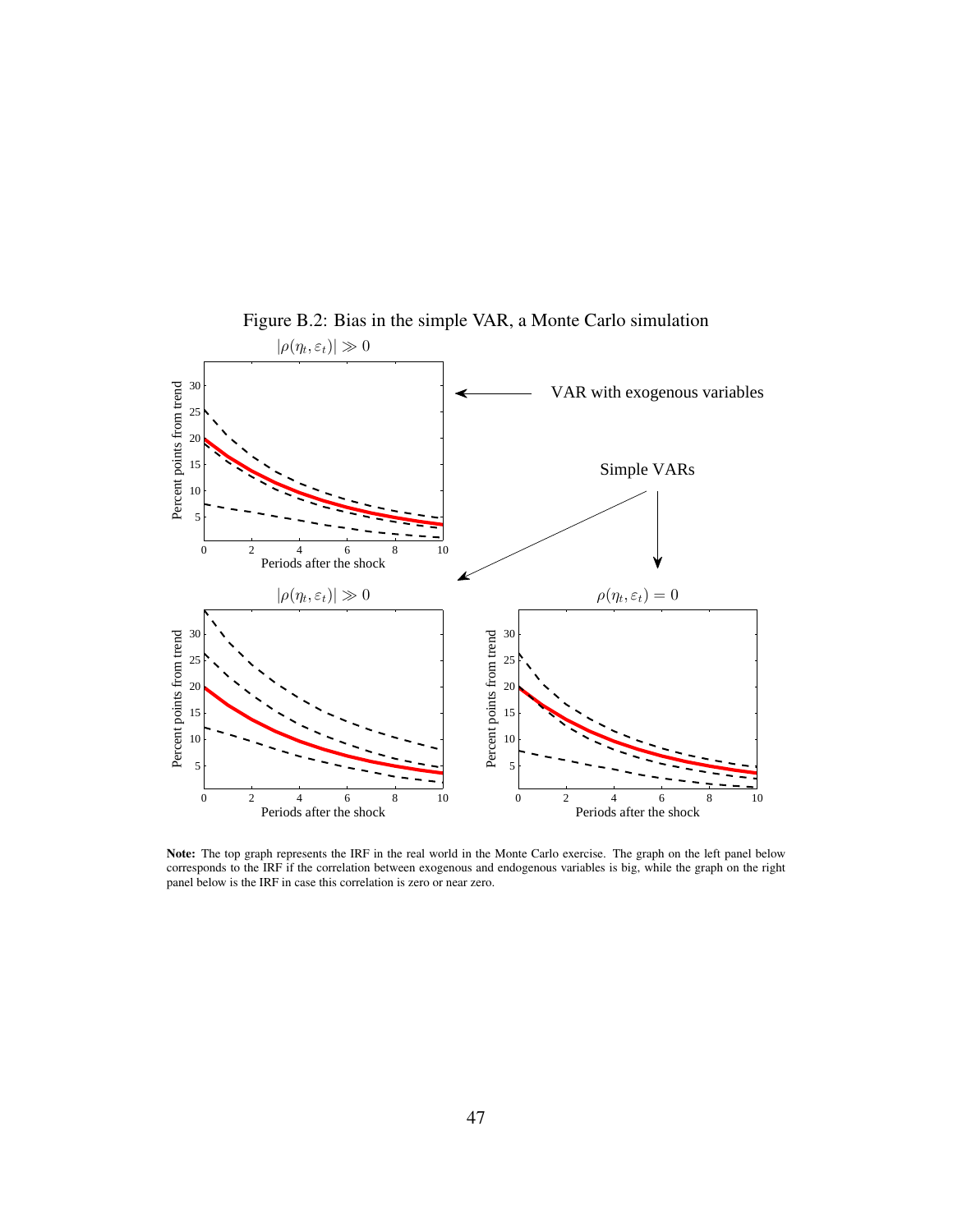the methodology provided by Elizondo (2012) to estimate a monthly series for the logarithm of GDP using as input INEGI's IGAE index,<sup>33</sup> which measures activity in Mexico through surveys. Elizondo (2012) interpolates the monthly GDP series through an algorithm based on the Kalman filter, and shows that the estimated series fits the observed quarterly GDP quite well.<sup>34</sup> To finally obtain the output gap, we subtract from the logarithm of monthly per-capita GDP its long-term trend as computed by an HP filter, adjusted to the monthly frequency.

Consumer and producer prices, money growth, and the output gap were seasonally adjusted. The quarterly GDP and monthly IGAE series were originally adjusted by INEGI. For consumer inflation and money growth we used the Tramo method, while for producer price inflation, a more volatile variable, we used Additive Census X12. Our results are not sensitive to the method employed to seasonally adjust the above series. Finally, the nominal interest rate and the real exchange rate were not seasonally adjusted. Figure 6 shows the detrended variables used in the empirical application. For inflation and producer price inflation, we used the month-by-month percentage change of the Core Consumer Price Index (*inflacion´ subyacente*) and the National Index for Producer Prices excluding oil, respectively. We use the core consumer price inflation because the headline inflation measure is more volatile and subject to temporary shocks, like bad weather conditions on agriculture, that are beyond the control of the Central Bank. Notice that we have detrended observed inflation by a measure of trend inflation. The difference between these two variables denotes the inflation gap, as defined by Cogley *et al.* (2010). We opted for a simple strategy to compute trend inflation, denoted by  $\bar{\pi}_t$ , as we extracted the low frequency component of inflation through an HP filter. We use a  $\lambda$  equals to 129, 600, as proposed by Ravn and Uhlig (2001).<sup>35</sup>

For the real exchange rate depreciation, we used the exchange rate parity with respect to Mexico's 21 main trading partners. This exchange rate is computed as:  $q = (p^*/p) \times (e/e^*)$ ;  $e$  is the MXN/USD nominal exchange rate,  $e^*$  is the exchange rate of world currency per U.S. dollar,  $p$  is the consumer prices index in Mexico,  $p^*$  is weighted average of consumer prices of 21 countries, and  $q$  is the real exchange rate index.<sup>36</sup>

<sup>&</sup>lt;sup>33</sup>The IGAE acronym stands for *Índice Global de Actividad Económica*.

<sup>&</sup>lt;sup>34</sup>In a robustness exercise, we use a measure the IGAE index and the Industrial Production index as alternative measures of activity. All the results were qualitatively unaffected.

<sup>&</sup>lt;sup>35</sup>As an alternative, we used the Stock and Watson (2007) unobserved-variable method to extract trend inflation. The results do no change much using the two methodologies, so we chose the simplest one for ease of exposition.

<sup>&</sup>lt;sup>36</sup>Source: International Financial Statistics, IMF and Banco de México.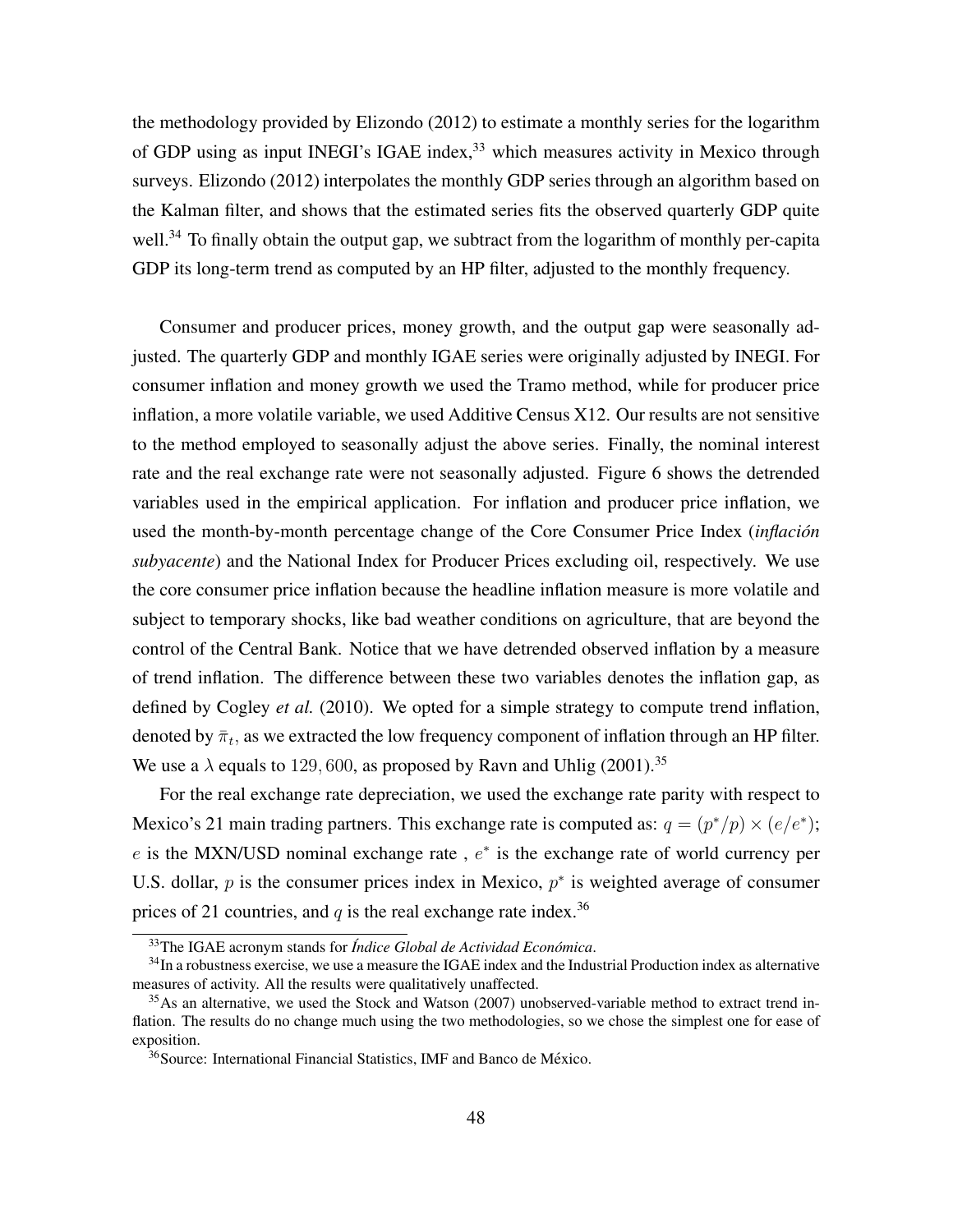The short-run nominal interest rate is measured with the interest rate for Treasuries Certificates (*Cetes*) for 28 days. This rate is in annual terms. In our analysis, we transform this interest rate in monthly terms. As money growth we use M2 as the monetary aggregate.

For consistency with the long-term equilibrium of the economy, we assume that the low frequency component of all nominal variables (i.e.,  $\pi_t$ ,  $\pi_t^p$  $_t^p$ ,  $i_t$ ,  $\Delta m2_t$ ) is proportional to trend inflation, and so we use this variable to detrend the rest of nominal quantities. We can see this fact in a standard New Keynesian model with target inflation, as in Ireland (2007), Cogley *et al.* (2010) or Christiano *et al.* (2014), it is the case that at the steady state producer price inflation (i.e., the one of intermediate goods) equals consumer price inflation (i.e., the one of final goods), which in turn must equal target inflation. In addition, the nominal interest rate should be equal to the real interest rate plus target inflation. And, finally, in a model with money-in-the-utility function, as in Ireland (2007), inflation should be equal to money growth in excess, that is, after discounted for economic growth. Figure 6, shows that trend inflation does a pretty good job in detrending the nominal variables.

U.S. variables are obtained from the FREDII database, while the commodity price index is obtained from Bloomberg. For U.S. output we used an HP-filtered measure of the Industrial Production Index; for U.S. inflation and the commodity price inflation we compute the month-by-month percent change in the Personal Consumption Expenditure index, and the CRB commodity price index, respectively. Notice that we do not deflate U.S. inflation using a measure for trend inflation as the latter is practically invariant for the time period considered (see Figure 6). As Ireland (2007) and Cogley *et al.* (2010) show, U.S. trend inflation peaked in 1979, while it stabilized around 2 percent annually after 1995. For this reason, we also chose not to deflate commodity-price inflation because of a similar reason.

We verified that our VARs are stationary, as all roots lie within the unit circle (see Figure C.4). In case roots are inside the unit-circle, then the VAR model is stationary. In contrast, if at least one of the VAR roots is equal or larger than one, then the model is not stationary. In such a case, certain results (such as the impulse-response standard errors) will not be valid. In particular, the AR Roots test reports the inverse roots of the characteristic AR polynomial (see Luetkepohl and Saikkonen, 2000), which in the case of the simple VAR has  $n \times p$  roots, and for the VAR with exogenous variables we have  $(n + m) \times p^{37}$ 

Finally, we perform the Ljung-Box Q test with 3 lags on each series of residuals of the

<sup>&</sup>lt;sup>37</sup> Additionally, we have made two joint unit-root tests (Levin, Lin & Chu and Breitung) in which it is assumed that there is a common unit root. The tests were rejected, indicating that the variables included in our VARs are stationary.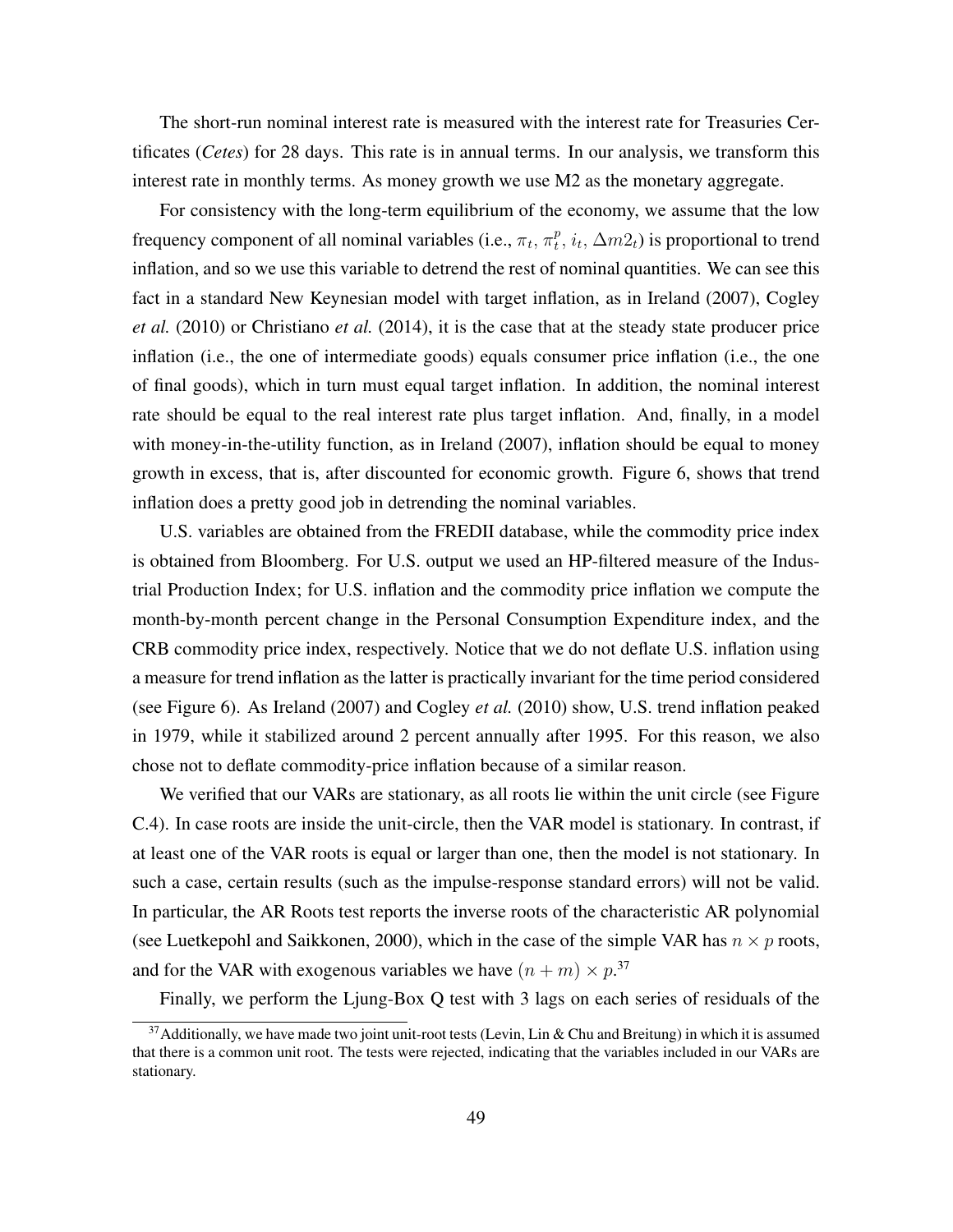VAR equations, with the null hypothesis of no autocorrelation. The only equation for which the null is rejected is the one for the output gap. To do not reject the null, we need to include 12 lags in the VAR, which would mean to over-estimate several parameters. However, we have a relatively small sample (153 observations) for the number of parameters to be estimated in such case (around 500). In addition, with this number of lags, the monetary policy shock is not identified. We have to make a trade-off between identifying the shock or do not rejecting the null. Further, we consider the LR test to choose the optimal lag in our VARs models (see Canova, 2007; Chapter 4).



Note: All domestic variables were extracted from INEGI and Banco de Mexico, except for GDP, that was computed as in Elizondo (2014). ´ For U.S. variables, we used the FRED2 database, while we gathered the CRB index from Bloomberg. For some variables we extracted a low frequency component. For the output measures, we used the HP filter for each variable. For domestic core inflation, producer price index inflation, the nominal interest rate, and money growth, we used the trend of core inflation as computed by the HP filter. In each graph, the dotted line marks the beginning of the benchmark sample period, namely 2001M1-2013M9.

## D Bayesian VARs vs bootstrapping VARs with Mexican data

This section briefly shows that estimating the VAR either by bayesian methods or bootstrapping yields very similar results. The exercise is performed only for the VAR without ex-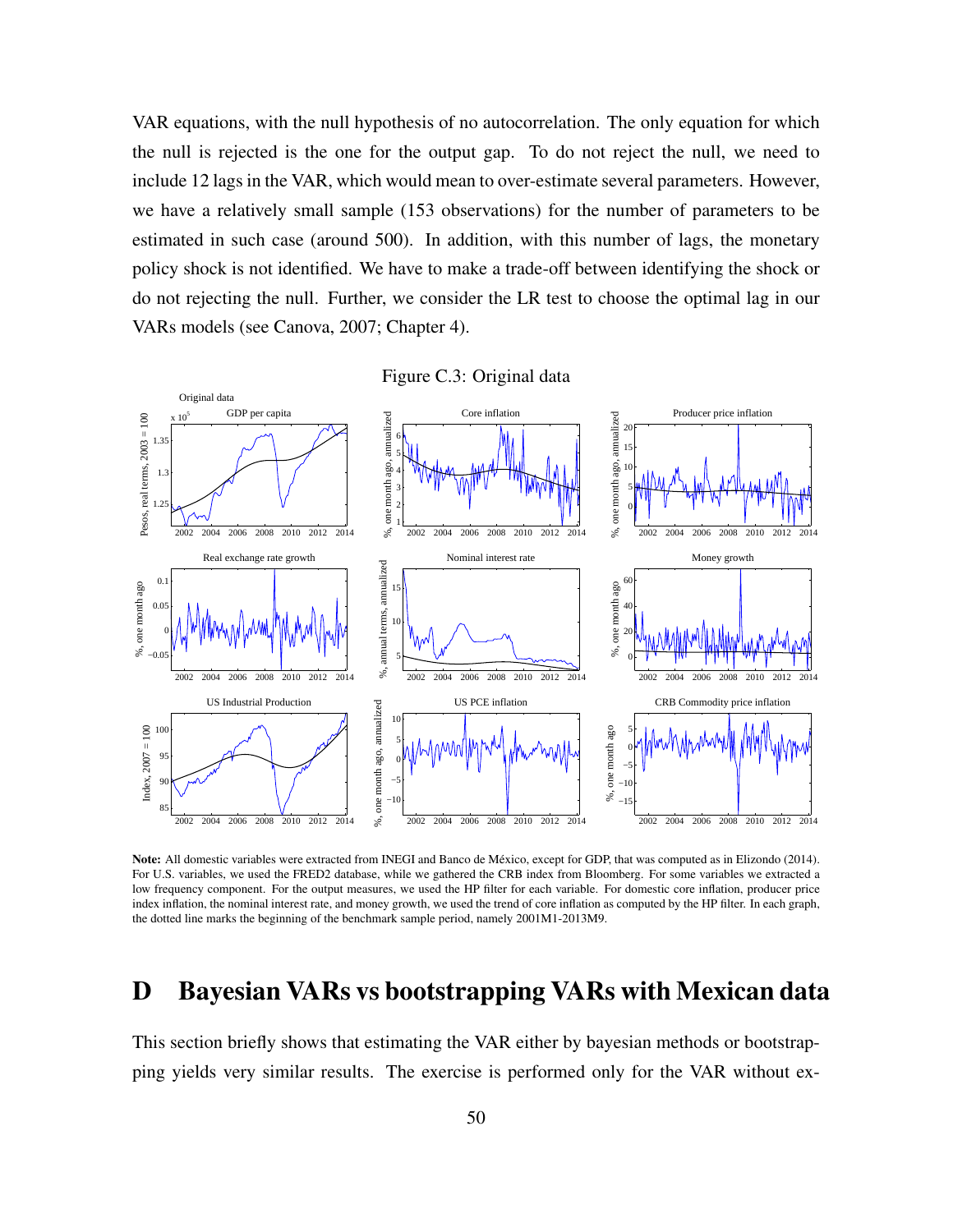

Inverse Roots of AR Characteristic Polynomial without Exogenous Variables

Inverse Roots of AR Characteristic Polynomial with Exogenous Variables



Note: In case roots are inside the unit-circle, then the VAR model is stationary. In contrast, if at least one of the VAR roots is equal or larger than one, then the model is not stationary. In such a case, certain results (such as the impulse-response standard errors) will not be valid. In particular, our VARs are stationary, as all roots lie within the unit circle.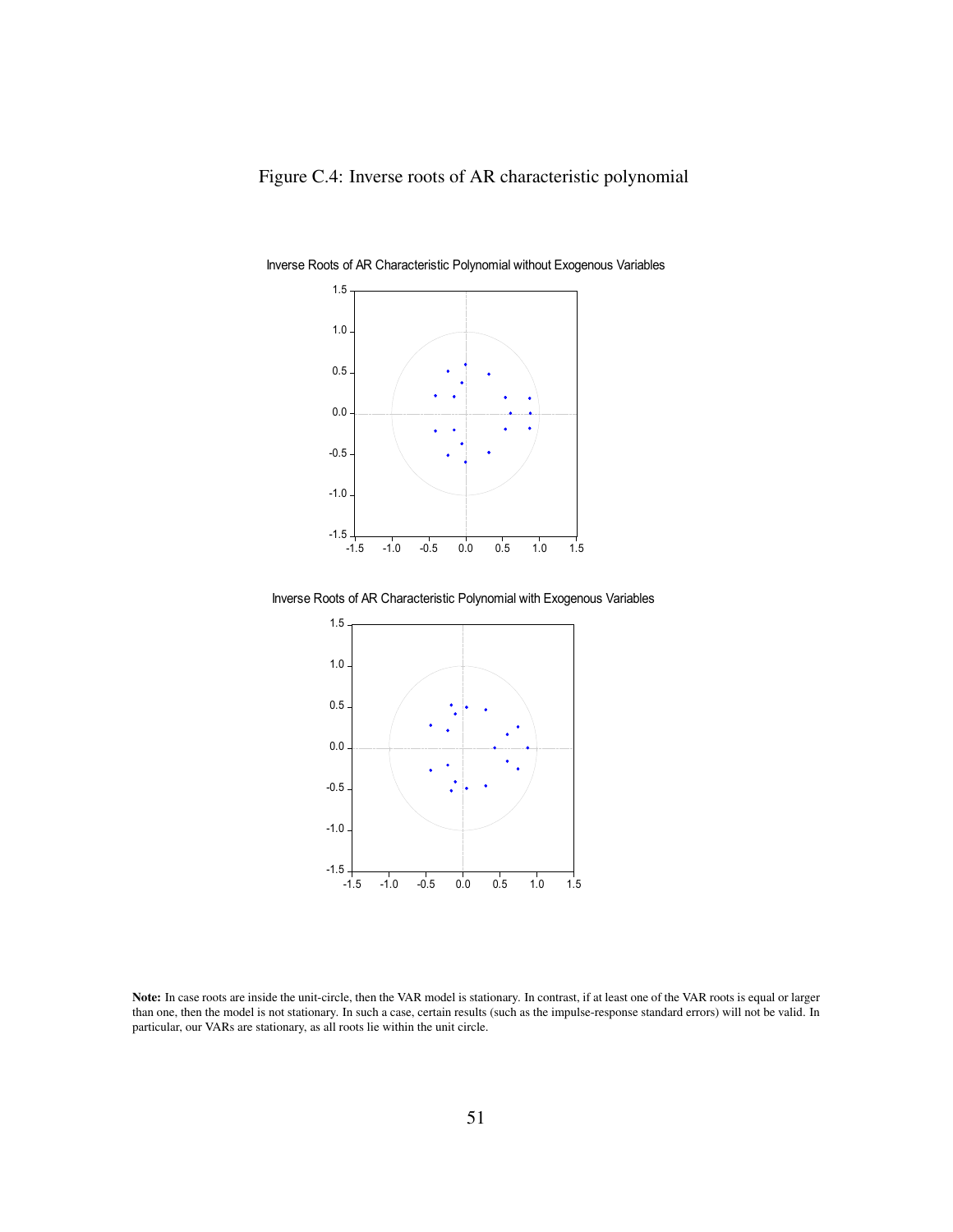ogenous variables. For the bayesian estimation, we used Gibbs sampling to find the joint distributions of parameters and we consider a conventional inverse Wishart-Gaussian prior on the reduced-form parameters and uniform prior on the rotation matrices to obtain the posterior distribution of the impulse-response functions once the structural shock identification strategy was applied. For the bootstrapping estimations, we followed the classic methodology of Runkle (1987). Figures D.5 and D.6 present the comparison between estimating methods for the exclusion restrictions and standard sign restrictions, respectively.



Figure D.5: Exclusion-identified SVARs with Mexican data: bayesian vs bootstrapping estimations

Note: The dashed lines show the 68-th uncertainty bands for the impulse responses of the VAR without foreign variables estimated through bootstrapping, while the blue light areas display the same VAR estimated with bayesian techniques using a conventional inverse Wishart-Gaussian prior on the reduce-form parameters.